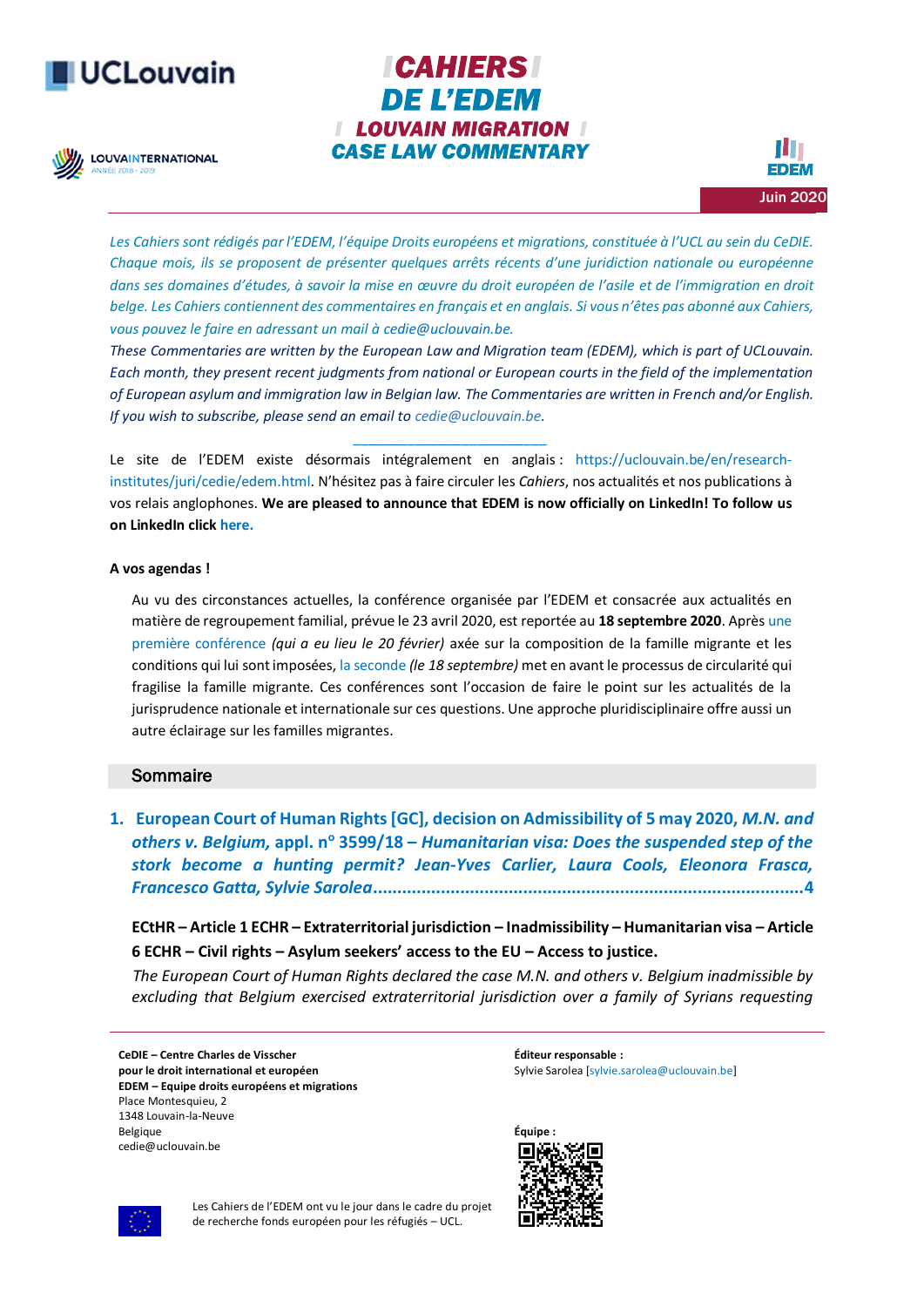2015*humanitarian visas from the Belgian embassy in Beirut. With its assessment as to jurisdiction, the Court insists upon keeping the status quo of access to asylum procedures.*

**2. [Court of Justice of the European Union, judgment of 2 april 2020, Joined cases C-715/17,](#page-12-0)  [C-718/17 and C-719/17, ECLI:EU:C:2020:257](#page-12-0) – Rebel rebel, how could they know? The [boundless imagination of Poland, Hungary and the Czech Republic in opposing the](#page-12-0)  relocation mechanism***[. Eleonora Frasca, Francesco Luigi Gatta.....................................](#page-12-0)* **13**

**Relocation – Solidarity – Article 78(3) TFEU – Article 258 TFEU – Maintenance of law and order – Threat to national security – Article 72 TFEU** 

*In the case Commission v. Poland, Hungary and the Czech Republic, the Court of Justice of the EU, upholding the actions for failure to fulfill obligations brought by the European Commission, ruled that the defendant States breached EU law by failing to comply with the relocation decisions adopted in 2015 by the Council. The Court rejects the States' argumentation as to the need to safeguard their national order and security, adduced as justification for not relocating asylum seekers, and confirms that solidarity is a legally binding obligation. It also does not accept the alleged existence of malfunctioning and flaws of the relocation mechanism as a valid reason not to cooperate and show solidarity: it is exactly when obstacles and difficulties arise that solidarity and a sincere, genuine spirit of cooperation are most needed.*

## **3. C. const., 7 mai 2020, n° 58/2020 – [Les reconnaissances frauduleuses et la Cour](#page-19-0)  constitutionnelle [: une première rupture dans la protection des droits fondamentaux de](#page-19-0)  l'enfant en matière de filiation ?** *Anne-Catherine Rasson* **[..............................................20](#page-19-0)**

**Cour constitutionnelle – Articles 9 à 11 de la loi du 19 septembre 2017 – Filiation – Reconnaissances frauduleuses – « Bébés papiers » – Intérêt de l'enfant – Balance des droits et intérêts – Droit au respect de la vie privée et familiale – Principe d'égalité et de nondiscrimination – Droit d'accès au juge – Pouvoirs de l'officier de l'état civil.**

*La Cour constitutionnelle juge que les articles 9 à 11 de la loi du 19 septembre 2017 relative à la lutte contre les reconnaissances frauduleuses (qui insèrent les articles 330/1 à 330/3 dans le Code civil) ne violent pas les droits fondamentaux invoqués par les requérants sauf s'agissant de l'absence de recours spécifique contre la décision de l'officier de l'état civil. Cet arrêt montre de façon particulièrement éclairante l'ambivalence de la Cour en ce qui concerne le droit de l'enfant à ce que son intérêt soit pris en considération de manière primordiale dans le contexte des politiques d'immigration et semble marquer une première rupture dans la protection constitutionnelle des droits fondamentaux de l'enfant en matière de filiation.*

**4. Cass., 29 avril 2020, n° P.20.0378.F – [Une décision de refoulement n'équivaut pas à une](#page-33-0)  décision de détention [: la Cour de cassation rappelle la nécessité d'un](#page-33-0) examen individuel.** *Marie Courtoy***[...............................................................................................34](#page-33-0)**

## **Mesures privatives de liberté – Étrangers – Refoulement – Automaticité de la détention – Formule stéréotypée – Motivation adéquate.**

*Par arrêt du 29 avril 2020, la Cour de cassation rappelle que la détention d'un étranger en vue de son refoulement ne peut être automatique. La décision visant à maintenir l'étranger aux frontières ne peut se borner à constater que l'étranger s'est vu notifier une décision de refoulement aux frontières. Au contraire, elle doit être motivée, indépendamment des motifs que contiendraient*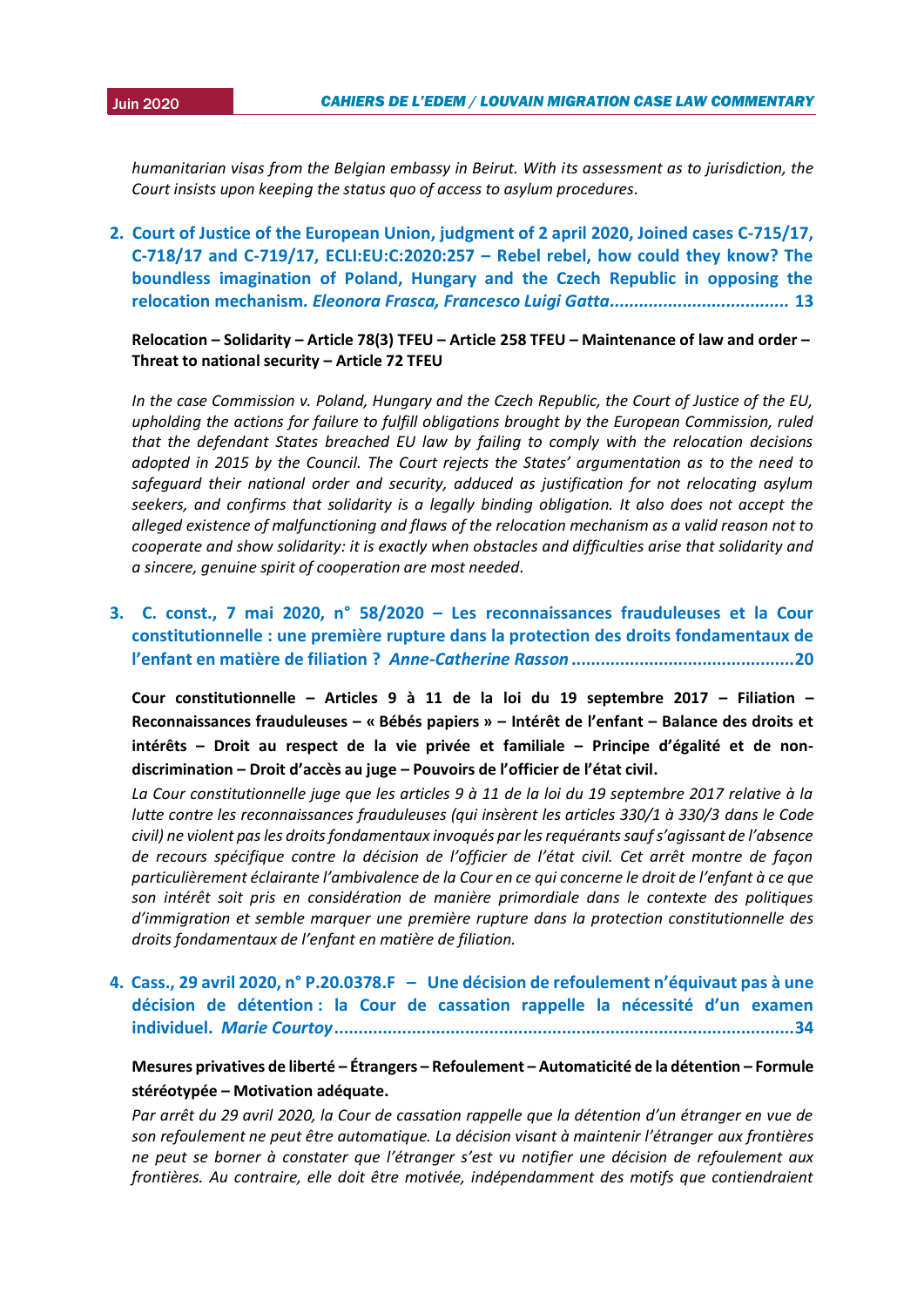#### *CAHIERS DE L'EDEM / LOUVAIN MIGRATION CASE LAW COMMENTARY*

Juin 2020

*d'autres actes, au rang desquels la décision de refoulement. La motivation dont elle fait l'objet doit de plus rendre compte d'un examen individualisé de la situation de l'étranger et ne peut se résumer à une formule stéréotypée. La Cour précise ainsi l'étendue de l'exigence de motivation qui s'impose aux autorités décisionnaires, l'occasion également de revenir sur l'étendue du contrôle que peuvent exercer les juridictions d'instruction en la matière.*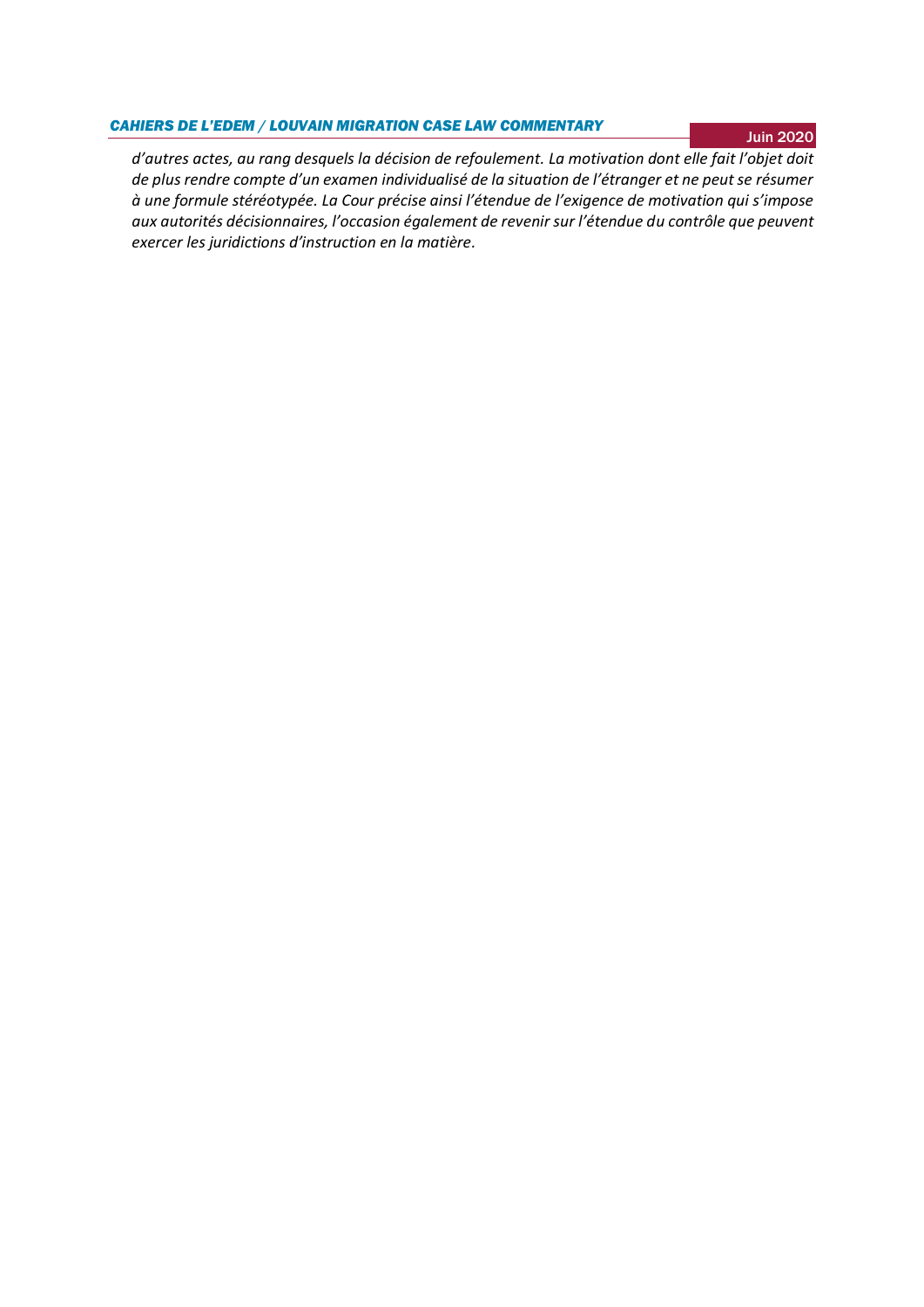## <span id="page-3-0"></span>**1. EUROPEAN COURT OF HUMAN RIGHTS [GC], DECISION ON ADMISSIBILITY OF 5 MAY 2020, M.N. AND OTHERS V. BELGIUM, APPL. NO. 3599/18**

#### *Humanitarian visa: Does the suspended step of the stork become a hunting permit?*

*Jean-Yves Carlier, Laura Cools, Eleonora Frasca, Francesco Gatta, Sylvie Sarolea*

#### **A. Facts and Ruling**

On 5 May 2020, the Grand Chamber of the European Court of Human Rights (further: ECtHR) issued its long awaited decision in the case of *[M.N. and Others against Belgium](https://hudoc.echr.coe.int/eng#{%22itemid%22:[%22001-202468%22]})*. This case deals with the refusal by the Belgian authorities to issue humanitarian visas to a Syrian family, requested at an embassy with the view to reach Belgium in a legal and safe way in order to apply for asylum upon arrival in Belgium.

#### *1. Main facts*

On 22 August 2016, a Syrian couple from Aleppo travelled to the Belgian embassy in Beirut (Lebanon) to submit visa applications. The family, including two children, requested limited territorial validity (LTV) visas (commonly named "humanitarian visas") on the basis of Article 25(1)(a) of the [EU Visa](https://eur-lex.europa.eu/legal-content/EN/TXT/?uri=celex:32009R0810)  [Code.](https://eur-lex.europa.eu/legal-content/EN/TXT/?uri=celex:32009R0810) According to the latter provision, an EU Member State *shall*, by way of exception, issue an LTV visa when it considers it "necessary on humanitarian grounds, for reasons of national interest or because of international obligations". The applicants based their claim upon such humanitarian grounds by referring to their situation of absolute emergency, in terms of both security and living conditions, due to the armed conflict in Syria and especially the intensive bombardment of Aleppo. In their application, the family also informed the authorities of their intention to apply for asylum upon their arrival in Belgium. It might be worth noticing here that, in 2015, Belgium had granted refugee status to the vast majority of Syrian asylum-seekers and that the family was in contact with a Belgian family willing to host them. Moreover, according to a [study](https://emnbelgium.be/sites/default/files/publications/Myriadocs4_Visas_humanitaires%20FR.pdf) by the Belgian federal migration agency (Myria), several hundreds of short-stay visas have been issued on humanitarian grounds to Syrian asylum-seekers in 2015 and 2016 until the [CJEU judgement of 7 March 2017](http://curia.europa.eu/juris/document/document.jsf?docid=188626&mode=req&pageIndex=1&dir=&occ=first&part=1&text=&doclang=EN&cid=2351761) (which ruled that Article 25(1)(a) of the EU Visa Code did not apply to humanitarian visas delivered to asylum seekers).

On 13 September 2016, the Belgian Aliens Office refused to grant the visas to the applicants. The office argued that the applicants' intention to apply for asylum upon arrival excluded them from the scope of this type of visa, which is intended only for persons willing to stay for a short period, having no intention of settling permanently in the state of destination.

The applicants challenged this decision under the extremely urgent procedure before the Aliens Appeals Board (AAB) which, on [7 October 2016,](https://www.rvv-cce.be/sites/default/files/arr/A175973.AN.pdf) referring to the political and security situation in Aleppo and the risk of a violation of Article 3 ECHR, ordered a stay of execution of the refusal decision by the Aliens Office and instructed the Belgian State to take new decision within 48 hours. However, by decision of 10 October 2016, the Aliens Office again refused to issue the requested visas. On [20](https://www.rvv-cce.be/sites/default/files/arr/A176577.AN.pdf)  [October 2016,](https://www.rvv-cce.be/sites/default/files/arr/A176577.AN.pdf) in view of the imminent danger faced by the applicants, the Aliens Appeals Board ordered the State to issue the applicants, within 48 hours, with *laissez-passer* or visa valid for three months. Again, the Belgian authorities refused to issue these visas. The applicants brought proceedings before the civil courts in order to obtain the execution of the AAB decision of 20 October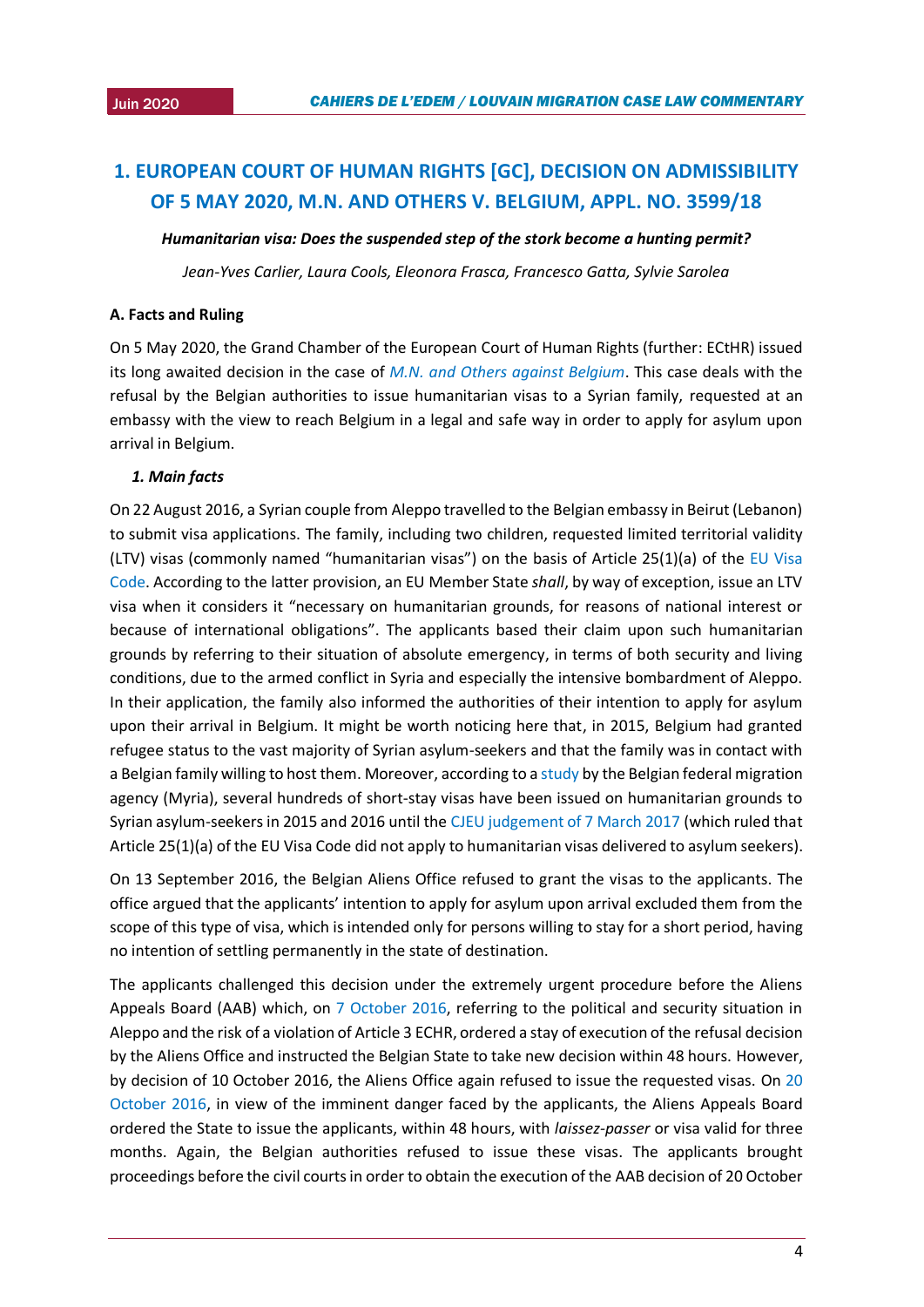2016. Although the Tribunal of first instance of Brussels ordered the State to comply with this decision on 25 October 2016, the execution claim was eventually denied by the Brussels Court of Appeal's judgement of 30 June 2017.

Considering that they exhausted all domestic remedies in this long legal battle before Belgian courts, on 10 January 2018, the applicants lodged an [application](https://hudoc.echr.coe.int/eng#{%22itemid%22:[%22001-182984%22]}) before the ECtHR on 10 January 2018. They alleged that the refusal to execute the AAB's decision to issue the visas, and thus to provide them with a legal pathway out of the heavily besieged Aleppo, constitutes a violation of Articles 3, 6 and 13 ECHR.

## *2. Decision of the Court*

The ECtHR's judgement in *[M.N. and others v. Belgium](https://hudoc.echr.coe.int/eng#{%22itemid%22:[%22001-202468%22]})* represents the most recent, yet significant, ruling in an [ongoing conversation](https://esil-sedi.eu/esil-reflection-due-diligence-and-extraterritorial-human-rights-obligations-mind-the-gap/) on the extraterritorial reach of the ECHR and the territorial delimitation of States' obligations, a debate which is becoming increasingly important in the context of forced migration and the [externalisation of migration and border control.](https://www.researchgate.net/publication/311341154_The_Impact_of_Externalization_of_Migration_Controls_on_the_Rights_of_Asylum_Seekers_and_Other_Migrants) In the present case, the ECtHR concluded that the application was not admissible because Belgium had no jurisdiction over the applicants submitting their application at the Belgian embassy in Lebanon. As follows from Article 1 [ECHR,](https://www.echr.coe.int/Documents/Convention_ENG.pdf) the Convention rights only apply to persons who find themselves *within the jurisdiction* of the States Parties to the Convention, the exercise of which is the threshold criterion for the applicability of the ECHR (*[Catan and Others v. Moldova and Russia,](https://hudoc.echr.coe.int/fre#{%22itemid%22:[%22001-114082%22]})* §103).

## **B. Discussion**

After a first section focusing on jurisdiction and the extraterritorial application of the ECHR, a discussion on subsidiarity follows in which the scope of Article 6 (1) ECHR is analysed. The Court decision is then put into the larger context of access to asylum procedures and lack of legal pathways to international protection in Europe. Conclusive remarks on access to justice end this caselaw commentary.

## **The extra-territorial reach of the ECHR (Article 1 and 3 ECHR)**

As a matter of well-established ECtHR case-law, jurisdiction is "primarily territorial"; meaning that in principle, a State Party only exercises jurisdiction over persons within its territory. In exceptional circumstances however, acts performed or producing effects outside their territories can also constitute an exercise of (extraterritorial) jurisdiction (*[Bankovic and Others v. Belgium and Others](https://hudoc.echr.coe.int/eng#{%22itemid%22:[%22001-22099%22]})*, §67; *[Al Skeini and Others v. the United Kingdom](https://hudoc.echr.coe.int/eng#{%22fulltext%22:[%22bankovic%22],%22documentcollectionid2%22:[%22GRANDCHAMBER%22,%22CHAMBER%22],%22itemid%22:[%22001-105606%22]})*, §131). In the present case, the Court first observed that the mere fact that the national authorities took a series of decisions concerning the conditions for entry into Belgian territory is not sufficient to bring the applicants under Belgium's "territorial" jurisdiction. Therefore, the Court assessed whether there were other exceptional circumstances which could lead to the conclusion that Belgium was exercising extraterritorial control over the applicants.

In its previous rulings, the ECtHR interpreted these exceptional circumstances as including, broadly speaking, situations in which a State exercises effective control over an area outside of its own territory (which is most frequently the case in the context of military conflicts, e.g. *[Al Skeini](https://hudoc.echr.coe.int/eng#{%22fulltext%22:[%22bankovic%22],%22documentcollectionid2%22:[%22GRANDCHAMBER%22,%22CHAMBER%22],%22itemid%22:[%22001-105606%22]})*) and/or situations in which State agents exercise (physical) control over a person outside of their territory (e.g. *[Öcalan v. Turkey\)](https://hudoc.echr.coe.int/eng#{%22itemid%22:[%22001-69022%22]}).* In this regard, it is worth noticing that the ECtHR has also recognised that "the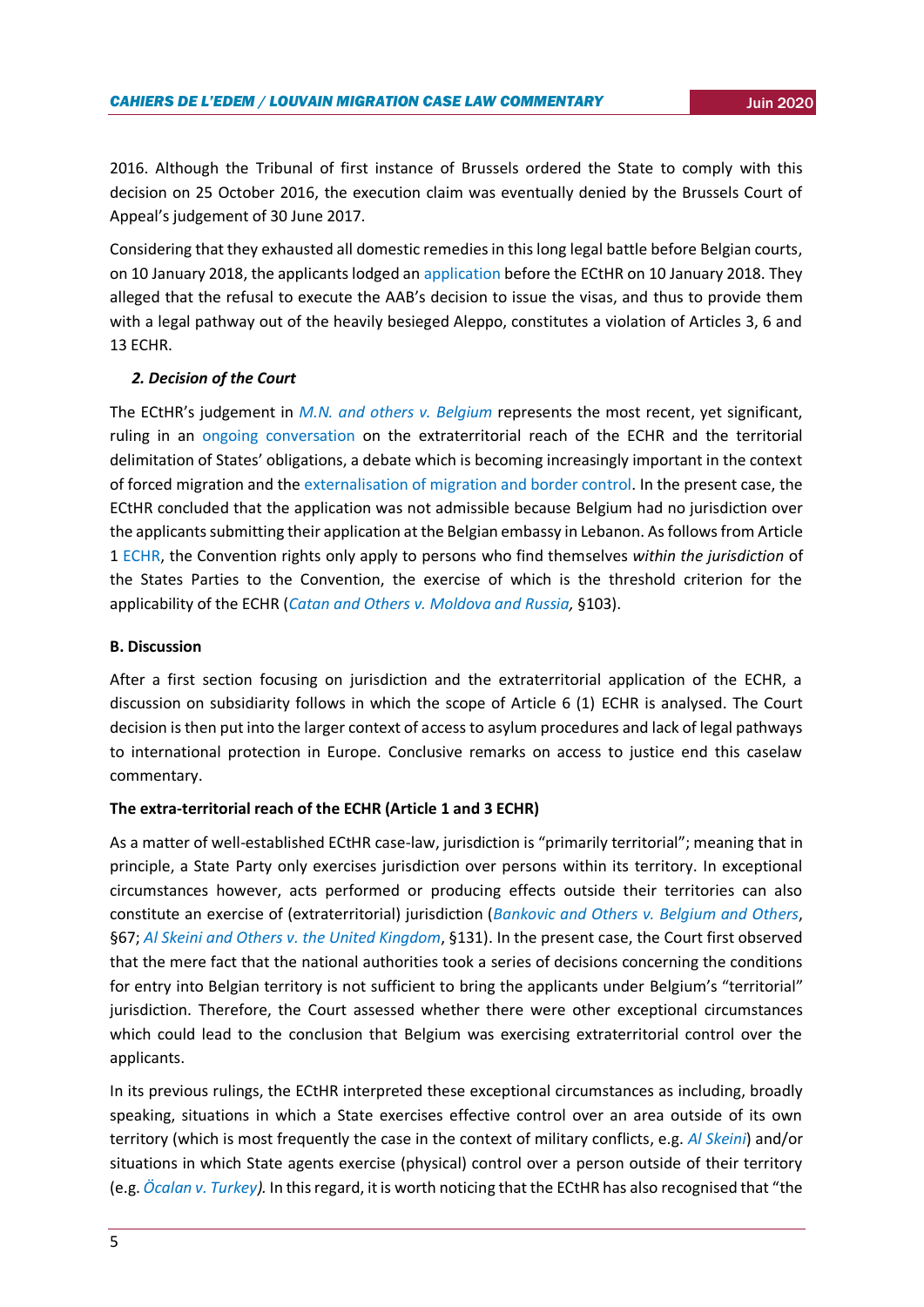1

acts of diplomatic and consular agents, who are present on foreign territory [...], may amount to an exercise of jurisdiction when these agents exert authority and control over others" (*[Al Skeini,](https://hudoc.echr.coe.int/eng#{%22fulltext%22:[%22bankovic%22],%22documentcollectionid2%22:[%22GRANDCHAMBER%22,%22CHAMBER%22],%22itemid%22:[%22001-105606%22]})* §134).

However, in deciding on the *M.N. and others v. Belgium* case, the Court concluded that none of these exceptional circumstances applied, *inter alia* because the diplomatic agents never exercised any *de facto* control over the applicants, who freely chose to report themselves to the Belgian Embassy in Beirut and who were free to enter and leave the premises of the Embassy at all times. The Court further specified that the possible exercise of administrative control exercised by Belgium over the premises of its embassy, is not in and by itself sufficient to bring the applicants within Belgium's jurisdiction. It also rejected any comparison with its caselaw on *non-refoulement,* which concerns aliens who have been found on a State Party's territory.

In other cases, the ECtHR also ruled that a "jurisdictional link" may be created when a State initiates a criminal investigation outside of its territory *[\(Güzelyurtlu and Others v. Cyprus and Turkey\)](https://hudoc.echr.coe.int/spa#{%22itemid%22:[%22001-189781%22]}).* However, in the present case, the Court has specified that this does not apply to administrative proceedings, initiated by private individuals who have no other connection with the State. *In casu*, submitting a visa application cannot create an exceptional circumstance that would be sufficient to trigger, unilaterally, an extraterritorial jurisdictional link (see also *[Abdul Wahab Khan v. the United](https://hudoc.echr.coe.int/fre#{%22itemid%22:[%22001-141293%22]})  [Kingdom](https://hudoc.echr.coe.int/fre#{%22itemid%22:[%22001-141293%22]})*). The Court added that:

"to find otherwise would amount to enshrining a near-universal application of the Convention on the basis of the unilateral choices of any individual, irrespective of where in the world they find themselves, and therefore to create an unlimited obligation on the Contracting States to allow entry to an individual who might be at risk of ill-treatment contrary to the Convention outside their jurisdiction" (§123).

Moreover, the Court notes that such an interpretation of States' jurisdiction:

"would also have the effect of negating the well-established principle of public international law, recognised by the Court, according to which the States Parties […] have the right to control the entry, residence and expulsion of aliens" (§124).

This final statement is yet another example of what Dembour has referred to as the "human rights reversal" or "[Strasbourg reversal](https://global.oup.com/academic/product/when-humans-become-migrants-9780199667840?cc=nl&lang=en&)", frequently deployed by the Court in migration issues which are likely to interfere with States' sovereignty. Indeed, in cases concerning migrant applicants, the Court's reasoning takes as a starting point the principle that States have the right to exclude migrants, whereas in (nearly all) other cases, it starts from the Convention human right at stake. Recent cases such as *[ND and NT v. Spain](https://hudoc.echr.coe.int/eng#{"itemid":["001-201353"]})*<sup>1</sup> and *[Asady and others](https://hudoc.echr.coe.int/eng#{"itemid":["001-201870"]}) v. Slvoakia* <sup>2</sup> , are illustrative examples of the Court's reluctance to provide migrant with protection, at least at the EU borders. However, in this case, it could be argued that the Court's reticence relates first and foremost to the scope of application of

<sup>1</sup> For a commentary see: L. LEBOEUF, « [Interdiction des expulsions collectives et mesures d'expulsions immédiates e](https://uclouvain.be/fr/instituts-recherche/juri/cedie/actualites/cour-eur-d-h-13-fevrier-2020-n-d-et-n-t-c-espagne-req-nos-8675-15-et-8697-15.html)t [systématiques : la Cour européenne des droits de l'homme entre équilibrisme et contorsions](https://uclouvain.be/fr/instituts-recherche/juri/cedie/actualites/cour-eur-d-h-13-fevrier-2020-n-d-et-n-t-c-espagne-req-nos-8675-15-et-8697-15.html) », *Cahiers de l'EDEM*, mars 2020.

<sup>2</sup> For a commentary of this case and a comparison with *ND and NT v. Spain* see : F.L. GATTA, '[Tell me your story, but hurry](https://strasbourgobservers.com/2020/05/06/tell-me-your-story-but-hurry-up-because-i-have-to-expel-you-asady-and-others-v-slovakia-how-to-quickly-conduct-individual-interviews-and-not-apply-the-nd-nt-own-cul/)  up because I have to expel you' – Asady [and Others v. Slovakia: how to \(quickly\) conduct individual interviews and \(not\)](https://strasbourgobservers.com/2020/05/06/tell-me-your-story-but-hurry-up-because-i-have-to-expel-you-asady-and-others-v-slovakia-how-to-quickly-conduct-individual-interviews-and-not-apply-the-nd-nt-own-cul/)  [apply the ND & NT "own culpable conduct" test to collective expulsions](https://strasbourgobservers.com/2020/05/06/tell-me-your-story-but-hurry-up-because-i-have-to-expel-you-asady-and-others-v-slovakia-how-to-quickly-conduct-individual-interviews-and-not-apply-the-nd-nt-own-cul/), Strasbourg Observer, 6 May 2020.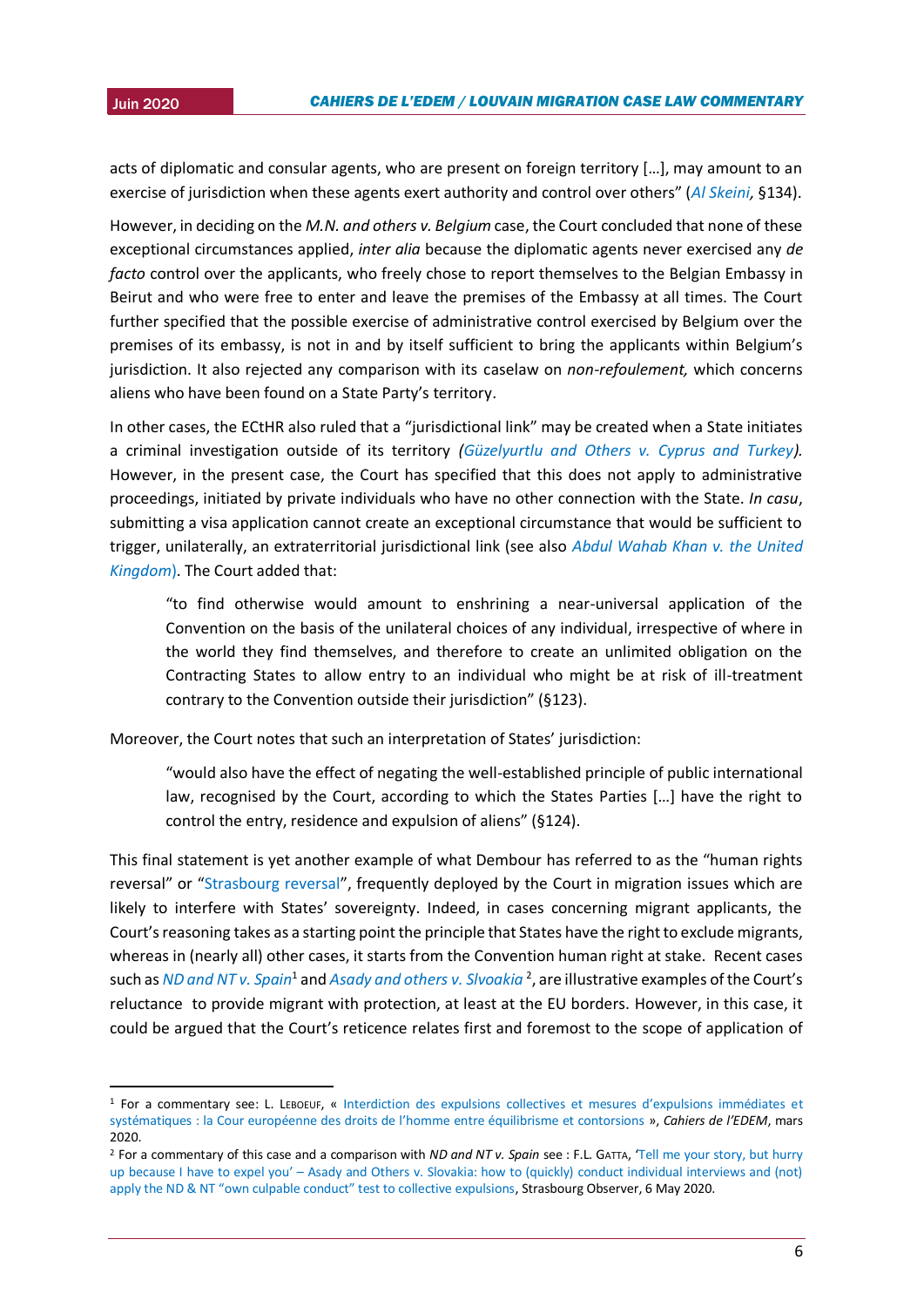the ECHR. The very fact that the ECtHR rules on the extent of the Court's own competence before adjudicating on the substance could lead to this conclusion.

As stated above, the *M.N. decision* must be seen in the broader context of States trying to escape responsibility by [externalising their borders](https://www.researchgate.net/publication/311341154_The_Impact_of_Externalization_of_Migration_Controls_on_the_Rights_of_Asylum_Seekers_and_Other_Migrants) and migration control, which can be defined as:

"extraterritorial State actions to preventing migrants, including asylum seekers, from entering the legal jurisdictions or territories of destination countries or regions or making them legally inadmissible without individually considering the merits of their protection claims" (See [Frelick et al.\)](https://www.hrw.org/sites/default/files/supporting_resources/jmhs.pdf).

In most cases, externalisation policies and practices may more or less explicitly seek to prevent the entry of refugees and other migrants into Europe. Through cases like *[Hirsi Jamaa and Others v. Italy,](https://hudoc.echr.coe.int/spa#{%22itemid%22:[%22001-109231%22]}) [M.A. and Others v. Lithuania](https://www.asylumlawdatabase.eu/sites/default/files/aldfiles/CASE%20OF%20M.A.%20AND%20OTHERS%20v.%20LITHUANIA.pdf)* and the present *M.N. case*, the ECtHR is gradually developing its caselaw on the responsibility of States Parties for such actions.

This cannot be analysed separately from the discussion on extraterritorial jurisdiction in (forced) migration matters. The next milestone in the ECtHR's case-law to look out for in this context is the currently pending case of *[S.S. and Others v. Italy](https://hudoc.echr.coe.int/eng#{"itemid":["001-194748"]})*. In this case, the ECtHR is invited to rule on Italy's potential responsibility for "pull-back" operations carried out by the Libyan Coast Guard in coordination with the Italian authorities. Moreno-Lax has now called upon the Court to deploy a [functional concept of jurisdiction](https://www.cambridge.org/core/journals/german-law-journal/article/architecture-of-functional-jurisdiction-unpacking-contactless-controlon-public-powers-ss-and-others-v-italy-and-the-operational-model/AA2DADF2F1DCDD19E8F9E6E316D7C110) in such cases. Thereby, rather than being based upon territorial links, jurisdiction would be grounded in a "sovereign-authority nexus" between the State and the individual in a specific situation. Consequently, jurisdiction would no longer be triggered primarily by territoriality, but by the "exercise of power by a state".

## **A matter of subsidiarity? The argument raised by the Belgian Bar Council of French-speaking and German-speaking Lawyers (Articles 6(1) and 13 ECHR)**

The applicants have tried to draw attention to the domestic proceedings, focusing on what happened inside the Belgian administrative and civil courts, rather than in the embassy in Lebanon. In such context, they highlight the subsidiary role of the ECtHR, called to intervene when national authorities have repeatedly failed to ensure the respect of the rights protected by the Convention.

It is primarily the duty of a State to guarantee these rights and this is what has been actually done by the Belgian judicial authorities, who positively acknowledged the risks faced by the applicants and ordered to issue a visa in their favour, in order to allow their entry into the national territory.

But this decision remained un-executed. Accordingly, the applicants requested the ECtHR to declare a violation of Article 6(1) ECHR due to the failure of the Belgian State to enforce the Brussels Court of Appeal's judgment of 7 December 2016, which ordered to execute the decision of the Aliens Appeals Board concerning the issuing of the so-called humanitarian visas. They argued, moreover, that this also amounted to a violation of the right to an effective remedy under the terms of Article 13 ECHR.

The Court framed the issue within the scope of Article 6 alone, thus considering the grievance under Article 13 to be absorbed therein. As Article 6 ECHR applies to "*civil* rights and obligations", the ECtHR sought to identify the applicants' rights at stake: the core question concerned the right to have a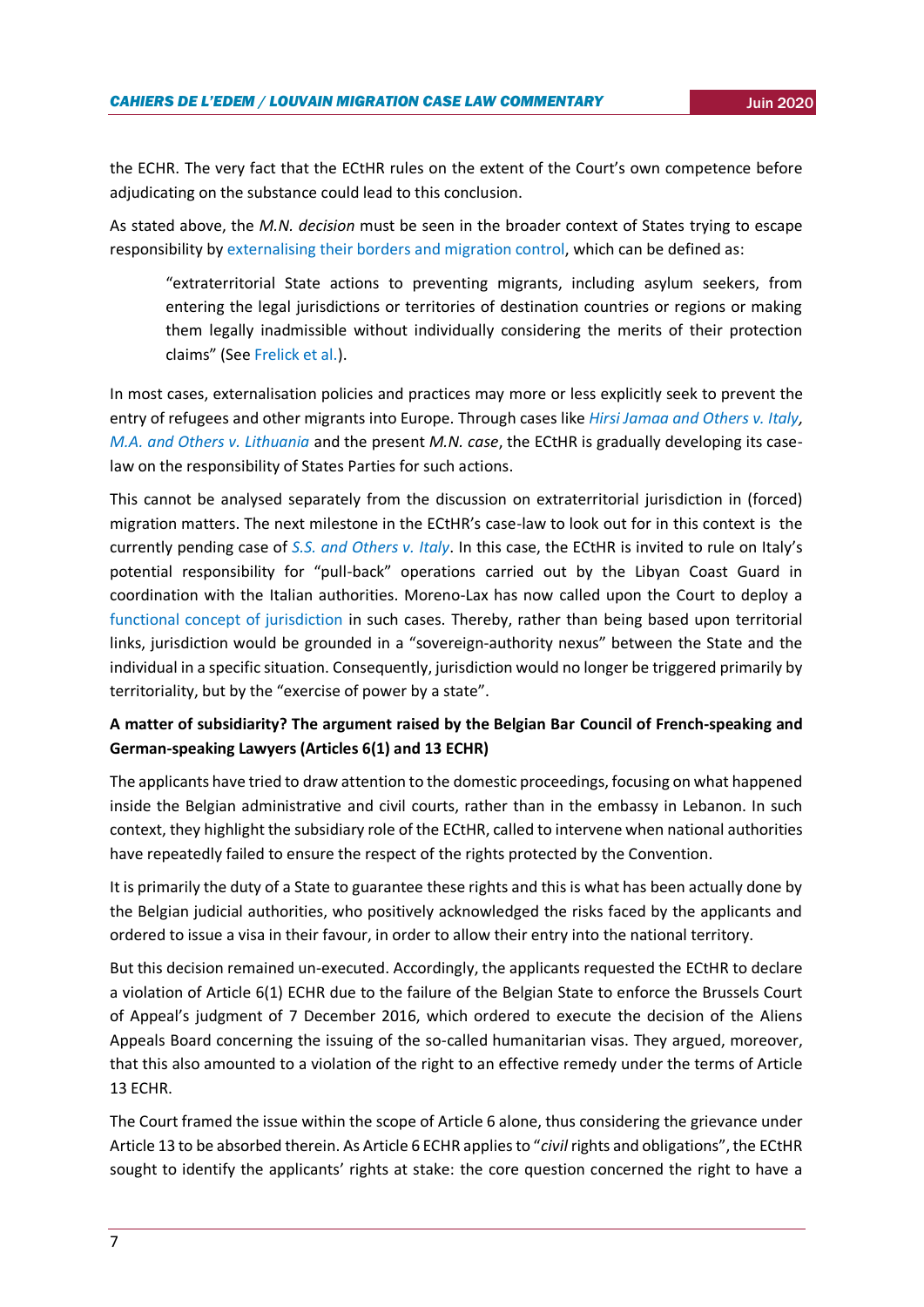judicial decision enforced (§129), but a judicial decision regarding what right exactly? Which is the nature of the right at issue and does Article 6 cover it?

## **A right to entry to territory and Article 6 ECHR: civil** *vs* **political rights**

The applicants argued that Belgium violated their «*subjective civil right*» (§133) to benefit from the enforcement of a binding decision, pronounced by the judiciary and vested with a mandatory and immediately enforceable power. They also referred to their right to obtain compensation for the damage resulting from the non-execution of the judgment, as the Brussels Court of Appeal also established specific penalties for non-compliance (*ibid*).

The Belgian Government, by contrast, claimed that such complaint is incompatible *ratione materiae* with Article 6 ECHR as the right invoked by the applicants, even if seemingly a civil right, is actually of a political nature and falls outside the scope of application of that provision. The actual content of the Syrian family's complaint relies on the decision whether to grant a visa and, thereby, the decision to admit them or not into the Belgian territory. What the applicants are actually invoking, in other words, is a political right related to migration control, which is a domain falling outside the scope of Article 6.

In assessing the nature of the right involved, the Grand Chamber first specified that the Belgian authorities had «a discretionary power of assessment in deciding whether or not to issue short-stay visas» (§135). Then, it added that Article 6 may only apply to such discretionary procedure if the advantage or privilege sought by the applicants gives rise to a civil right once obtained (§136).

The Court shared the Government's views on the nature of the right at stake: what is under dispute, in essence, is the admission into the Belgian territory. That is, ultimately, the outcome the applicants were seeking to obtain and that would have resulted from the granting of the visas they requested. Conceived in such terms, this does not entail "a civil right" within the meaning of Article 6 ECHR. In this respect the Grand Chamber clarifies that, in general, «every other decision relating to immigration and the entry, residence and removal of aliens» falls outside the scope of Article 6, as confirmed by «settled case-law » (§137).

By way of example, in the case of *[Maaouia v. France](https://hudoc.echr.coe.int/fre?i=001-58847)*, – which, contrary to *M.N. and Others,* did not concern the entry of an alien into the national territory but his or her right to stay and to appeal against an expulsion order – the Court pointed out that litigation concerning immigration control is outside the scope of Article 6, in so far as it relates to acts that are governed by public law and represent the exercise of public-authority prerogatives. It added that the fact that such acts may have financial or family implications for those concerned could not suffice to bring them within the civil limb of Article 6(1). Similarly, in the case *[Mamatkulov and Askarov v. Turkey](https://hudoc.echr.coe.int/fre#{"itemid":["001-68183"]})*, the Court excluded the applicability of Article 6 to extradition proceedings.

In *M.N. and Others*, ultimately, the Grand Chamber looked at the substance of the matter and at the merits of the dispute. What is at stake, essentially, is the decision refusing to issue a visa and, thereby, the non-admission into the national territory. This is a political right and an immigration-related issue, as such not covered by Article 6 ECHR.

## **Contextualisation: the lack of a "genuine and effective access to means of legal entry" for asylum seekers**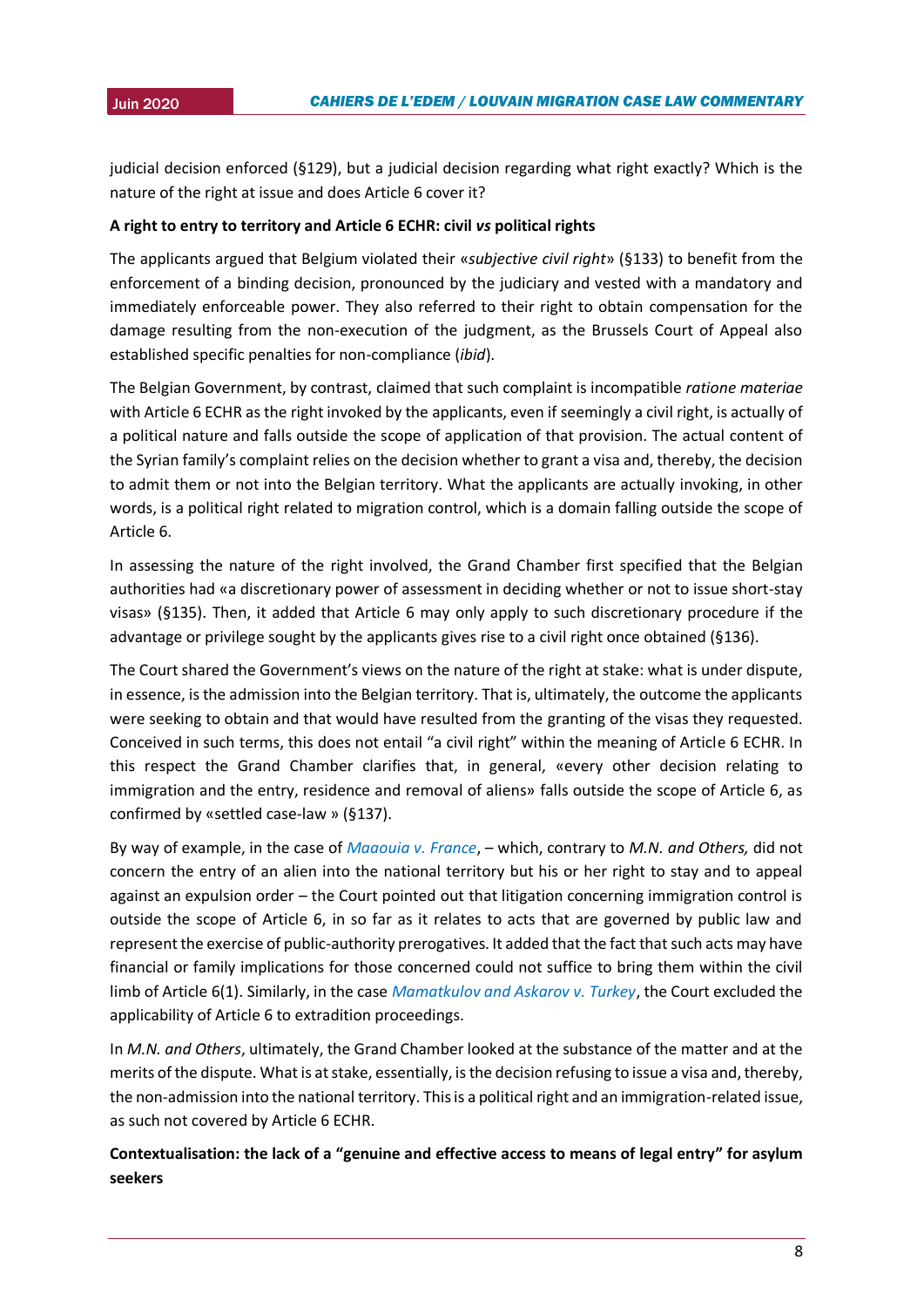The ECtHR's decision raises the issue of legal access to international protection in the EU. To conclude its assessment as to jurisdiction, the Court notes that «this conclusion does not prejudice the endeavours made by States Parties to facilitate access to asylum procedures through their embassies and/or consular representation» (§126). This sentence is a key to understand the context behind the case. While in the *ND and NT v. Spain*, the Court referred to border procedures and concluded, after a formalistic assessment, in favour of the existence of such access to Spain (§222), in *M.N. and Others v. Belgium*, without undertaking any assessment, the Court includes a persuasive recommendation (or a positive obligation?) for States Parties to provide for "genuine and effective access to means of legal entry" into their territories.

*Obiter dicta* are particularly common in areas in which the law is developing: it is indisputable that humanitarian visas, both as a discretionary practice and as a tool of protection, have been the bone of contention between guardians of State sovereignty and international protection advocates. As a matter of fact, the issue of humanitarian visas attracted considerable attention from European Institutions (among which it remains a source of major disagreement), Courts (the [CJEU](https://uclouvain.be/fr/instituts-recherche/juri/cedie/actualites/c-j-u-e-c-638-16-ppu-arret-du-7-mars-2017-x-et-x-ecli-eu-c-2017-173.html) as well as [national judges\)](https://uclouvain.be/fr/instituts-recherche/juri/cedie/actualites/ordinary-tribunal-of-rome-21-february-2019-x-v-ministry-of-foreign-affairs-and-ministry-of-health.html), civil society organisations (e.g. th[e Humanitarian corridors programme\)](https://www.mediterraneanhope.com/wp-content/uploads/2018/03/Executive-Summary-Humanitarian-Corridors.pdf), lawyers, as well as legal doctrine (as witnessed by the breadth and depth of the contributions to the book *[Humanitarian Admission to Europe](https://www.bloomsburyprofessional.com/uk/humanitarian-admission-to-europe-9781509939671/)*, edited by Foblets and Leboeuf). Humanitarian visas are also referred to in the [New York Declaration](https://www.ohchr.org/EN/Issues/Migration/Pages/NewYorkDeclaration.aspx) and the [Global Compact on Refugees](https://www.unhcr.org/gcr/GCR_English.pdf) which reflect the need to establish and expand legal pathways.

Visa rules in general, and humanitarian visas in particular, lie at the core of a paradox: under international migration law, the human right to leave any country, including one's own, is not accompanied by the corollary right of entering any other country. A metaphor often used by Jean-Yves Carlier, quoting the title of a [movie,](https://www.imdb.com/title/tt0102439/) describes this paradox as the *Suspended Step of the Stork*. Individuals who seek asylum, *de facto*, can only exercise their right once they have set foot in the territory of the State where protection is sought or once they have reached the border (*[M.A. and](https://www.asylumlawdatabase.eu/sites/default/files/aldfiles/CASE%20OF%20M.A.%20AND%20OTHERS%20v.%20LITHUANIA.pdf)  [Others v. Lithuania](https://www.asylumlawdatabase.eu/sites/default/files/aldfiles/CASE%20OF%20M.A.%20AND%20OTHERS%20v.%20LITHUANIA.pdf)*).

The key issues at stake in *M.N. and Others v. Belgium* lie within this paradox. In the overwhelming majority of cases, migrants are only untitled to exercise their right to asylum when they reached the territory of the protecting State. This explains why many try to reach the European soil by risking their lives at sea (see *[S.S. and Others v. Italy,](https://hudoc.echr.coe.int/eng#{"itemid":["001-194748"]})* pending) and why some attempt to enter the European Union by "forcing the system" (§ 201, *ND and NT v. Spain*). That is also why asylum is often referred to as *territorial* as opposed to *extraterritorial* asylum, the latter being strongly disputed as for the scope of application of the principle of *non-refoulement*.

For those who do not embark on dangerous journeys, applying for a humanitarian admission program can be the only safe option. The EU Visa Code regulates the procedures and conditions for thirdcountry nationals' short-term stays in the EU. The "intention to return to the country of origin" appears as one of the conditions, among others, to be met in order to qualify for the issuance of a short-stay visa. The application of an asylum seeker could not logically meet this condition, otherwise the asylum claim would be deprived of its *raison d'être*. By way of exception, Article 25 of the Visa Code provides for visa "issued for humanitarian reasons or by virtue of international obligations". However, Article 25 has been the object of an intense debate: the lack of further legislation, which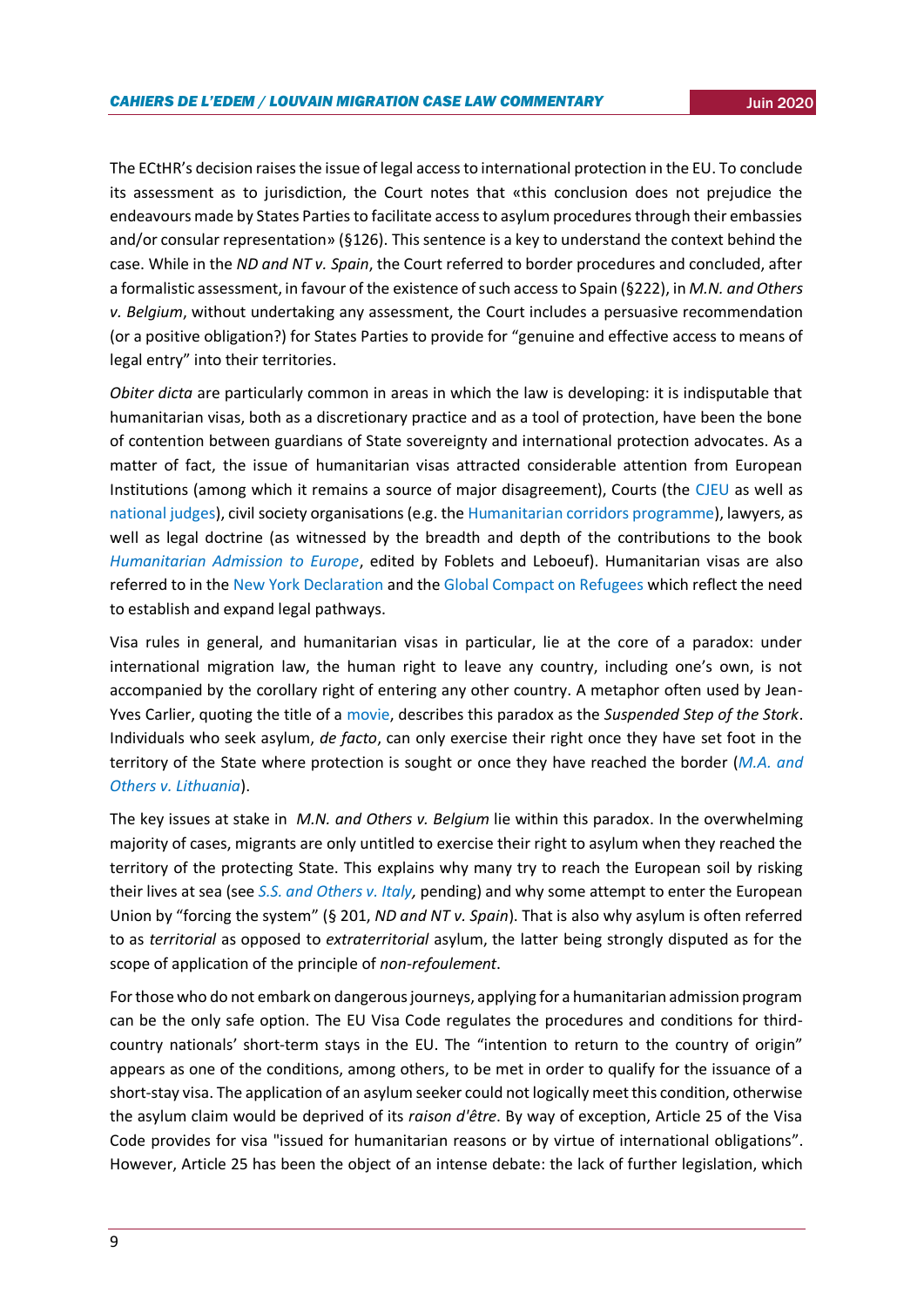would make explicit the rules of application and its content, has left Member States with a wide margin of discretion over its use.

The European Parliament has proven to be particularly sensitive to the issue and initiated a dialogue with a view to reforming and strengthening the Visa Code (*[Humanitarian visas: option or obligation?](http://www.epgencms.europarl.europa.eu/cmsdata/upload/eb469bdf-0e31-40bb-8c75-8db410ab13fc/Session_2_-_Study_Humanitarian_visas.pdf)*) for the benefit of greater legislative coherence by combining the subject of humanitarian visas (access) with that of asylum procedures (*after* access). A first reform of the Visa Code was not successful because of disagreement between the Council and the Parliament on the opportunity to highlight the potential of humanitarian visas as "safe passage" for those in need of international protection. Before the Commission withdrew its proposal in July 2018, the Council launched an *ultimatum* to the European Parliament and suggested to address the humanitarian visa issue "in a joint declaration" *outside* the Visa Code.

In March 2017, the CJEU further made the interpretation of the legal framework more complex with its decision in *[X and X.](http://curia.europa.eu/juris/document/document.jsf;jsessionid=9ea7d2dc30d5b663abe52c4f435cac2fe9dab816c4b8.e34KaxiLc3qMb40Rch0SaxyLahf0?text=&docid=188626&pageIndex=0&doclang=EN&mode=req&dir=&occ=first&part=1&cid=882491)* Widely commented (including in a [previous edition](https://uclouvain.be/fr/instituts-recherche/juri/cedie/actualites/c-j-u-e-c-638-16-ppu-arret-du-7-mars-2017-x-et-x-ecli-eu-c-2017-173.html) of the *Cahier de l'EDEM*), this Court's decision upheld that the issuing of humanitarian visas to asylum seekers falls outside the scope of the Visa Code and therefore of EU law, including the Charter of Fundamental Rights.

The European Parliament then exercised its right of "pre-initiative" (limited to the possibility to suggest to the Commission to table a legislative proposal) with the adoption of a [December 2018](https://www.europarl.europa.eu/doceo/document/TA-8-2018-0494_EN.html?redirect)  [resolution.](https://www.europarl.europa.eu/doceo/document/TA-8-2018-0494_EN.html?redirect) When the Parliament's legislative impulse is left without follow-up, the Commission must give reasons thereto (Article 225 TFEU). At present, the Commission's reply has not been made public. A [press release](https://agenceurope.eu/en/bulletin/article/12200/31) from a European Affairs news agency states, however, that "the Commission believes it has already fulfilled its duties in the field of humanitarian visas with the [Proposal on](https://eur-lex.europa.eu/legal-content/EN/TXT/PDF/?uri=CELEX:52016PC0468&from=EN)  [European Resettlement](https://eur-lex.europa.eu/legal-content/EN/TXT/PDF/?uri=CELEX:52016PC0468&from=EN)". This proposal, as many others reforming the EU asylum legislation, is currently in a deadlock. Although they look like a developing and promising tool, resettlement efforts remain extremely limited in scope and numbers. The reality is that the European Union lacks a genuine and effective access to means of legal entry for asylum seekers. Few initiatives exist, scattered among Member States, and the ones coordinated at the European level are set-up on a voluntary basis. Although these are unprecedent circumstances, the COVID-19 pandemic has accentuated the volatility and limits of existing means to access asylum. The European Commission itself testifies that the pandemic has had [a disruptive effect](https://ec.europa.eu/info/sites/info/files/guidance-implementation-eu-provisions-asylum-retur-procedures-resettlement.pdf) on resettlement.

By excluding the applicability of the Convention and declaring the application inadmissible, the ECtHR is consolidating a prudent and yet conservative approach towards the conditions to trigger extraterritorial jurisdiction. This is the same cautious approach displayed by the CJEU in cases related to the external dimension of migration law, a field where European integration is not yet achieved and lacks thematic and institutional unity. While the protection of human rights *within* Europe continues to evolve*,*the strict interpretation of extraterritorial jurisdiction bars any kind of protection *at the doors of* Europe. However, with its *obiter dictum,* the Court timidly acknowledges the harsh reality of access to asylum procedures and suggests that the responsibility to establish and implement safe access to asylum - *rebus sic stantibus –* lies with States Parties.

Within the European Union legal order, a comprehensive reform of humanitarian visas could overcome the asylum paradox and reconcile the Common European Asylum System with the rights enshrined in the Charter of Fundamental Rights, as suggested by Advocate General Mengozzi in his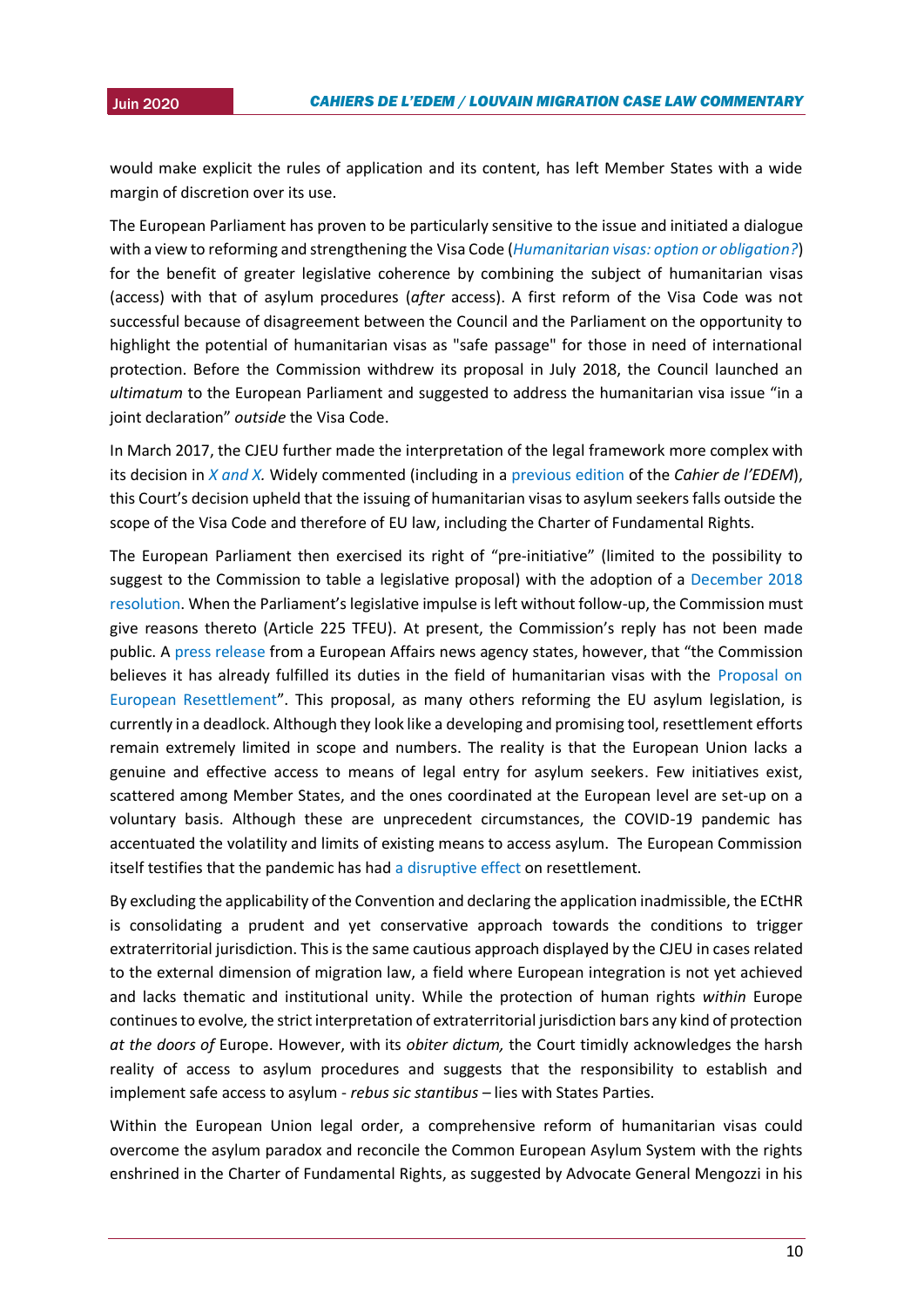[opinion](http://curia.europa.eu/juris/document/document.jsf?text=&docid=187561&pageIndex=0&doclang=EN&mode=lst&dir=&occ=first&part=1&cid=369590) delivered in the *X and X* case. If the purpose of any human rights system is to protect rights which "are not theoretical or illusory, but real and effective", one might ask: will the ECtHR go any further, in the near future, and decide to analyse, *in concreto,* the existence and the effectiveness of safe access to asylum procedures in Europe? If so, will the Court conclude otherwise as for the application of the *non-refoulment* principle when protection seekers are gently knocking at Europe's doors?

## **Conclusion: is access to asylum the same as access to justice?**

While denying access to asylum procedures, the Court also denies access to justice. Justice requires a place where the absolute human rights (e.g. the protection against *refoulement*) could be claimed and guaranteed. However, this place is mainly surrounded by gateways (borders, waterway, fences, airports), some of which are locked to asylum seekers and extremely dangerous (for an in-depth discussion see [Sarolea\)](https://www.bloomsburyprofessional.com/uk/humanitarian-admission-to-europe-9781509939671/). The universality and effectiveness of human rights remains under question when asylum seekers are denied access to institutions – in this case, to the Belgian State – which, in principle, should be the corner stone of human rights protection.

## **C. Suggested Reading**

**To read the case :** ECtHR [GC], Decision on admissibility of 5 May 2020, *M.N. [and others v. Belgium](https://hudoc.echr.coe.int/eng#%7B%22itemid%22:%5B%22001-202468%22%5D%7D)*, Appl. no. 3559/18

## **Case law :**

ECtHR [GC], Judgment of 29 January 2019, *[Güzelyurtlu and Others v. Cyprus and Turkey](https://hudoc.echr.coe.int/spa#{%22itemid%22:[%22001-189781%22]})*, App. no. 36925/07

ECtHR, Judgment of 11 December 2018, *[M.A. and Others v. Lithuania](https://www.asylumlawdatabase.eu/sites/default/files/aldfiles/CASE%20OF%20M.A.%20AND%20OTHERS%20v.%20LITHUANIA.pdf)*, Application no. 59793/17.

CJEU [GC], Judgment of 7 March 2017*,* Case C-638/16 PPU*[, X and X v État belge,](http://curia.europa.eu/juris/document/document.jsf?docid=188626&mode=req&pageIndex=1&dir=&occ=first&part=1&text=&doclang=EN&cid=2351761)* EU:C:2017:173

[Opinion of Advocate General Mengozzi,](http://curia.europa.eu/juris/document/document.jsf?docid=187561&doclang=EN) delivered on 7 February 2017, Case C-638/16 PPU, *X and X v État belge*, EU:C:2017:93

ECtHR, Decision on admissibility of 28 January 2014, *[Abdul Wahab Khan v. the United Kingdom](https://hudoc.echr.coe.int/fre#{%22itemid%22:[%22001-141293%22]})*, App. no. 11987/11

ECtHR [GC], Judgment of 7 June 2011, *[Al Skeini and Others v. the United Kingdom](https://hudoc.echr.coe.int/eng#{%22fulltext%22:[%22bankovic%22],%22documentcollectionid2%22:[%22GRANDCHAMBER%22,%22CHAMBER%22],%22itemid%22:[%22001-105606%22]})* App. no. 55721/07

ECtHR [GC], Judgment of 4 February 2005, *[Mamatkulov and Askarov v.](https://hudoc.echr.coe.int/fre#{"itemid":["001-68183"]}) Turkey*, App. no.s 46827/99 and 46951/99

ECtHR [GC], Judgment of 12 December 2001, *[Bankovic and Others v. Belgium and Others](https://hudoc.echr.coe.int/eng#{%22itemid%22:[%22001-22099%22]})*, App. no. 5507/99

ECtHR, Judgment of 5 October 2000, *[Maaouia v. France](https://hudoc.echr.coe.int/fre?i=001-58847)*, App. no. 39652/98

## **Doctrine :**

S. SAROLEA, *Is access to asylum the same as access to justice?,* in M.-C. FOBLETS, L. LEBOEUF (Eds.), [Humanitarian Admission to Europe:](https://www.bloomsburyprofessional.com/uk/humanitarian-admission-to-europe-9781509939671/) The Law Between Promises and Constraints, Nomos/Hart, Baden-Baden/Oxford, 2020, pp. 115 - 154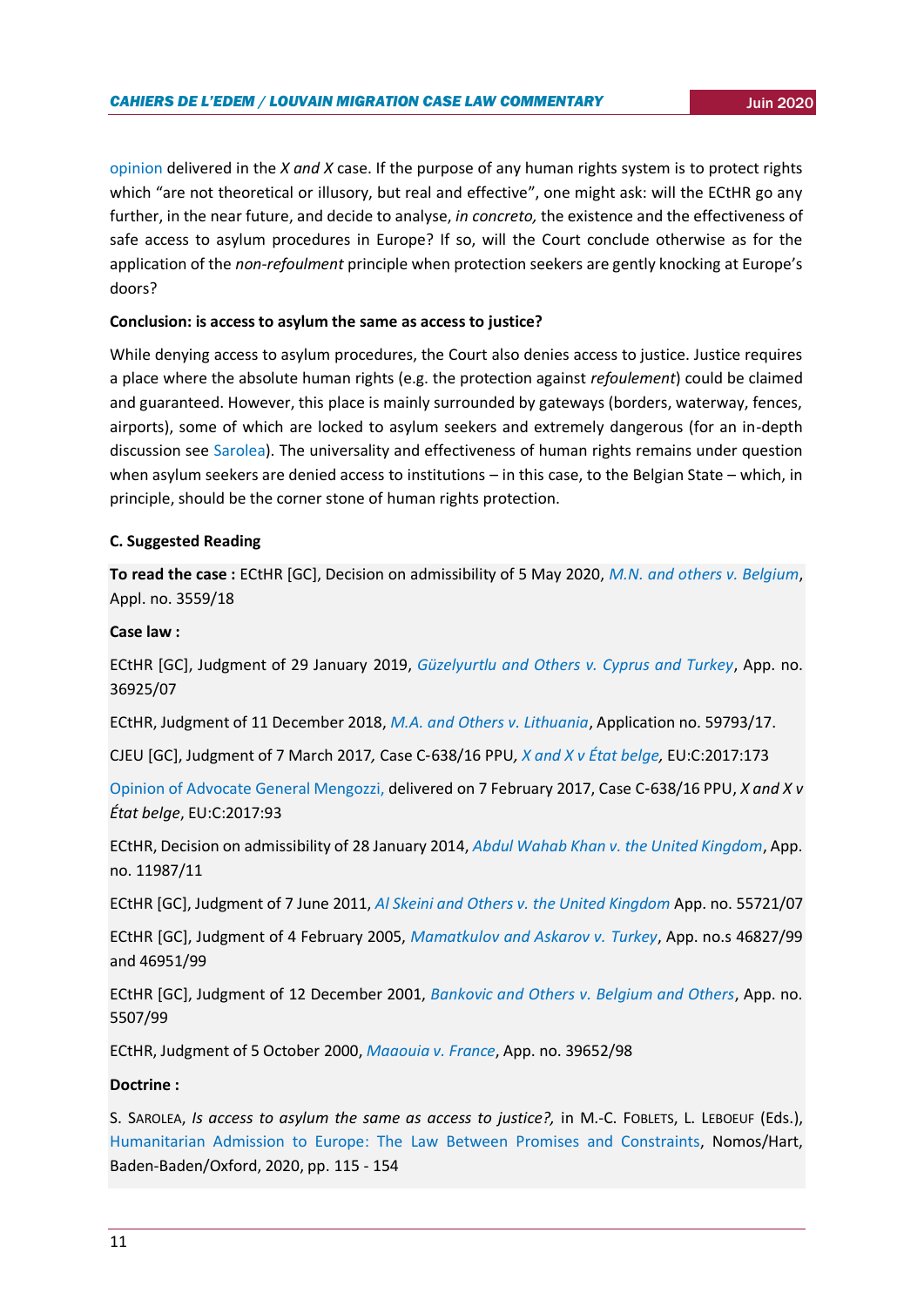2015 E. LENAIN, « *[Il était une fois, un visa obligatoire qui n'existait pas. Quand les Cours européennes](https://journals.openedition.org/revdh/9913)  [dansent la polka autour des lacunes du droit](https://journals.openedition.org/revdh/9913)* », *La Revue des droits de l'homme*, Vol. 2020, n. 17, pp. 1-13.

V. MORENO-LAX, « *[The Architecture of Functional Jurisdiction: Unpacking Contactless Control](https://www.cambridge.org/core/journals/german-law-journal/article/architecture-of-functional-jurisdiction-unpacking-contactless-controlon-public-powers-ss-and-others-v-italy-and-the-operational-model/AA2DADF2F1DCDD19E8F9E6E316D7C110)—On Public Powers, [S.S. and Others v. Italy, and the "Operational Model"](https://www.cambridge.org/core/journals/german-law-journal/article/architecture-of-functional-jurisdiction-unpacking-contactless-controlon-public-powers-ss-and-others-v-italy-and-the-operational-model/AA2DADF2F1DCDD19E8F9E6E316D7C110)* », *German Law Journal*, 2020, Vol. 21, n. 3, pp. 385 – 416.

F.L. GATTA, *[« Legal avenues to access international protection in the European Union: past actions and](https://www.jurisquare.be/en/journal/jedh/2018-3/index.html)  [future perspectives](https://www.jurisquare.be/en/journal/jedh/2018-3/index.html)* », *European Journal of Human Rights* (JEDH), Vol. 2018, n. 3, pp. 163 – 201.

J.-Y. CARLIER, L. LEBOEUF, « *[Le visa humanitaire et la jouissance effective de l](http://eumigrationlawblog.eu/le-visa-humanitaire-et-la-jouissance-effective-de-lessentiel-des-droits-une-voie-moyenne-a-propos-de-laffaire-x-et-x/)'essentiel des droits : une [voie moyenne?](http://eumigrationlawblog.eu/le-visa-humanitaire-et-la-jouissance-effective-de-lessentiel-des-droits-une-voie-moyenne-a-propos-de-laffaire-x-et-x/) À propos de l'affaire X. et X.* », eumigrationlawblog.eu, 27 February 2017

S. SAROLEA, J.-Y. CARLIER, L. LEBOEUF, « *[Délivrer un visa humanitaire visant à obtenir une protection](https://uclouvain.be/fr/instituts-recherche/juri/cedie/actualites/c-j-u-e-c-638-16-ppu-arret-du-7-mars-2017-x-et-x-ecli-eu-c-2017-173.html)  [internationale au titre de l'asile ne relève pas du droit de l'Union : X. et X., ou quand le silence est](https://uclouvain.be/fr/instituts-recherche/juri/cedie/actualites/c-j-u-e-c-638-16-ppu-arret-du-7-mars-2017-x-et-x-ecli-eu-c-2017-173.html)  [signe de faiblesse](https://uclouvain.be/fr/instituts-recherche/juri/cedie/actualites/c-j-u-e-c-638-16-ppu-arret-du-7-mars-2017-x-et-x-ecli-eu-c-2017-173.html)* », *Cahiers de l'EDEM*, March 2017

M.-B. DEMBOUR, [When Humans Become Migrants. Study of the European Court of Human Rights with](https://global.oup.com/academic/product/when-humans-become-migrants-9780199667840?cc=nl&lang=en&)  [an Inter-American Counterpoint,](https://global.oup.com/academic/product/when-humans-become-migrants-9780199667840?cc=nl&lang=en&) Oxford, Oxford University Press, 2015.

*To cite this contribution*: J.-Y. CARLIER, L. COOLS, E. FRASCA, F. GATTA, S. SAROLEA, Humanitarian visa: does the suspended step of the stork become a hunting permit?, *Cahiers de l'EDEM*, June 2020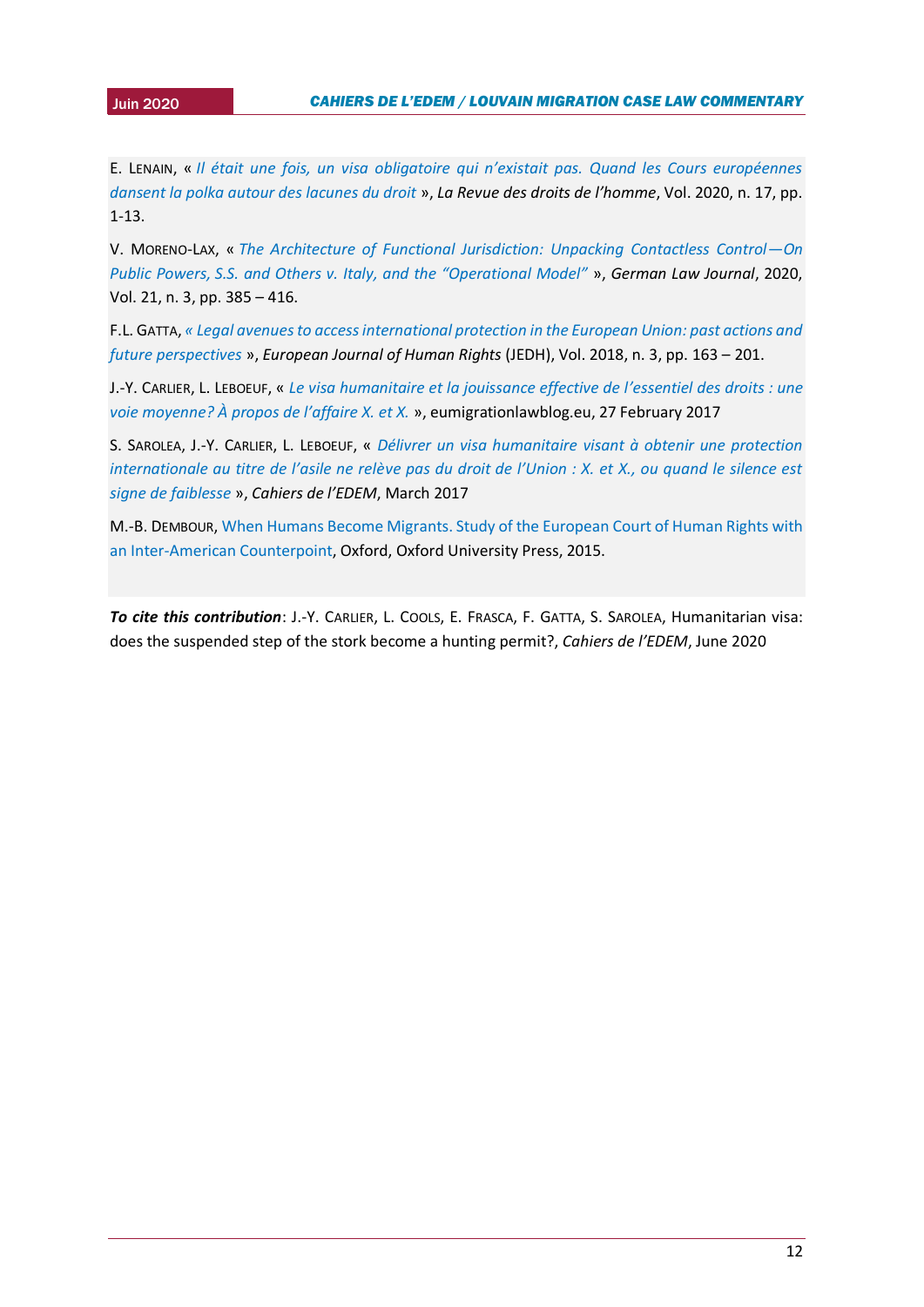## <span id="page-12-0"></span>**2. COURT OF JUSTICE OF THE EUROPEAN UNION, JUDGMENT OF 2 APRIL 2020, JOINED CASES C-715/17, C-718/17 AND C-719/17, ECLI:EU:C:2020:257**

*Rebel rebel, how could they know? The boundless imagination of Poland, Hungary and the Czech Republic in opposing the relocation mechanism*

*Eleonora Frasca, Francesco Luigi Gatta*

## **A. Facts and Ruling**

When Member States are coping with an emergency situation characterised by a sudden influx of third country nationals on their territory, the Court of Justice of the European Union (CJEU) states that "the burdens must, in principle, be divided between all the other Member States, in accordance with the principle of solidarity and fair sharing of responsibility between the Member States, since, in accordance with Article 80 TFEU" (§80 of the judgement hereby analysed). In all the other cases, the Dublin system leaves that burden with frontline Member States, notwithstanding that Article 80 TFEU shall, in principle, govern the Union's asylum policy in its entirety. There is no secret that the relocation mechanism was a palliative care for the malfunctioning of the Dublin system.

## *1. Main facts*

The facts are well-know: in September 2015, applying Article 78(3) TFEU for the first time since its inclusion in the Lisbon treaty, the Council adopted two decisions [\(2015/1523](https://eur-lex.europa.eu/legal-content/EN/TXT/PDF/?uri=CELEX:32015D1523&from=IT) and [2015/1601\)](https://eur-lex.europa.eu/legal-content/EN/TXT/PDF/?uri=CELEX:32015D1601&from=EN), thereby setting up an emergency relocation mechanism in support of Greece and Italy, whose asylum systems were suffering from a sharp migratory pressure. Although only established for a two-year period, the mechanism had a binding nature and obliged all the EU Member States to show solidarity and accept to relocate a certain quota of asylum seekers according to given distribution keys (population, total GDP, average number of asylum applications over the five preceding years and unemployment rate).

Since its introduction, this measure has been bitterly contested, both legally and politically, especially by a compact bloc of Member States, commonly named Visegrad Group, ready and willing to start an all-out war with the EU institutions. In particular, Slovakia and Hungary had challenged the legality of Decision 2015/1601, unsuccessfully lodging actions for annulment, which [the Court dismissed](http://curia.europa.eu/juris/document/document.jsf?text=&docid=194081&pageIndex=0&doclang=EN&mode=lst&dir=&occ=first&part=1&cid=5224383) in 2017, thereby upholding the validity of the Decision (for an analysis of that judgment, see a [previous](https://uclouvain.be/fr/instituts-recherche/juri/cedie/actualites/c-j-u-e-6-septembre-2017-republique-slovaque-et-hongrie-c-conseil-aff-jointes-c-643-15-et-c-647-15.html)  [edition](https://uclouvain.be/fr/instituts-recherche/juri/cedie/actualites/c-j-u-e-6-septembre-2017-republique-slovaque-et-hongrie-c-conseil-aff-jointes-c-643-15-et-c-647-15.html) of the *Cahiers de l'EDEM*). In that occasion, the CJEU confirmed, in essence, the legally binding character of the relocation mechanism established by the Council in 2015 and, therewith, the obligation to show solidarity towards Greece and Italy. The Court's decision did not solve the issue. To the contrary, it contributed to exacerbate the tension between the EU Institutions and the Visegrad Group, which refused to relocate their quotas of asylum seekers, thereby keeping to violate blatantly EU law.

After having widely (in the long series of [relocation reports\)](https://ec.europa.eu/home-affairs/what-we-do/policies/european-agenda-migration/background-information_en) and patiently (until the end of the 24 month implementation period) encouraged these Member States to comply with their relocation obligations, the European Commission launched infringement procedures in the attempt to settle the dispute without going to Court. Given the States' firm opposition, it finally decided to bring actions for failure to fulfill the relocation obligations against Poland (C-715/17), Hungary (C-719/17)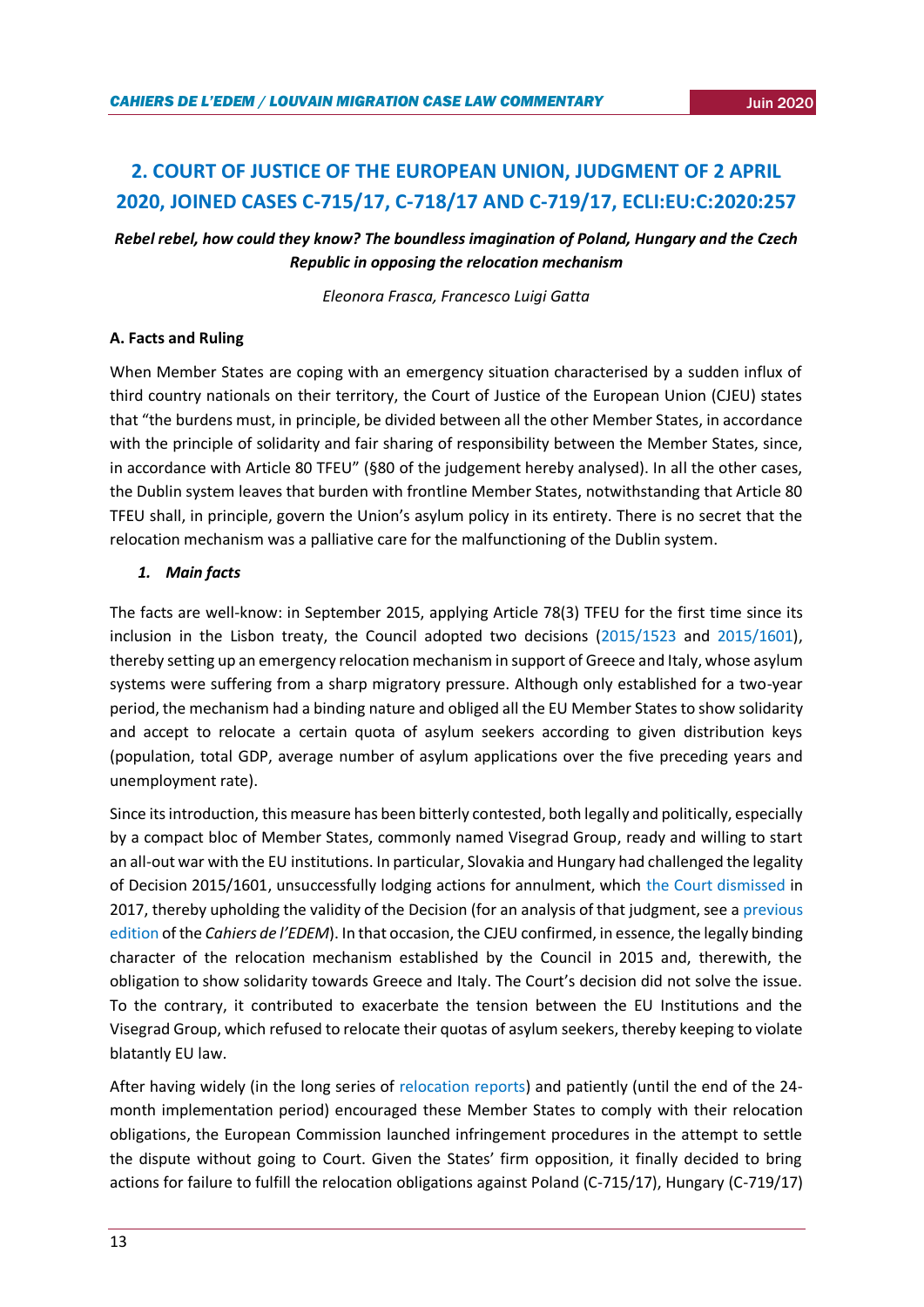and the Czech Republic (C-719/17). More specifically, the three countries did not comply with the obligation of pledging the number of applicants who could be relocated from Greece and Italy and did not, subsequently, complete the relocation procedure with the actual transfer of applicants for international protection. Before the Court, the respondent States challenged both the admissibility of the infringement procedures and their substance.

As for the former profile, they essentially argued that the Commission lacked legal interest in bringing an action before the CJEU because of (i) the impossibility to remedy the failure by implementing the relocation mechanism whose validity had already expired; (ii) the breach of the principle of equal treatment, given that actions for failure were only brought against Poland, Hungary and the Czech Republic and not against other Member States which did not fully comply with the relocation decision; (iii) the disrespect of the right of defence during the pre-litigation procedure, due to excessively short deadlines; (iv) the ambiguity and inconsistency of allegations by the Commission as to how precisely EU law had been infringed.

As for the substance, the non-compliance with the relocation decision was mainly justified by the three Visegrad States on the basis of their need to preserve law and order and to safeguard internal security. In short, this argumentation is built upon the invocation of Article 72 TFEU, read in conjunction with Article 4(2) TEU, which would work as a conflict-of-law rule, enabling Member States to disapply secondary – and, thus, lower-ranking – EU legal obligations allegedly incompatible with the preservation of national law, order and security. In other words, this reading of Article 72 TFEU would allow Member States to opt out from EU law (here: the 2015 relocation decisions) whenever the existence of a potential and plausible risk to law, order and security is established. The Czech Republic also alleged, as a further reason for its non-compliance with these obligations, the malfunctioning and ineffectiveness of the relocation mechanism.

## *2. Decision of the Court: failure to fulfil obligations*

Once rejected all the respondent States' arguments relating to the admissibility of the actions brought by the Commission, the Court declared that they had failed to fulfill their obligations under the relocation decisions.

As to the first procedural aspect, the Court, recalling its case law on the purpose and conditions of Article 258 TFEU, reiterated that such procedure aims at an objective finding that a Member State has infringed EU law and, to that end, it is designed in a way that gives a large opportunity to the concerned Member State to comply with its obligations. Moreover, it is irrelevant that the period of implementation of the relocation decisions had expired and that it was allegedly impossible for the Member States concerned to remedy their failure: the Member States, indeed, cannot take advantage of their own misconduct, thereby evading, for this reason, an infringement procedure (§63).

As to the substance, the Court fully rejected the arguments raised by the Member States on the use of Article 72 TFEU as a general "opt-out" rule. Such provision, indeed, must be interpreted strictly, inasmuch it provides for the possibility to derogate from EU law. Thus, it cannot be invoked by a Member State for the sole purpose of general prevention, abstractly referring to the need to maintain and safeguard law, order and internal security, but "without establishing any direct relationship with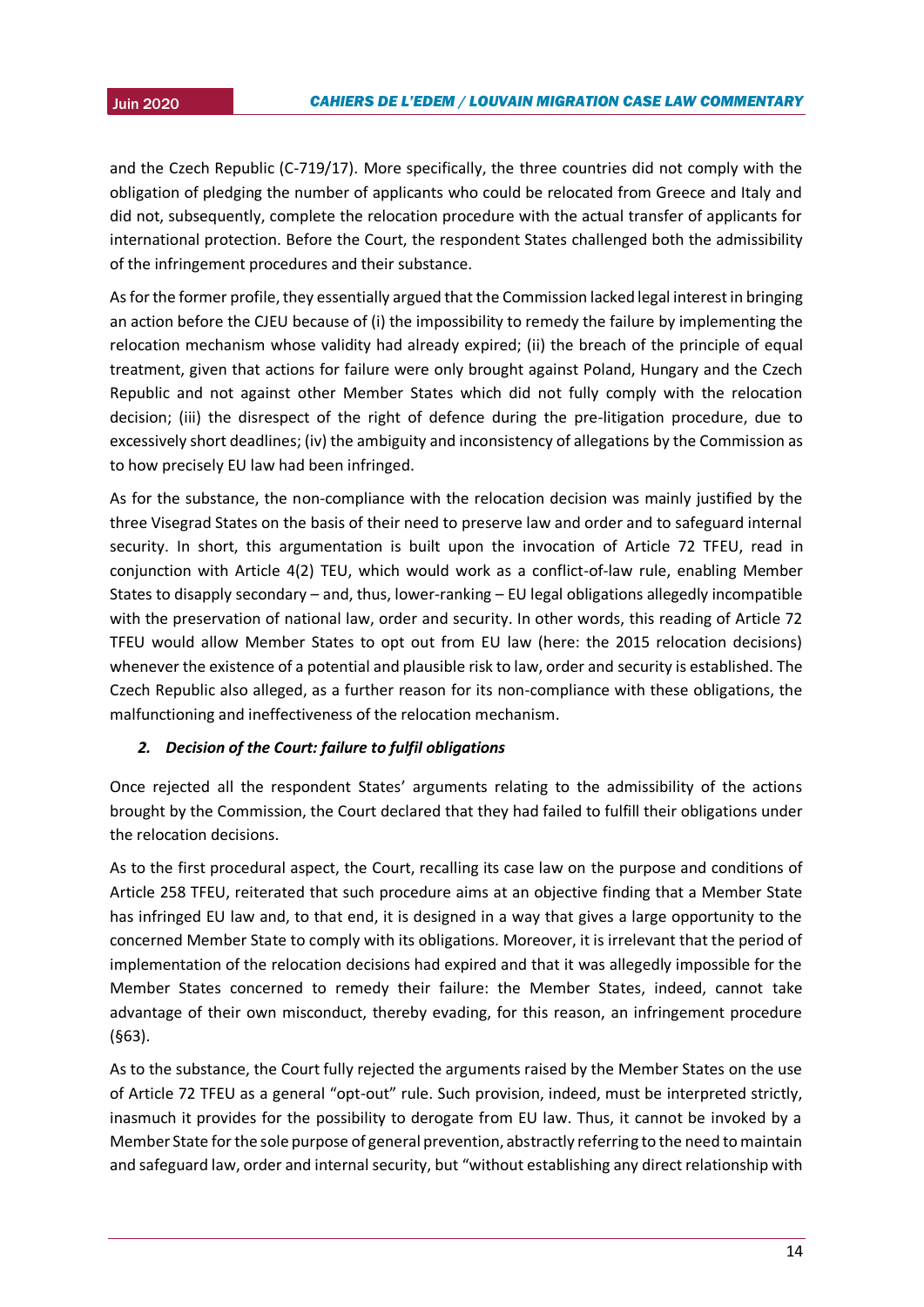a particular [individual] case, in order to justify suspending the implementation or even ceasing to implement its obligations" under the relocation decisions (§160).

## **B. Discussion**

With its judgment, the Court confirmed the importance of the principle of individual assessment when it comes to the actual or potential danger that a third country national (in this case: an applicant for international protection) may represent (1). The case also offered an occasion, particularly for the Advocate General Sharpston, to recall the basic tenets of the European legal order, such as the principle of the rule of law, the duty of sincere cooperation and solidarity (2).

## *1. The refusal to relocate an asylum seeker must be grounded on an individualised examination of the risks for the national security and public order*

The three Visegrad States affirmed that they were entitled to make use of Articles 72 TFEU and 4(2) TEU in order to disapply the relocation decisions and avoid the obligations stemming therefrom. The first provision reserves the exclusive competence to Member States for the maintenance of law and order and the safeguarding of internal security in the context of EU acts adopted in the area of freedom, security and justice (Title V, TFEU); whereas the second establishes that the EU shall respect the essential State functions, including ensuring the territorial integrity of the State, maintaining law and order and safeguarding national security.

Given "the risks posed by the possible relocation on their territory of dangerous and extremist persons who might carry out violent acts or acts of a terrorist nature" (§135), the respondent States invoked their duty to protect national security, which they considered to have precedence over the solidarity obligations stemming from the 2015 relocation decisions. They also pointed the finger at the two beneficiary States, Italy and Greece, whose inefficiency and lack of cooperation in the relocation procedure rendered difficult to check and identify the asylum seekers, thereby impeding, in their view, to unmask the dangerous terrorists hidden among them.

The Court refused to consider Article 72 TFEU as a provision that gives Member States a *carte blanche,* thereby allowing them to apply and disapply EU law at their choice, depending on their considerations regarding alleged threats and risks to national order and security. Therefore, the Treaty does not contain "an inherent general exception excluding all measures taken for reasons of law and order or public security from the scope of European Union law" (§143): if that exception existed, without any specific requirements, it would "impair the binding nature of European Union law and its uniform application" (*ibidem*).

While it is true that the mentioned provision recognises the States' right and duty to protect the internal security, this does not mean that it entails an unlimited power. For the Court, indeed: "the scope of the requirements relating to the maintenance of law and order or national security cannot therefore be determined unilaterally by each Member State, without any control by the institutions of the European Union" (§146).

It is equally true that the 2015 Council decisions provide for the possibility to refuse the relocation of an individual in case reasonable grounds for regarding him as a danger to national security or public order exist (Article 5(7) of both decisions). In so doing, the relocation decisions are indeed coherent with the Member States' responsibility to safeguard their internal security and order as provided for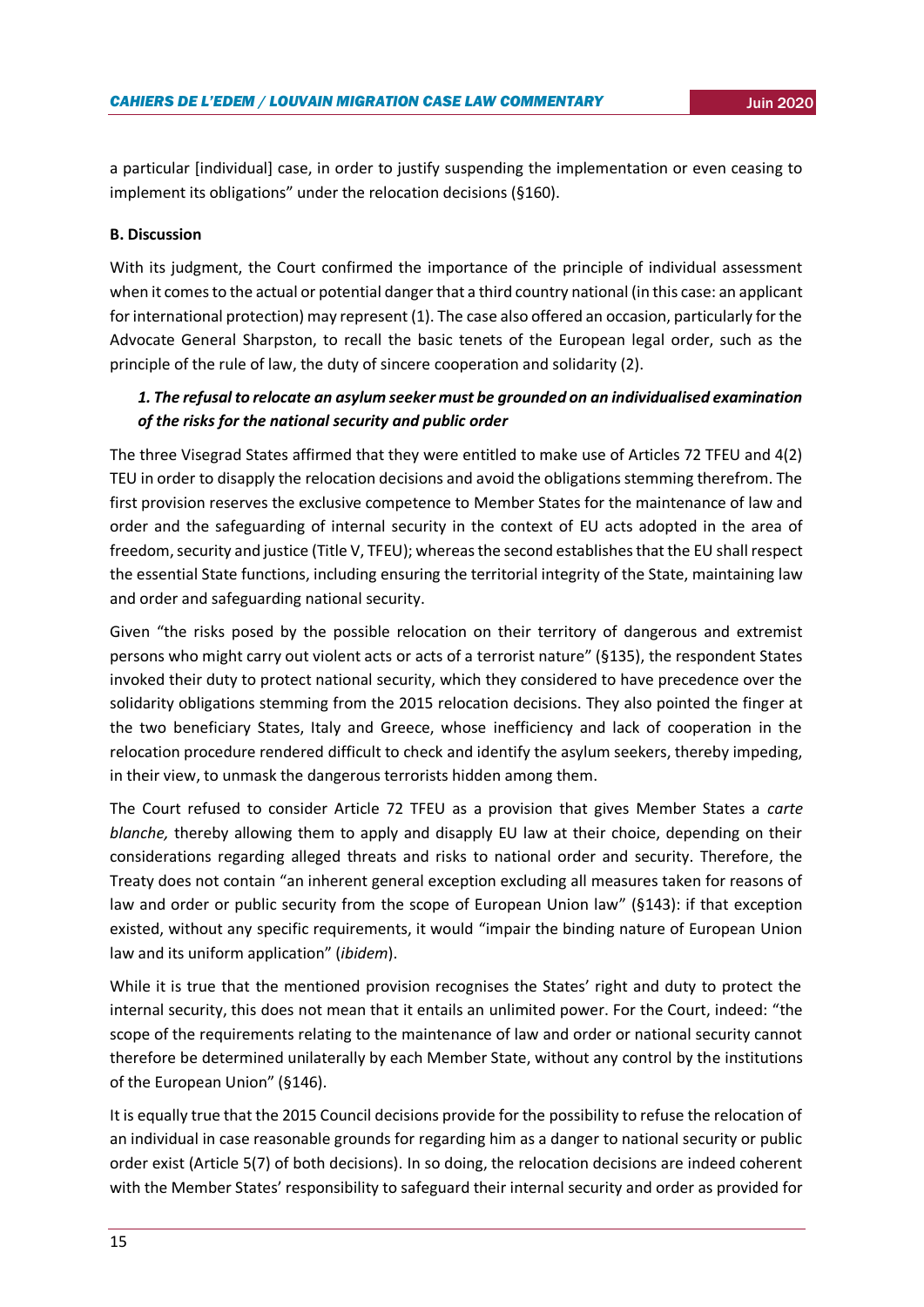**.** 

under Article 72 TFEU and, at the same time, they are in line with the Common European Asylum System that governs the processing of individual applications for international protection (e.g. Qualification directive, Procedures directive, Reception directive and Returns directive).

With regard to the concept of threat to the public order, the CJEU has been recently called to clarify its interpretation with several decisions. Departing from its previous jurisprudence on the interpretation of the Return directive ([Zh. and O.](http://curia.europa.eu/juris/celex.jsf?celex=62013CJ0554&lang1=it&type=TXT&ancre=), judgement of 11 June 2015, C-554/13)<sup>1</sup>, the Court has made a clear distinction between the interpretation of the notion of threat to public order in cases related to the freedom of movement of European citizens (*GS* [and](http://curia.europa.eu/juris/celex.jsf?celex=62018CJ0381&lang1=en&type=TXT&ancre=) *VS*, judgement of 12 December 2019, C-381/18 and C-382/18) and in cases related to third country national immigration, both as a ground for refusal to entry and in the context of a short stay for those not subject to visa requirements according to the Schengen Borders Code (*[EP,](http://curia.europa.eu/juris/celex.jsf?celex=62018CJ0380&lang1=fr&type=TXT&ancre=)* judgement of 12 December 2019, C-380/18). Despite these differences in interpretation of the concept of threat to public order, the Court requires, in any case, the respect of a minimum standard of protection. According to this caselaw, the Court clarified that, in any case, "the measures taken on grounds of public policy or public security shall comply with the principle of proportionality and shall be based exclusively on the personal conduct of the individual concerned" (§64 *GS and VS*, recalling, by analogy, judgment of 9 July 2015*[, K and A](http://curia.europa.eu/juris/celex.jsf?celex=62014CJ0153&lang1=it&type=TXT&ancre=)*, C-153/14).

In the judgment on the relocation decisions, the Court acknowledged that the Member States retain wide discretion in establishing if an asylum seeker represents a threat to national security or public order (§158), but it also reaffirmed the principle of individual assessment, in the sense that the provisions relating to the protection of the internal order and security cannot be generally and blindly invoked, without being effectively rooted in the specific situation. While accepting that the danger to national security may also be potential, the Court pointed out that the existence of such threat can only be established following a case-by-case investigation, which must lead to the emergence of "consistent, objective and specific evidence" (§159) of the threat.

This is why, the judges explain, the relocation procedure foresees an initial stage where Member States have the obligation to indicate, on a regular basis, the number of asylum seekers they intend to accept on their territory. In this phase, which is preparatory for the subsequent relocation, the identification and individual assessment of the applicants to be transferred shall take place, so that, if an actual or potential threat to public order or security is found, the relocation of that *specific* individual can be refused. The three Visegrad States, on the contrary, have failed to indicate at regular intervals an appropriate number of asylum seekers to be relocated and have assumed, *in abstracto,*  that all of them could inherently represent a risk for their national security.

The Court, ultimately, refused such a generalised and automatic presumption that an applicant for international protection could represent a danger to national security or public order.

## *2. Rule of law, duty of sincere cooperation and solidarity*

Besides the specific issue relating to the relocation mechanism established in 2015 and the obligations arising therefrom, the dispute between the Commission and the three Visegrad States

<sup>1</sup> For a caselaw commentary of the *Zh. and O.* judgement see : P. D'HUART, « C.J.U.E., Z. Zh. et I.O. c. Staatssecretaris voor Veiligheid en Justitie, aff. C-554/13, 11 juin 2015 – Le danger pour l'ordre public comme motif de refus d'octroi d'un délai de départ volontaire : un concept à l'autonomie encadrée », *Cahiers de l'EDEM*, juin 2015.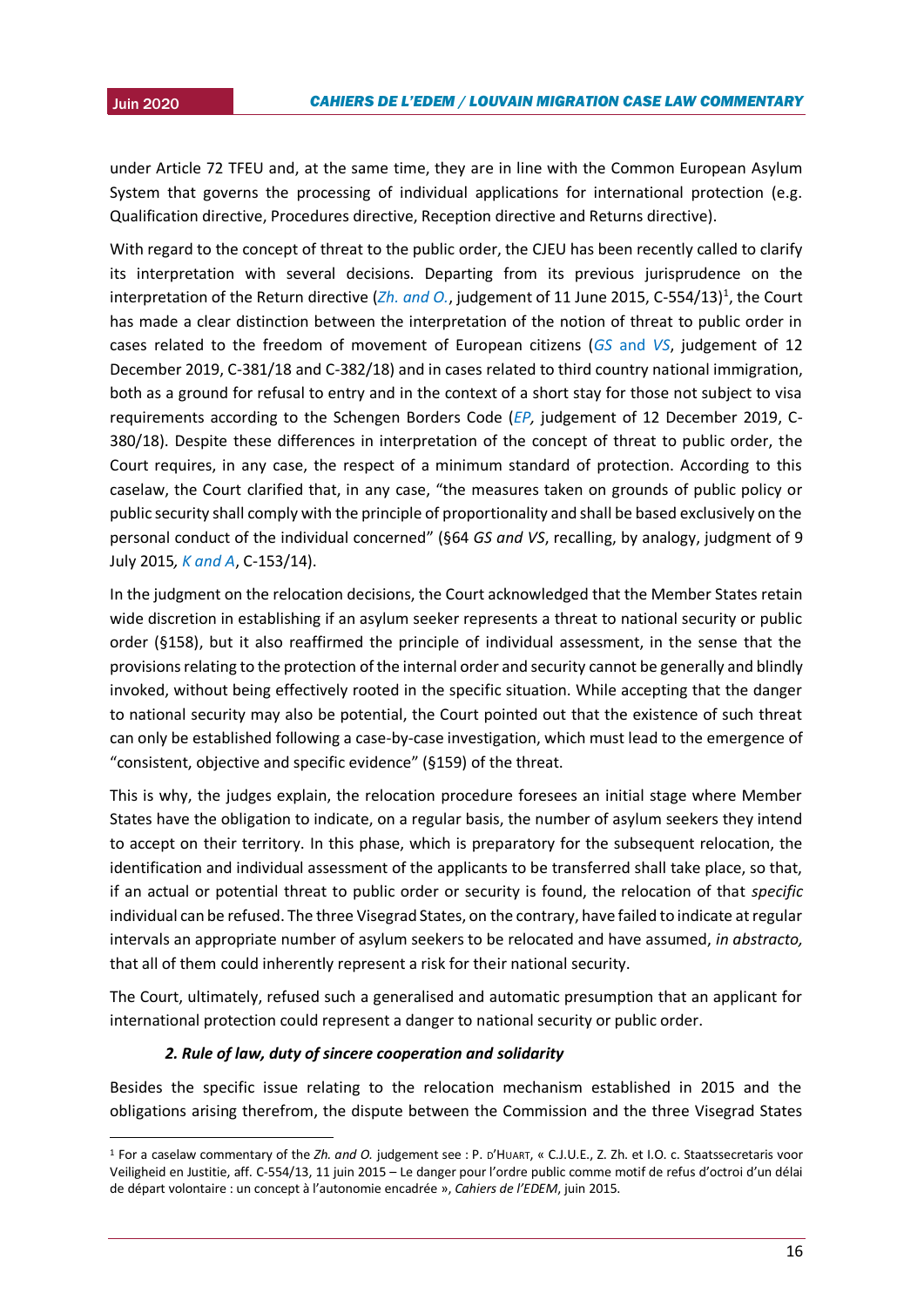entails a further, broader and, in a sense, deeper problematic question: that of solidarity, sincere cooperation and mutual trust between Member States. In other words, the relocation issue goes beyond the simple distribution of few hundreds of asylum seekers, showing an inner and persistent tension as regards migration governance in the EU.

This is highlighted, in particular, in the [opinion](http://curia.europa.eu/juris/celex.jsf?celex=62017CC0715&lang1=it&type=TXT&ancre=) of the Advocate General Sharpston, who indeed attracted the attention to the broader context behind the relocation litigation (§§238–255). She recalled that the principles of the rule of law, the duty of sincere cooperation and solidarity are three important strands of the EU legal order, which are put in jeopardy by the act of "rebellion" of the Visegrad countries.

According to Sharpston, the compliance with one's own obligation is a pillar of the respect for the rule of law. The persistent, impudent and manifest opposition of Poland, Hungary and the Czech Republic to the relocation mechanism, and their non-compliance with the obligation to show solidarity, constitutes a serious threat to the rule of law in the EU and a denial of the duty to cooperate sincerely. This is further proved, *a contrario,* by the argument, put forward by the three States as a justification for their non-compliance, regarding the supposedly flaws, inefficiencies and practical difficulties of the relocation mechanism. It is exactly in the event of obstacles and complications that a European spirit of cooperation and mutual trust is most needed in order to overcome a difficult situation.

The Visegrad States' negative attitude towards solidarity and responsibility sharing in the domain of asylum, neatly shown by their non-compliance with the relocation obligations, goes along with their disinterest in participating in the refugee resettlement efforts. Although the distinction between the *compulsory* intra-EU relocation mechanism and the *voluntary* extra-EU [resettlement schemes](https://ec.europa.eu/home-affairs/sites/homeaffairs/files/what-we-do/policies/european-agenda-migration/201912_delivering-on-resettlement.pdf) is recalled by the Advocate General Sharpston in the introduction to her opinion (§§39-40), it must be highlighted that both Hungary and Poland [have not taken part into European resettlement schemes,](https://ec.europa.eu/home-affairs/sites/homeaffairs/files/what-we-do/policies/european-agenda-migration/20170904_factsheet_relocation_and_resettlement_en.pdf) while the Czech Republic has done so very partially, with a quota of only 52 refugees.

One might ask: if ever the resettlement will become a structured, permanent and legally binding mechanism integrated in the EU legal framework (as envisaged in the 2016 proposal on a [Union](https://eur-lex.europa.eu/legal-content/EN/TXT/PDF/?uri=CELEX:52016PC0468&from=EN)  [resettlement scheme](https://eur-lex.europa.eu/legal-content/EN/TXT/PDF/?uri=CELEX:52016PC0468&from=EN) put forward by the Juncker Commission), will the Visegrad countries show the same opposition and refuse to comply? In that case, any security-related argumentations would be in bad faith, as taking part in resettlement initiatives actually guarantees an enhanced level of control over security matters: first, given the key-role played by the UNHCR in the preemptive screening and selection of refugees for resettlement from third countries to the EU and, additionally, given the opportunity for the national authorities to conduct interviews by themselves, double-checking the candidates for the resettlement, thus drastically reducing any risk for internal security.

#### **Conclusion**

The judgment of the Court adds another chapter to the long – and, to be honest, rather discouraging – "saga" of the relocation of the asylum seekers in the EU. Five years have passed since the establishment of the relocation mechanism which, despite its undeniable flaws, represents the first concrete manifestation of solidarity of this kind. Yet, the clash between the EU and some of its Member States is still on-going.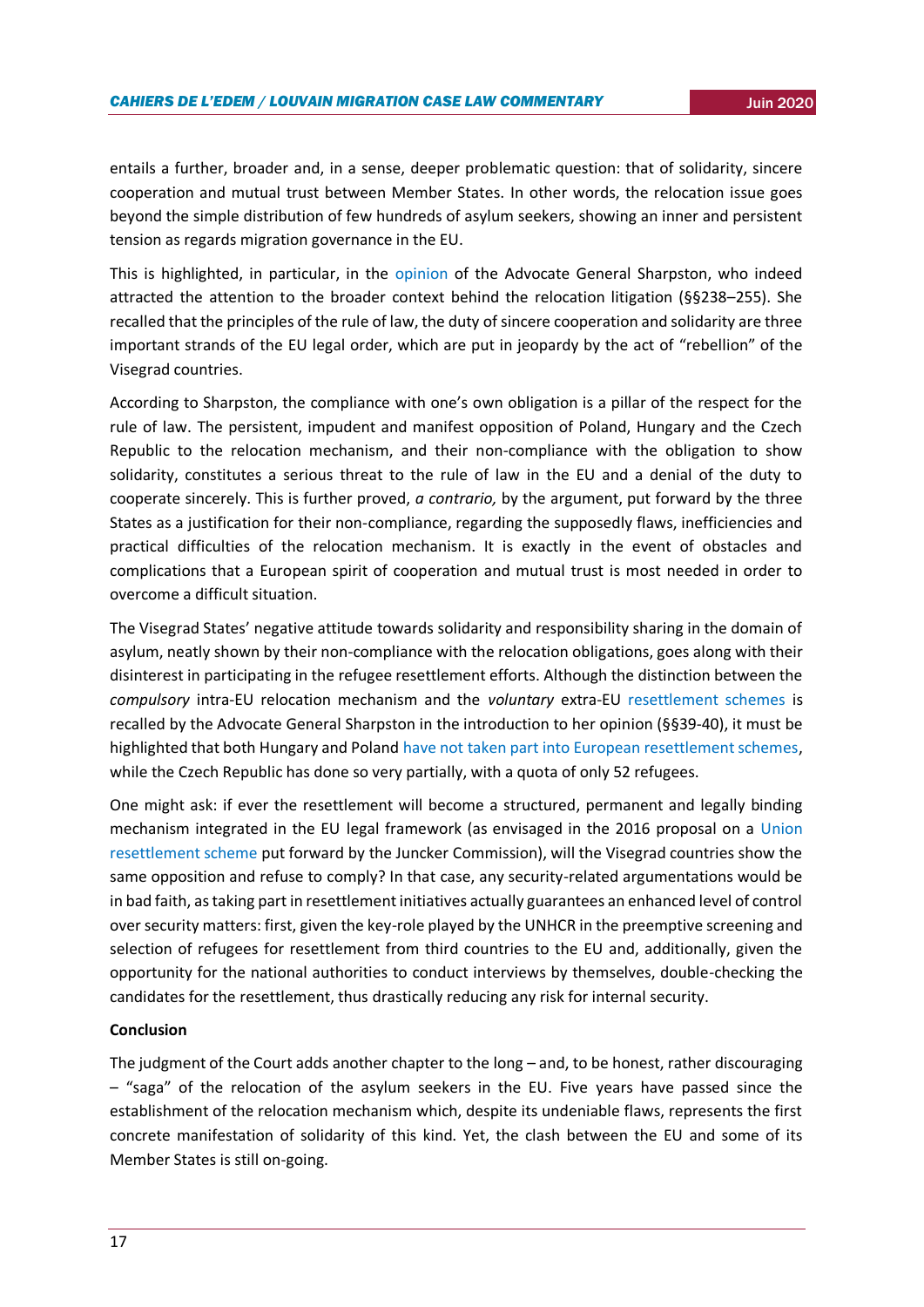Solidarity is an obligation under EU law: this is established in EU primary law and has been clearly confirmed by the CJEU in its [2017](http://curia.europa.eu/juris/liste.jsf?language=en&jur=C,T,F&num=c-643/15) and [2020](http://curia.europa.eu/juris/celex.jsf?celex=62017CJ0715&lang1=it&type=TXT&ancre=) judgments on the relocation mechanism. According to Article 80 TFEU, solidarity shall govern borders, asylum and immigration policies. However, the road towards a full and genuine implementation of this principle seems still to be paved with Member States' obstructionism, opposition and pursue of national interests.

The judgment of the Court we have commented here has come in 2020: exactly 70 years before, one of the founding fathers of the European integration process, Robert Schuman, in his famous [declaration](https://europa.eu/european-union/about-eu/symbols/europe-day/schuman-declaration_en), affirmed that "Europe will not be made all at once, or according to a single plan. It will be built through concrete achievements which first create a *de facto* solidarity".

It looks like some Member States still need to learn that lesson.

## **C. Suggested Reading**

**To read the case :** Court of Justice of the European Union, Judgment of 2 April 2020, [Joined Cases C-](http://curia.europa.eu/juris/celex.jsf?celex=62017CJ0715&lang1=it&type=TXT&ancre=)715/17 *Commission v. Poland*, C-718/17 *[Commission v. Hungary](http://curia.europa.eu/juris/celex.jsf?celex=62017CJ0715&lang1=it&type=TXT&ancre=)* and C-719/17 *Commission v. Czech [Republic,](http://curia.europa.eu/juris/celex.jsf?celex=62017CJ0715&lang1=it&type=TXT&ancre=)* ECLI:EU:C:2020:257

## **Case law :**

Court of Justice of the European Union [GC], Judgment of 6 September 2017, Joined Cases C-643/15 and C-647/15, *[Slovakia and Hungary v. Council](http://curia.europa.eu/juris/liste.jsf?language=en&jur=C,T,F&num=c-643/15)*, ECLI:EU:C:2017:631 1

## **Doctrine :**

J. BORNEMANN, « [Coming to terms with relocation: the infringement case against Poland, Hungary and](https://eumigrationlawblog.eu/coming-to-terms-with-relocation-the-infringement-case-against-poland-hungary-and-the-czech-republic/)  [the Czech Republic](https://eumigrationlawblog.eu/coming-to-terms-with-relocation-the-infringement-case-against-poland-hungary-and-the-czech-republic/) », *EU Immigration and Asylum Law and Policy*, 17 April 2020

F. L. GATTA, *[Migration and the Rule of \(Human Rights\) Law: Two 'Crises' Looking in the Same](https://hrcak.srce.hr/229897?lang=en)*, *Croatian Yearbook of European Law & Policy*, Vol. 15, No. 1, 2019.

J.-Y. CARLIER, F. CRÉPEAU « [De la 'crise' migratoire européenne au Pacte mondial sur les migrations :](https://dial.uclouvain.be/pr/boreal/object/boreal:210014)  [Exemple d'un mouvement sans droit?](https://dial.uclouvain.be/pr/boreal/object/boreal:210014) », *Annuaire Français de Droit International*, 2018, pp. 461-499.

L. LEBOEUF, « [Relocalisation des demandeurs d'asile. La Cour de justice confrontée à l'identité](https://uclouvain.be/fr/instituts-recherche/juri/cedie/actualites/c-j-u-e-6-septembre-2017-republique-slovaque-et-hongrie-c-conseil-aff-jointes-c-643-15-et-c-647-15.html)  [nationale](https://uclouvain.be/fr/instituts-recherche/juri/cedie/actualites/c-j-u-e-6-septembre-2017-republique-slovaque-et-hongrie-c-conseil-aff-jointes-c-643-15-et-c-647-15.html) », *Cahiers de l'EDEM*, septembre 2017.

## **Other materials :**

[Opinion of Advocate General Sharpston,](http://curia.europa.eu/juris/celex.jsf?celex=62017CC0715&lang1=it&type=TXT&ancre=) delivered on 31 October 2019, in Cases C-715/17 *Commission v. Poland*, C-718/17 *Commission v. Hungary* and C-719/17 *Commission v. Czech Republic,*  ECLI:EU:C:2019:917

[Opinion of Advocate General Bot,](http://curia.europa.eu/juris/celex.jsf?celex=62015CC0643&lang1=en&type=TXT&ancre=) delivered on 25 July 2017, in Cases C-643/15 and C-647/15, *Slovakia and Hungary v. Council*, ECLI:EU:C:2017:618

Report of the Special Rapporteur on the human rights of migrants on his visit to Hungary, 27 April 2020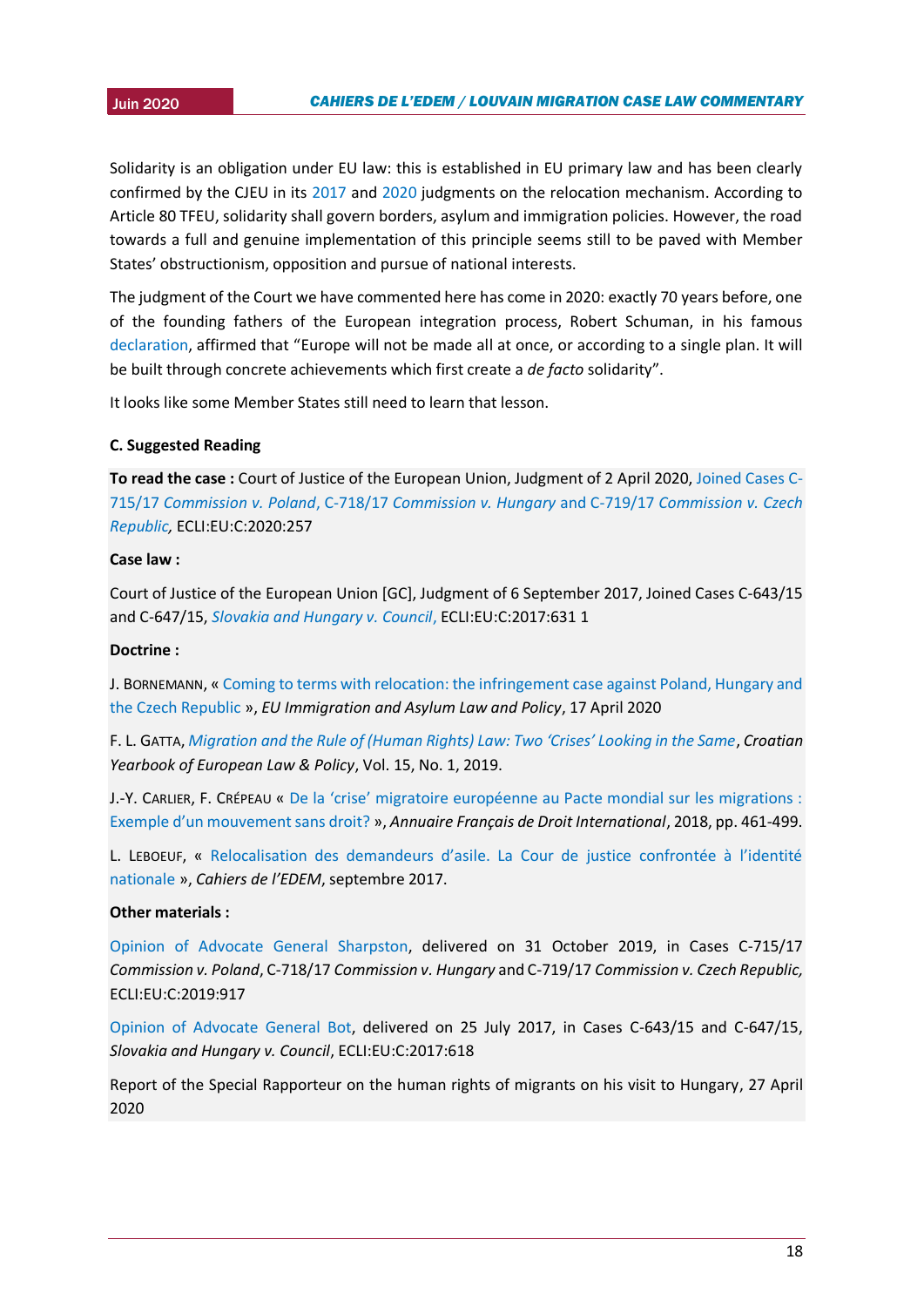**To cite this contribution** : E. FRASCA, F.L. GATTA, "Rebel rebel, how could they know? The boundless imagination of Poland, Hungary and the Czech Republic in opposing the relocation mechanism", *Cahiers de l'EDEM*, June 2020.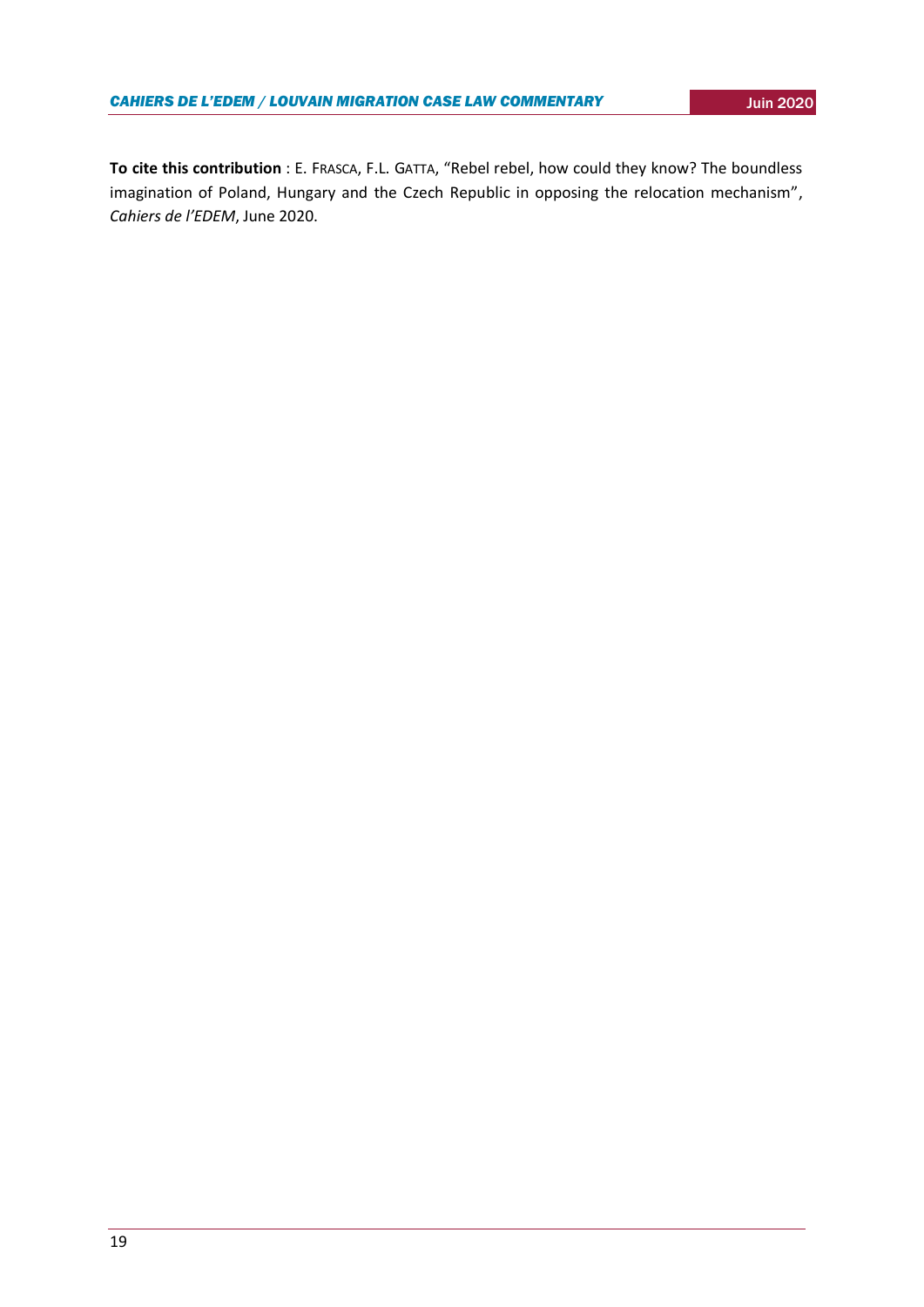## <sup>2015</sup> **3. C. CONST., 7 MAI 2020, N° 58/2020**

## <span id="page-19-0"></span>*Les reconnaissances frauduleuses et la Cour constitutionnelle : une première rupture dans la protection des droits fondamentaux de l'enfant en matière de filiation ?*

#### *Anne-Catherine Rasson*

« *Malgré les exigences drastiques imposées à la famille migrante, elle continue à être perçue comme une menace, sans que l'on voie en elle un atout du point de vue de l'intégration, de la stabilisation ou simplement de l'épanouissement qui va souvent de pair avec les deux premiers et les encourage. Elle est enfermée dans un culte de méfiance qui affecte […] les*  droits les plus fondamentaux de la personne, celui de vivre auprès des siens […] [ou la protection de] l'intérêt de l'enfant »<sup>1</sup>.

#### **A. Arrêt**

Le 7 mai 2020, dans son [arrêt n° 58/2020,](https://www.const-court.be/public/f/2020/2020-058f.pdf) la Cour constitutionnelle a statué sur le recours en annulation déposé contre la loi du 19 septembre 2017 « [modifiant le Code civil, le Code judiciaire, la](http://www.ejustice.just.fgov.be/eli/loi/2017/09/19/2017013422/justel)  [loi du 15 décembre 1980 sur l'accès au territoire, le séjour, l'établissement et l'éloignement des](http://www.ejustice.just.fgov.be/eli/loi/2017/09/19/2017013422/justel)  [étrangers et le Code consulaire, en vue de lutter contre la reconnaissance frauduleuse et comportant](http://www.ejustice.just.fgov.be/eli/loi/2017/09/19/2017013422/justel)  [diverses dispositions en matière de recherche de paternité, de maternité et de comaternité, ainsi](http://www.ejustice.just.fgov.be/eli/loi/2017/09/19/2017013422/justel)  [qu'en matière de mariage de complaisance et de cohabitation légale de complaisance](http://www.ejustice.just.fgov.be/eli/loi/2017/09/19/2017013422/justel) »<sup>2</sup>. Après un rappel du contexte législatif et des critiques formulées contre la loi dès son adoption (point 1), les moyens invoqués et l'arrêt seront synthétisés (points 2 et 3).

#### *1. Le contexte*

-

L[a loi du 19 septembre 2017](http://www.ejustice.just.fgov.be/eli/loi/2017/09/19/2017013422/justel) a été adoptée en vue de sanctionner, sur le plan civil et sur le plan pénal<sup>3</sup>, les reconnaissances de filiation frauduleuses, soit celles par lesquelles l'auteur « vise manifestement uniquement l'obtention d'un avantage en matière de séjour lié à l'établissement d'un lien de filiation pour lui-même, pour l'enfant ou pour la personne qui doit donner son consentement préalable à la reconnaissance » ([article 330/1 du Code civil inséré par l'article](http://www.ejustice.just.fgov.be/eli/loi/1804/03/21/1804032150/justel) 9 de la loi). Le régime juridique instauré par le législateur s'inscrit dans la continuité de la lutte contre les mariages et les cohabitations légales de complaisance<sup>4</sup> et a pour objectif de répondre à la problématique des reconnaissances frauduleuses qui serait « en hausse croissante »<sup>5</sup> [\(exposé des motifs,](https://www.lachambre.be/FLWB/PDF/54/2529/54K2529001.pdf) p.6). Aucune

<sup>1</sup> C. FLAMAND et S. SAROLÉA, « Trajet migratoire et regroupement familial : obstacles et perspectives », *in Immigrations et droits. Questions d'actualité*, S. Saroléa (coord.), Bruxelles, Larcier, 2018, pp. 94-95.

<sup>&</sup>lt;sup>2</sup> La loi est entrée en vigueur le 1<sup>er</sup> avril 2018.

<sup>3</sup> Sans pouvoir nous y attarder, soulignons le risque d'« inanité de la répression pénale en pleine inflation qui, à défaut d'agir sur les causes, [peut] [...] décevoir » (J. FIERENS, « Quand le mariage ne sent pas la rose. Les suspicions de mariage simulé et la jurisprudence récente », *Act. dr. fam*., 2009/7, p. 145 ; voy. aussi O. DE CUYPER « Loi du 19 septembre 2017 et reconnaissances frauduleuses : lorsque l'Officier de l'état de civil devient seul juge », *in Actualités législatives en droit de la personne et de la famille*, J. Sosson (dir.), Bruxelles, Larcier, 2018, p. 69).

<sup>4</sup> L[e législateur](https://www.lachambre.be/FLWB/PDF/54/2529/54K2529001.pdf) fait le choix de viser les reconnaissances « frauduleuses » et non « de complaisance », ce qui « traduit mieux l'objectif du projet de loi en lien avec la lutte contre les reconnaissances effectuées dans le seul but de contourner les dispositions légales en matière de séjour. Il n'est pas dans les intentions du législateur de sanctionner les pères socioaffectifs qui veulent assumer leur paternité vis-à-vis d'un enfant qui n'a pas de lien de filiation biologique avec celui-ci » (p. 5).

<sup>5</sup> Suivant l'expression du Collège des procureurs généraux dans son [rapport 2011-2012](https://www.lachambre.be/FLWB/PDF/53/1414/53K1414008.pdf) au Comité parlementaire chargé du suivi législatif (*Doc.*, Chambre, 2011-2012, n° 1414/008, *Doc.*, Sénat, n° 5-1453/4, p. 130)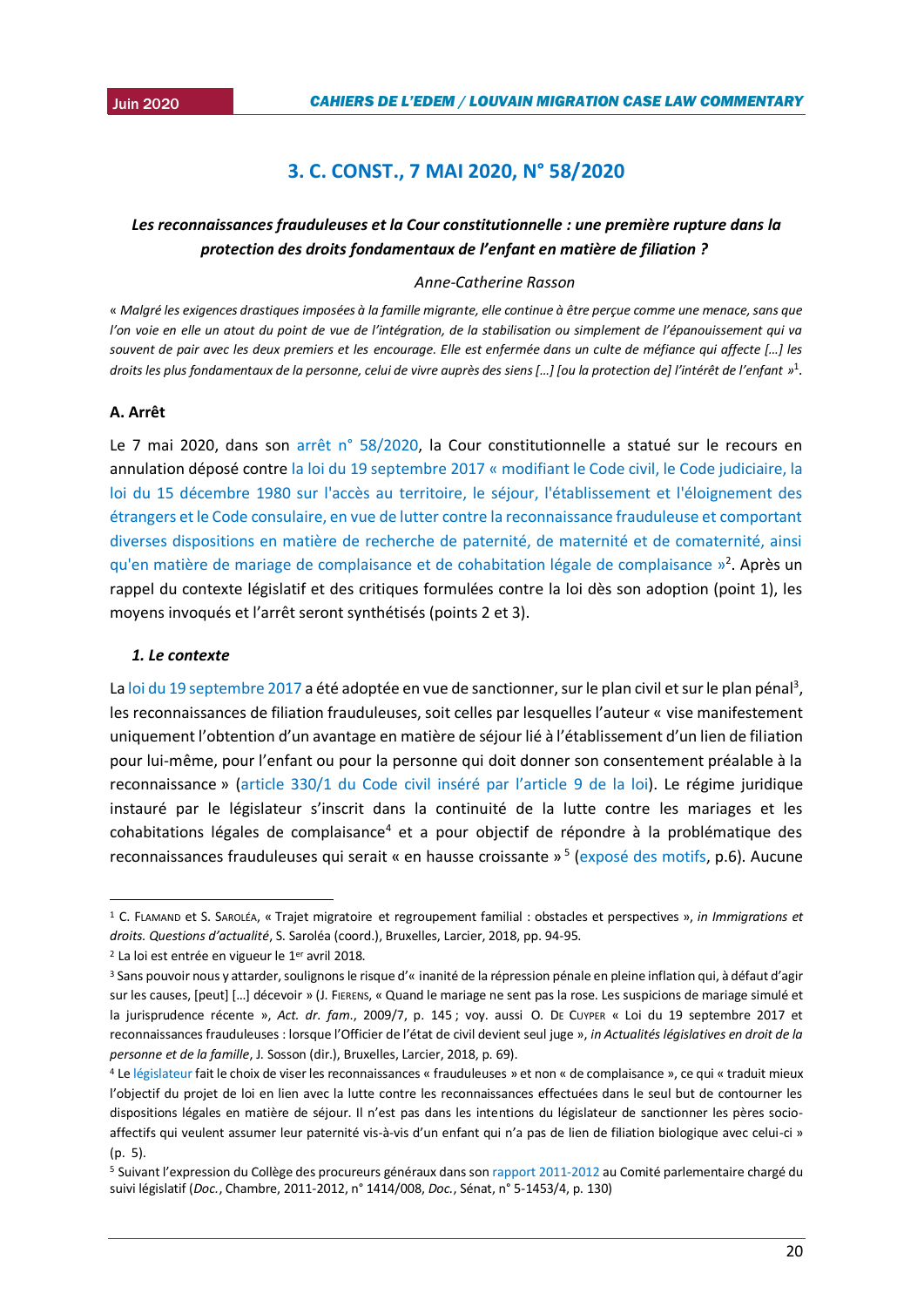évaluation approfondie n'a cependant été menée pour mesurer l'ampleur du phénomène<sup>6</sup>. Selon Marie Doutrepont et Jennifer Sevrin, il s'agirait d'un phénomène marginal : « l'obtention d'un titre de séjour en qualité d'auteur·e d'enfant belge […] représente moins de 4% de l'ensemble des titres délivrés pour des raisons familiales »<sup>7</sup>.

Pour lutter contre les reconnaissances frauduleuses, le législateur a adopté plusieurs mesures<sup>8</sup> dont l'une concerne le contrôle préventif des reconnaissances confié à l'officier de l'état civil. Celui-ci peut ainsi refuser d'acter une reconnaissance, s'il constate que son auteur souhaite *manifestement et uniquement* l'obtention d'un avantage en matière de séjour. Il a, en outre, la possibilité de surseoir à acter la reconnaissance afin de procéder à une enquête complémentaire, en cas de présomption sérieuse que la reconnaissance soit frauduleuse, éventuellement après avoir recueilli l'avis du procureur du Roi [\(article 330/2, alinéas 1 et 2, inséré par l](http://www.ejustice.just.fgov.be/eli/loi/1804/03/21/1804032150/justel)'article 10 de la loi). Aucun recours spécifique n'a été organisé contre la décision de l'officier de l'état civil. [L'article 330/2, alinéa 5, du](http://www.ejustice.just.fgov.be/eli/loi/1804/03/21/1804032150/justel)  [Code civil](http://www.ejustice.just.fgov.be/eli/loi/1804/03/21/1804032150/justel) renvoie l'auteur de la reconnaissance vers la procédure en établissement judiciaire de la filiation.

La [circulaire du 21 mars 2018 relative à la loi du 19 septembre 2017](http://www.ejustice.just.fgov.be/mopdf/2018/03/26_1.pdf#Page163) précise que la décision de l'officier de l'état civil de différer ou de refuser d'acter la reconnaissance relève « d'une appréciation objective » au cours de laquelle l'officier « vérifie s'il est satisfait à toutes les conditions légales avant d'établir la reconnaissance et ce, sur la base des documents qui lui sont soumis » et qu'il ne lui appartient donc pas « de juger si l'établissement d'un lien de filiation est dans l'intérêt ou non de l'enfant », ce pouvoir d'appréciation subjectif appartenant au juge (B.1)<sup>9</sup>. Pour guider l'officier de l'état civil dans son contrôle, la [circulaire](http://www.ejustice.just.fgov.be/mopdf/2018/03/26_1.pdf#Page163) contient aussi une liste de facteurs, non exhaustive, pouvant « constituer une indication sérieuse qu'il s'agit d'une reconnaissance frauduleuse » (B.1).

Dès le [début du processus parlementaire,](https://www.lachambre.be/FLWB/PDF/54/2529/54K2529001.pdf) il y eut de vives critiques contre la loi du 19 septembre [2017](http://www.ejustice.just.fgov.be/eli/loi/2017/09/19/2017013422/justel). La section de législation du Conseil d'Etat a rendu un [avis](https://www.lachambre.be/FLWB/PDF/54/2529/54K2529001.pdf) particulièrement sévère (pp. 61-72). Etaient notamment pointées les violations du droit au respect de la vie privée et familiale des personnes concernées, du droit à l'identité et à l'épanouissement personnel de l'enfant, du principe d'égalité et de non-discrimination, du droit à un procès équitable et à un recours effectif ainsi que la non-prise en considération de l'intérêt de l'enfant, de façon primordiale, par l'officier de l'état civil en la matière.

-

<sup>6</sup> Voy. O. DE CUYPER, *op. cit.,* pp. 56-57 et les références citées [; Questions et réponses écrites,](https://www.dekamer.be/QRVA/pdf/55/55K0003.pdf) *Doc*, Chambre, 2019, n° QRVA 55 003, p. 12 [; Question et réponse écrite n° 7-109,](https://www.senate.be/www/?MIval=/index_senate&MENUID=23132&LANG=fr) *Doc.,* Sénat, 20 janvier 2020). Précisons que préalablement à l'adoption de la [loi du 19 septembre 2017](http://www.ejustice.just.fgov.be/eli/loi/2017/09/19/2017013422/justel) et, donc, en dehors du cadre juridique existant, certains officiers de l'état civil sollicitaient l'avis du procureur du Roi et refusaient parfois d'acter les reconnaissances qu'ils considéraient comme frauduleuses.

<sup>7</sup> M. DOUTREPONT et J. SEVRIN, « Genre et migration, de la nécessité d'une approche intersectorielle : quelques exemples choisis », *in Codes commentés – Droits des femmes*, D. Bernard, Ch. Harmel (coord.), Bruxelles, Larcier, 2020, p. 298. 8 Ces mesures sont largement détaillées dans les articles de doctrine proposés à la fin de l'article dans la partie « C. Pour aller plus loin ». Le lecteur intéressé pourra utilement s'y référer.

<sup>9</sup> Voy. aussi : Projet de loi, Exposé des motifs, *Doc.*[, Chambre, 2016-2017, n° 54-2529/001](https://www.lachambre.be/FLWB/PDF/54/2529/54K2529001.pdf). Le Conseil d'Etat a estimé que le recours en annulation, déposé contre l[a circulaire](http://www.ejustice.just.fgov.be/mopdf/2018/03/26_1.pdf#Page163) du 21 mars 2018 précitée, était irrecevable étant entendu que, selon lui, « la circulaire litigieuse, telle que critiquée par les parties requérantes, n'ajoute pas à l'ordonnancement juridique existant » [\(C.E., 19 juin 2019, n° 244.846,](http://www.raadvanstate.be/Arrets/244000/800/244846.pdf#xml=http://www.raadvanstate.be/apps/dtsearch/getpdf.asp?DocId=35920&Index=c%3a%5csoftware%5cdtsearch%5cindex%5carrets%5ffr%5c&HitCount=1&hits=1897+&06333820202816) 15).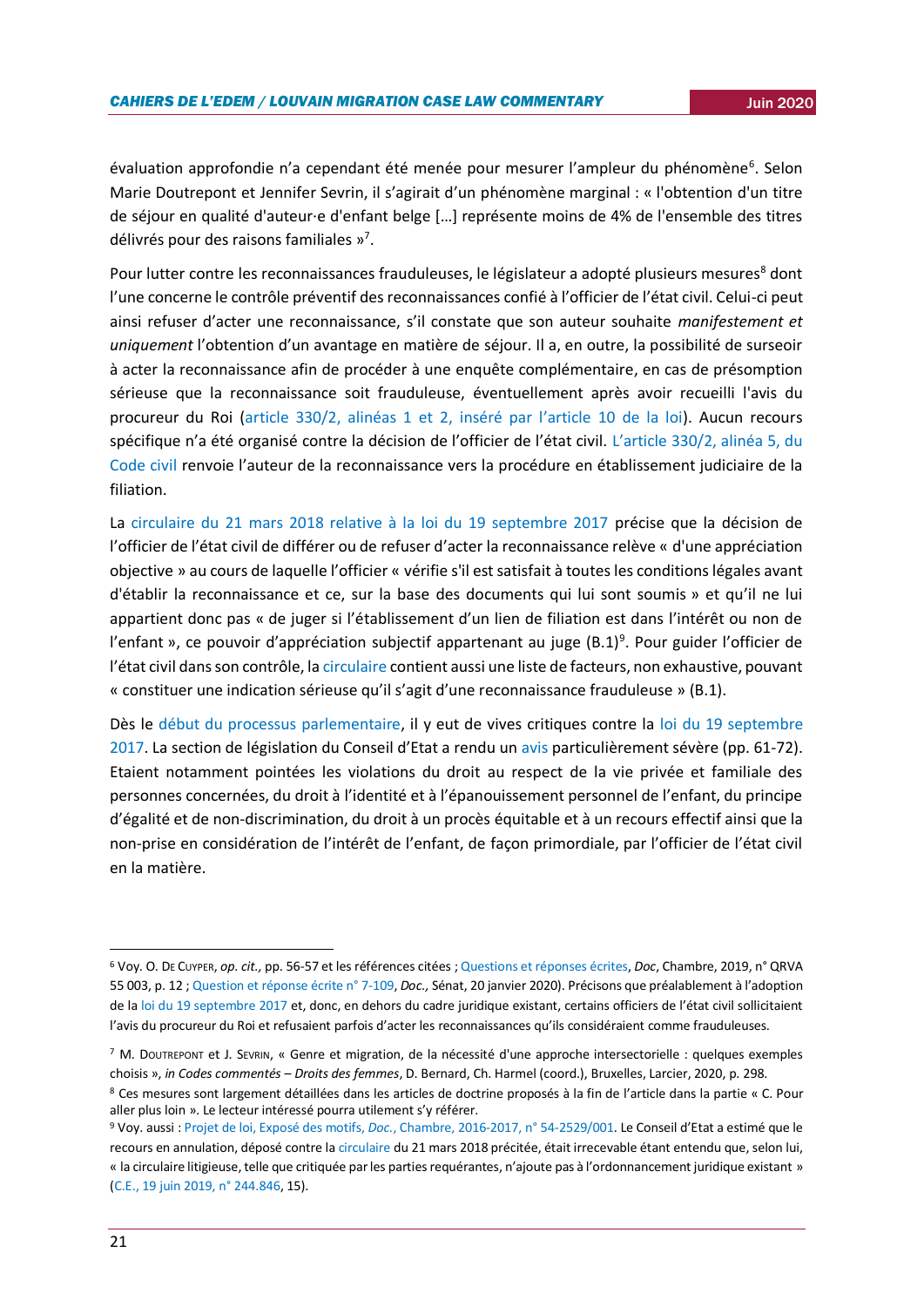1

#### 2015*2. Les moyens des requérants*

Dans ce contexte, plusieurs organisations de défense des droits de l'enfant et des droits des étrangers, dont UNICEF Belgique, et l'Ordre des barreaux francophones et germanophone ont déposé un [recours en annulation](http://www.mineursenexil.be/files/files/PB-CP/Re-%20%20cours-CC.-definitif.pdf) devant la Cour constitutionnelle<sup>10</sup>.

Le premier moyen des requérants s'articule autour de la violation du droit de l'enfant à ce que son intérêt soit pris en considération de manière primordiale dans toute décision qui le concerne, conformément à l'article 22*bis*, alinéa 4, de la [Constitution,](http://www.ejustice.just.fgov.be/eli/constitution/1994/02/17/1994021048/justel) lu à la lumière des articles 3.1 et 7.1 de la [Convention relative aux droits de l'enfant](https://www.ohchr.org/fr/professionalinterest/pages/crc.aspx). Le deuxième moyen dénonce une discrimination contraire aux articles 10 et 11 de la [Constitution](http://www.ejustice.just.fgov.be/eli/constitution/1994/02/17/1994021048/justel) combinés avec l'article 22*bis* de la [Constitution](http://www.ejustice.just.fgov.be/eli/constitution/1994/02/17/1994021048/justel) et avec les articles 3.1 et 7.1 de la [Convention relative aux droits de l'enfant](https://www.ohchr.org/fr/professionalinterest/pages/crc.aspx) entre les enfants nés de parents belges ou en séjour légal en Belgique qui peuvent bénéficier d'une reconnaissance consentie par les deux parents et les enfants nés d'au moins un parent en séjour irrégulier ou précaire en Belgique qui peuvent être privés de ce lien de filiation. Le troisième moyen conteste l'atteinte par la [loi](http://www.ejustice.just.fgov.be/eli/loi/2017/09/19/2017013422/justel) au droit au respect de la vie privée et familiale des personnes concernées consacré par l'article 22 de la [Constitution](http://www.ejustice.just.fgov.be/eli/constitution/1994/02/17/1994021048/justel), lu à la lumière de l'article 8 de la [Convention européenne des droits de l'homme](https://www.echr.coe.int/Documents/Convention_FRA.pdf). Le quatrième moyen vise enfin la violation du droit d'accès au juge visé aux articles 10, 11, 13 et 23, alinéa 3, 2°, de la [Constitution](http://www.ejustice.just.fgov.be/eli/constitution/1994/02/17/1994021048/justel) lus ou non en combinaison avec les articles 6 et 13 de la [Convention](https://www.echr.coe.int/Documents/Convention_FRA.pdf)  [européenne des droits de l'homme](https://www.echr.coe.int/Documents/Convention_FRA.pdf) et avec l'article 47 de la [Charte des droits fondamentaux de](https://www.europarl.europa.eu/charter/pdf/text_fr.pdf)  [l'Union européenne](https://www.europarl.europa.eu/charter/pdf/text_fr.pdf).

#### *3. L'arrêt de la Cour constitutionnelle*

Dans son [arrêt n° 58/2020](https://www.const-court.be/public/f/2020/2020-058f.pdf) du 7 mai 2020, la Cour constitutionnelle considère que les premier, troisième et quatrième moyens « sont dirigés contre des aspects indissociables du mécanisme mis en place par les dispositions attaquées en vue de lutter contre les reconnaissances frauduleuses » et les examine conjointement (B.9.3).

La Cour rappelle, tout d'abord, sa jurisprudence relative à la prise en compte de l'intérêt de l'enfant :

« Tant l'article 22*bis*, alinéa 4, de l[a Constitution](http://www.ejustice.just.fgov.be/eli/constitution/1994/02/17/1994021048/justel) que l'article 3, paragraphe 1, de la [Convention relative aux droits](https://www.ohchr.org/fr/professionalinterest/pages/crc.aspx)  [de l'enfant](https://www.ohchr.org/fr/professionalinterest/pages/crc.aspx) imposent *à toutes les institutions qui prennent des mesures vis-à-vis des enfants* de prendre en compte, de manière primordiale, l'intérêt de l'enfant dans les procédures le concernant. L'article 22*bis*, alinéa 5, de la [Constitution](http://www.ejustice.just.fgov.be/eli/constitution/1994/02/17/1994021048/justel) donne au législateur compétent la mission de garantir que l'intérêt de l'enfant soit pris en considération de manière primordiale.

Si l'intérêt de l'enfant doit être une considération primordiale, il n'a pas un caractère absolu. Mais dans la mise en balance des différents intérêts en jeu, *l'intérêt de l'enfant occupe une place particulière du fait qu'il représente la partie faible dans la relation familiale*. » (B.13.1 – B.13.2. Nous soulignons).

Se référant en outre à la jurisprudence de la Cour européenne des droits de l'homme, la Cour constitutionnelle souligne que, dans le domaine de la filiation qui « englobe d'importants aspects de l'identité personnelle d'un individu », l'intérêt de l'enfant doit être la considération primordiale et qu'il peut, le cas échéant, primer sur l'intérêt des parents (B.14.1). Après avoir également rappelé certains arrêts de la Cour de Strasbourg, cette fois en matière de politique migratoire, la Cour

<sup>&</sup>lt;sup>10</sup> Le Centre fédéral pour l'analyse des flux migratoires, la protection des droits des étrangers et la lutte contre la traite des êtres humains (Myria) a déposé une requête en intervention qui n'a pas été examinée au fond par la Cour dans son [arrêt](https://www.const-court.be/public/f/2020/2020-058f.pdf) (B.6.1-B.7).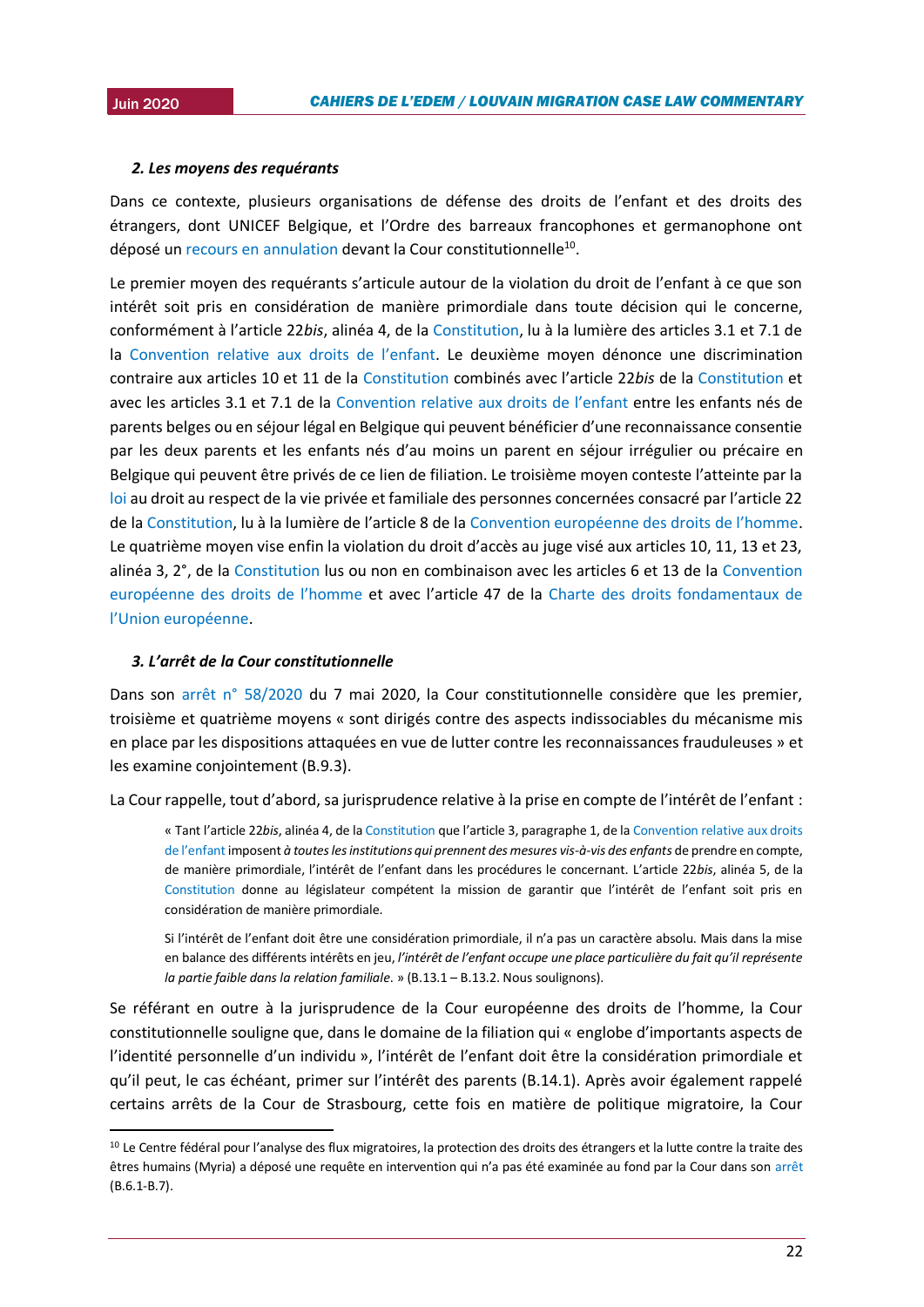constitutionnelle relève encore que « lorsque des enfants sont concernés, il faut prendre en compte en particulier leur intérêt supérieur dans la mise en balance des intérêts en jeu. Cet intérêt n'est certes pas déterminant à lui seul, mais il faut lui accorder un poids important » (B.15.4).

Appliquant ensuite ces principes à la [loi attaquée](http://www.ejustice.just.fgov.be/eli/loi/2017/09/19/2017013422/justel), la Cour attire l'attention sur le fait que la loi limite son champ d'application aux auteurs de reconnaissances qui n'ont *manifestement*<sup>11</sup> pas « l'intention de créer un lien familial avec l'enfant et d'assumer les responsabilités parentales qui en découlent » (B.16.1-B.16.2). Elle souligne aussi que l'acte de reconnaissance est un acte juridique volontaire d'une personne qui veut créer un lien de filiation avec un enfant, peu importe qu'il y ait un lien biologique avec l'enfant ou non. Eu égard à [l'article 16 du Code civil](http://www.ejustice.just.fgov.be/eli/loi/1804/03/21/1804032150/justel) qui précise que « l'officier de l'état civil ne mentionne rien d'autre dans les actes qu'il dresse que ce qui doit lui être déclaré par les parties et ce qui lui est imposé par la loi » et aux travaux parlementaires de la loi du 19 septembre 2017 [\(exposé](https://www.lachambre.be/FLWB/PDF/54/2529/54K2529001.pdf)  [des motifs](https://www.lachambre.be/FLWB/PDF/54/2529/54K2529001.pdf) et [rapport](https://www.lachambre.be/FLWB/PDF/54/2529/54K2529003.pdf)), elle considère que l'officier de l'état civil chargé d'acter la reconnaissance n'est pas tenu « d'apprécier l'opportunité de la reconnaissance envisagée ni, dans ce contexte, de tenir compte de l'intérêt de l'enfant » (B.17.3)<sup>12</sup>. Prolongeant cette réflexion s'agissant de la loi du [19 septembre 2017,](http://www.ejustice.just.fgov.be/eli/loi/2017/09/19/2017013422/justel) la Cour déclare :

« Le législateur a ainsi pu imposer à l'officier de l'état civil de refuser de prendre acte d'une reconnaissance qui lui apparaît frauduleuse dans le chef de son auteur, c'est-à-dire, en l'espèce, une reconnaissance demandée dans l'intention manifeste et exclusive de retirer un avantage en matière de séjour. De même, *le législateur a pu limiter le contrôle opéré par l'officier de l'état civil à la fraude ainsi décrite dans le chef de l'auteur, de sorte que, si l'officier de l'état civil constate que la fraude est établie, il ne lui revient pas de prendre en compte l'intérêt supérieur de l'enfant.* » (B.17.4. Nous soulignons).

La Cour mentionne néanmoins que l'intérêt supérieur de l'enfant devant être pris en compte dans toute décision qui le concerne, le refus du lien de filiation dans le cadre d'une reconnaissance frauduleuse, « ne peut viser que la phase administrative d'examen de la déclaration par l'officier de l'état civil lorsque celui-ci constate que la fraude est établie » (B.18). Par voie de conséquence et sous réserve de cette précision, elle rejette les premier et troisième moyens.

La Cour constitutionnelle poursuit son raisonnement en déclarant que ce n'est pas parce que l'officier de l'état civil n'est pas chargé de prendre en considération l'intérêt de l'enfant que le législateur n'en tient pas compte et qu'il y a lieu « de tenir compte des dispositions attaquées dans leur ensemble » (B.20.1). Au regard du caractère fondamental des intérêts en cause et de l'équilibre à préserver entre ces intérêts, le droit d'accès au juge des personnes concernées doit être garanti, lorsqu'elles estiment que c'est à tort que l'officier de l'état civil a refusé d'acter la reconnaissance au motif qu'il y aurait une fraude visant à obtenir un droit de séjour. « Ce juge constitue en effet l'organe indépendant et impartial, disposant de pouvoirs d'instruction, et, partant, à même de disposer de tous les éléments, en fait et en droit, permettant de tenir compte de l'intérêt de l'enfant face à une situation complexe dans laquelle la reconnaissance poursuivrait un objectif de fraude en matière de séjour » (B.20.3).

Appliquant, à nouveau, ces principes à [la loi attaquée](http://www.ejustice.just.fgov.be/eli/loi/2017/09/19/2017013422/justel), la Cour relève qu'il n'existe pas de recours spécifique contre la décision de l'officier de l'état civil, les personnes concernées ayant uniquement la possibilité d'introduire une action « nouvelle et distincte » visant à demander l'établissement

<sup>11</sup> Selon la Cour cela signifie que l'intention des auteurs concernés doit être « indubitablement » ou « indéniablement » présente (B.16.2).

<sup>&</sup>lt;sup>12</sup> Ce considérant de l'[arrêt](https://www.const-court.be/public/f/2020/2020-058f.pdf) fait ainsi écho au contenu de l[a circulaire](http://www.ejustice.just.fgov.be/mopdf/2018/03/26_1.pdf#Page163) du 21 mars 2018 précitée.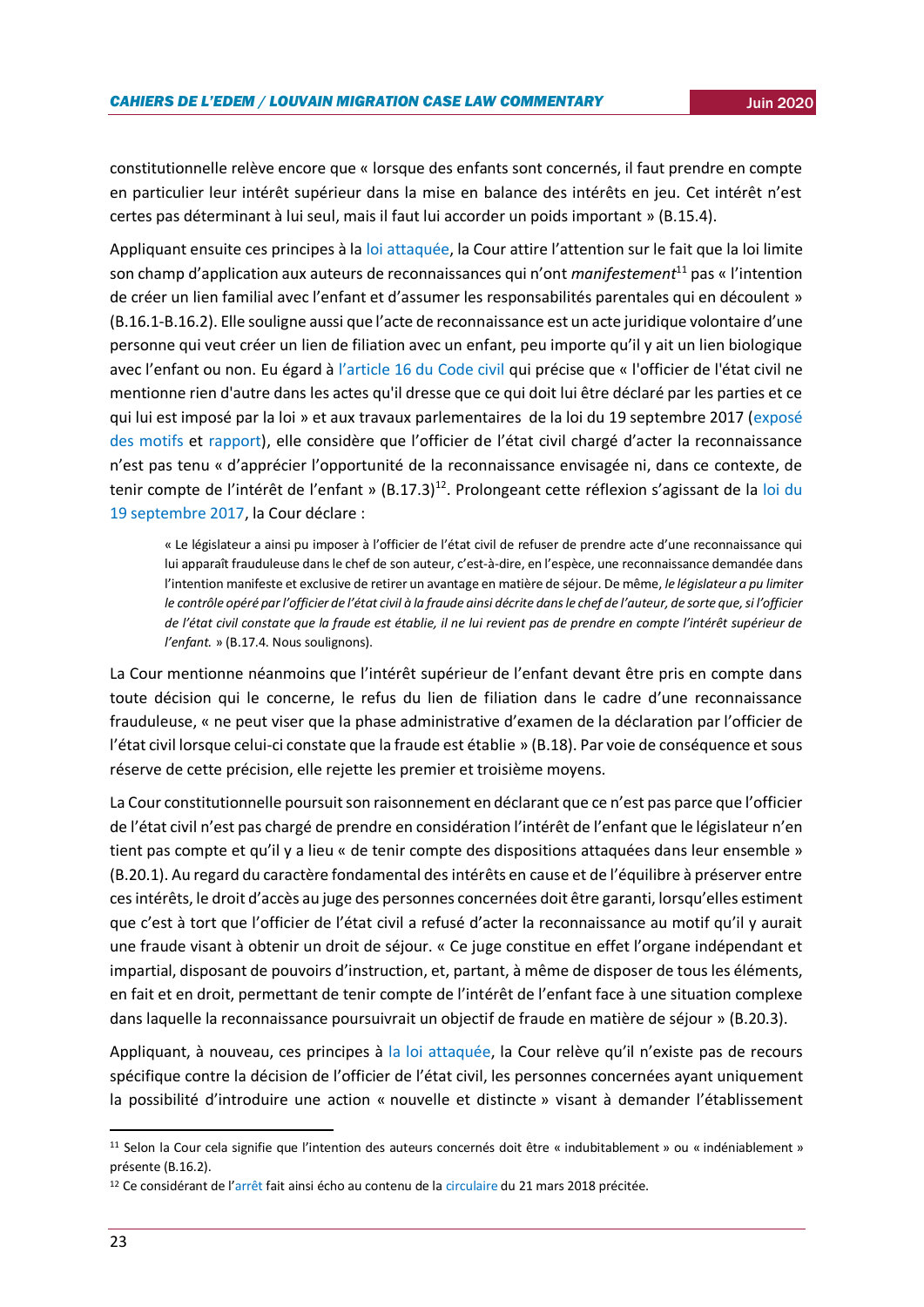judiciaire de la filiation auprès du tribunal de la famille (B.22.1 et B.26.1). Elle souligne que les conditions prévues par cette action nouvelle et distincte sont différentes de celles qui sont exigées lors d'une demande de reconnaissance d'un enfant et qu'elles peuvent être plus strictes (B.26.2). En effet, conformément à l'article 332*quinquies*[, §3, du Code civil,](http://www.ejustice.just.fgov.be/eli/loi/1804/03/21/1804032150/justel) les actions en recherche de maternité ou de paternité sont rejetées si l'auteur de la demande n'est pas le père ou la mère biologique de l'enfant<sup>13</sup>.

La Cour considère ainsi que, dans cette hypothèse, l'auteur d'une demande de reconnaissance, sans lien biologique avec l'enfant concerné, et l'enfant pourraient se voir irrémédiablement privés d'un lien de filiation sans qu'un examen concret des intérêts des différentes personnes en cause – et donc de l'intérêt primordial de l'enfant concerné – n'ait pu être réalisé par un juge (B.27.4) de telle sorte que la Cour constate la violation du droit d'accès au juge (B.27.5).

En l'espèce, la Cour observe que c'est au législateur de réparer la violation constatée en organisant une procédure juridictionnelle conforme à l'[arrêt,](https://www.const-court.be/public/f/2020/2020-058f.pdf) qui « doit permettre au juge saisi de disposer d'un recours de pleine juridiction et de statuer en mettant en balance les différents intérêts en jeu et […] en prenant en considération l'intérêt de l'enfant de manière primordiale » (B.28.2, §§ 1 et 2). Elle considère cependant que, dans l'attente de l'intervention du législateur, les personnes concernées doivent pouvoir introduire un recours contre la décision de l'officier de l'état civil devant le président du tribunal de la famille, comme c'est déjà le cas en cas de refus de mariage ou de cohabitation légale de complaisance (B.28.2, §5, combiné à B.23) et elle annule [l'article 330/2, alinéas 5 et 6, du Code](http://www.ejustice.just.fgov.be/eli/loi/1804/03/21/1804032150/justel)  [civil](http://www.ejustice.just.fgov.be/eli/loi/1804/03/21/1804032150/justel) (B.28.3).

Enfin, au terme de son [arrêt,](https://www.const-court.be/public/f/2020/2020-058f.pdf) la Cour constitutionnelle examine le deuxième moyen portant sur la différence de traitement entre « d'une part, les enfants nés de parents en séjour légal en Belgique ou belges, qui ne peuvent jamais se voir refuser l'établissement de leur lien de filiation par le biais d'un acte de reconnaissance, et, d'autre part, les enfants nés d'au moins un parent en séjour irrégulier ou précaire en Belgique, qui peuvent être privés d'un tel lien de filiation » (B.31.1). Suivant la position du Conseil des ministres (A.10), la Cour considère que, eu égard à l'objectif de loi, soit empêcher un détournement des reconnaissances dans l'unique objectif d'obtenir un droit de séjour de manière frauduleuse, « les catégories de personnes mentionnées ne sont pas comparables, dès lors que le risque d'un tel abus n'existe pas dans le premier cas » (B.31.2) et elle rejette le moyen.

## **B. Éclairage**

1

Dans le cadre limité de ce commentaire, nous avons fait le choix de centrer nos réflexions autour de la notion de l'intérêt de l'enfant (point 1). Nous aborderons aussi très brièvement quelques éléments relatifs au principe d'égalité et de non-discrimination (point 2).

<sup>&</sup>lt;sup>13</sup> Or, il n'était pas dans les intentions du législateur d'empêcher les reconnaissances introduites par « les pères socioaffectifs qui veulent assumer leur paternité vis-à-vis d'un enfant qui n'a pas de lien de filiation biologique avec celui-ci » (B.27.3).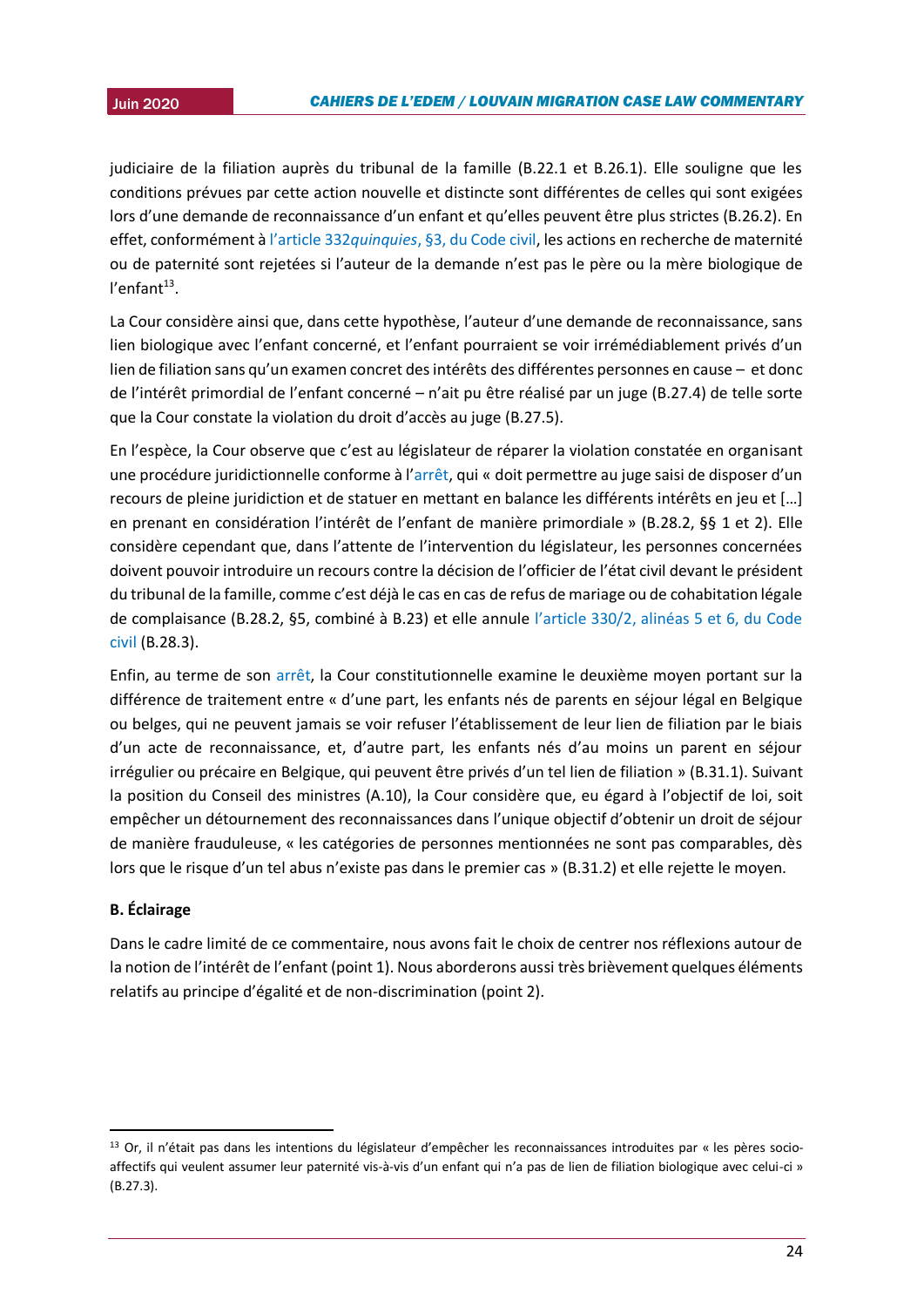## *1. La Cour constitutionnelle et l'intérêt de l'enfant*

#### *- L'ambivalence de la notion de l'intérêt de l'enfant*

Le droit de l'enfant à ce que son intérêt soit une considération primordiale dans toute décision qui le concerne est consacré à l'article 22*bis*, alinéa 4, de la [Constitution](http://www.ejustice.just.fgov.be/eli/constitution/1994/02/17/1994021048/justel) et à l'article 3.1 de la [Convention](https://www.ohchr.org/fr/professionalinterest/pages/crc.aspx)  [relative aux droits de l'enfant.](https://www.ohchr.org/fr/professionalinterest/pages/crc.aspx) Il s'agit de l'un des principes généraux de la Convention et d'une « notion clef »  $^{14}$  et transversale de la protection des droits fondamentaux de l'enfant.

Nous écrivions cependant récemment que la notion d'intérêt de l'enfant n'était pas dénuée d'ambivalence :

« Notion à la mode aujourd'hui, dans le monde du droit comme dans le monde de l'éducation, de la santé, de la psychologie, on la retrouve même dans la littérature et au cinéma. Véritable clair-obscur des droits fondamentaux de l'enfant, elle [peut] induire le meilleur comme le pire. […] L'intérêt de l'enfant dispense parfois de motiver en droit une décision. Au nom de son intérêt, un enfant peut se voir privé de ses droits fondamentaux. Sous le prétexte du respect du meilleur intérêt de l'enfant, le plus fort se voit ainsi parfois mieux protégé que le plus faible. D'un autre côté, l'intérêt de l'enfant a été la notion clé vers un changement de paradigme à l'égard de l'enfance. Il a sans aucun doute renforcé à de nombreuses reprises les droits de l'enfant et permis de saisir le paradoxe de ces droits dont la spécificité est la recherche permanente du plus juste équilibre entre la protection et la liberté. » 15

Cette ambivalence se révèle aussi dans la jurisprudence de la Cour constitutionnelle<sup>16</sup>. Si, dans ses arrêts en matière de filiation, elle a déjà pu se montrer très attentive aux intérêts de l'enfant, « partie faible de la relation » [\(C.C., 7 mars 2013, n° 30/2013,](https://www.const-court.be/public/f/2013/2013-030f.pdf) B.10) <sup>17</sup>, elle est restée plus laconique dans d'autres arrêts, notamment dans le domaine de la migration ([C.C., 19 décembre 2013, n° 166/2013](https://www.const-court.be/public/f/2013/2013-166f.pdf) B.11-B.12)<sup>18</sup>. [L'arrêt n° 58/2020,](https://www.const-court.be/public/f/2020/2020-058f.pdf) qui réunit droit de la filiation et droit de la migration, s'inscrit à la croisée de ces deux tendances jurisprudentielles.

#### *- L'ambivalence de l'intérêt de l'enfant et les reconnaissances frauduleuses*

L'ambivalence relative à la prise en considération de l'intérêt primordial de l'enfant se cristallise ainsi dans le contexte des reconnaissances frauduleuses.

-

<sup>14</sup> C. FLAMAND et S. SAROLÉA, *op. cit.*, p. 78.

<sup>15</sup> A.-C. RASSON, « "L'intérêt de l'enfant", clair-obscur des droits fondamentaux de l'enfant », *in L'étranger, la veuve et l'orphelin. Le droit protège-t-il les plus faibles ? Liber amicorum Jacques Fierens*, G. Mathieu et al. (coord.), Bruxelles, Larcier, 2020, pp. 161 et 187. Voy. aussi J. FIERENS, « Conclusions. Le droit de la famille en grand danger de noyade », *in Statut familial de l'enfant et migration*, S. SAROLEA (dir.), Louvain-la-Neuve, Université Catholique de Louvain, 2018, p. 291 ; N. CANTWELL, « The concept of the best interests of the child : what does it add to children's human rights ? », *in The Best Interests of the Child – A Dialogue between Theory and Practice*, Strasbourg, éd. du Conseil de l'Europe, 2016, pp. 19-26.

<sup>16</sup> A.-C. RASSON, *op. cit.*, pp. 176-187. A l'instar de la Cour constitutionnelle, la Cour européenne des droits de l'homme fait aussi preuve d'inconstance s'agissant de la prise en compte de l'intérêt supérieur de l'enfant notamment dans les affaires de regroupement familial (voy. C. FLAMAND et S. SAROLÉA, *op. cit.*, p. 81 et A. SINON, « *Children of a Lesser God*? La Cour EDH "oublie" de prendre en compte l'intérêt supérieur de l'enfant dans sa décision d'irrecevabilité dans le cas de *Abokar c. Suède* », *Cahiers de l'EDEM*, juin 2019).

<sup>17</sup> Voy. aussi en matière d'enseignement, [C.C., 9 juillet 2009, n° 107/2009,](https://www.const-court.be/public/f/2009/2009-107f.pdf) B.41.2.

<sup>18</sup> Voy. sur cet arrêt P. D'HUART, « La détention des familles avec enfants mineurs : quelques éclaircissements sur l'article 74/9 », *Newsletter EDEM*, janvier 2014 ; A.-C RASSON, « L'intérêt de l'enfant, valeur fondamentale ? », *in Human Rights as a Basis for Reevaluating and Reconstructing the Law*, A. Hoc et al. (eds.), Bruxelles, Bruylant, 2016, pp. 348-352.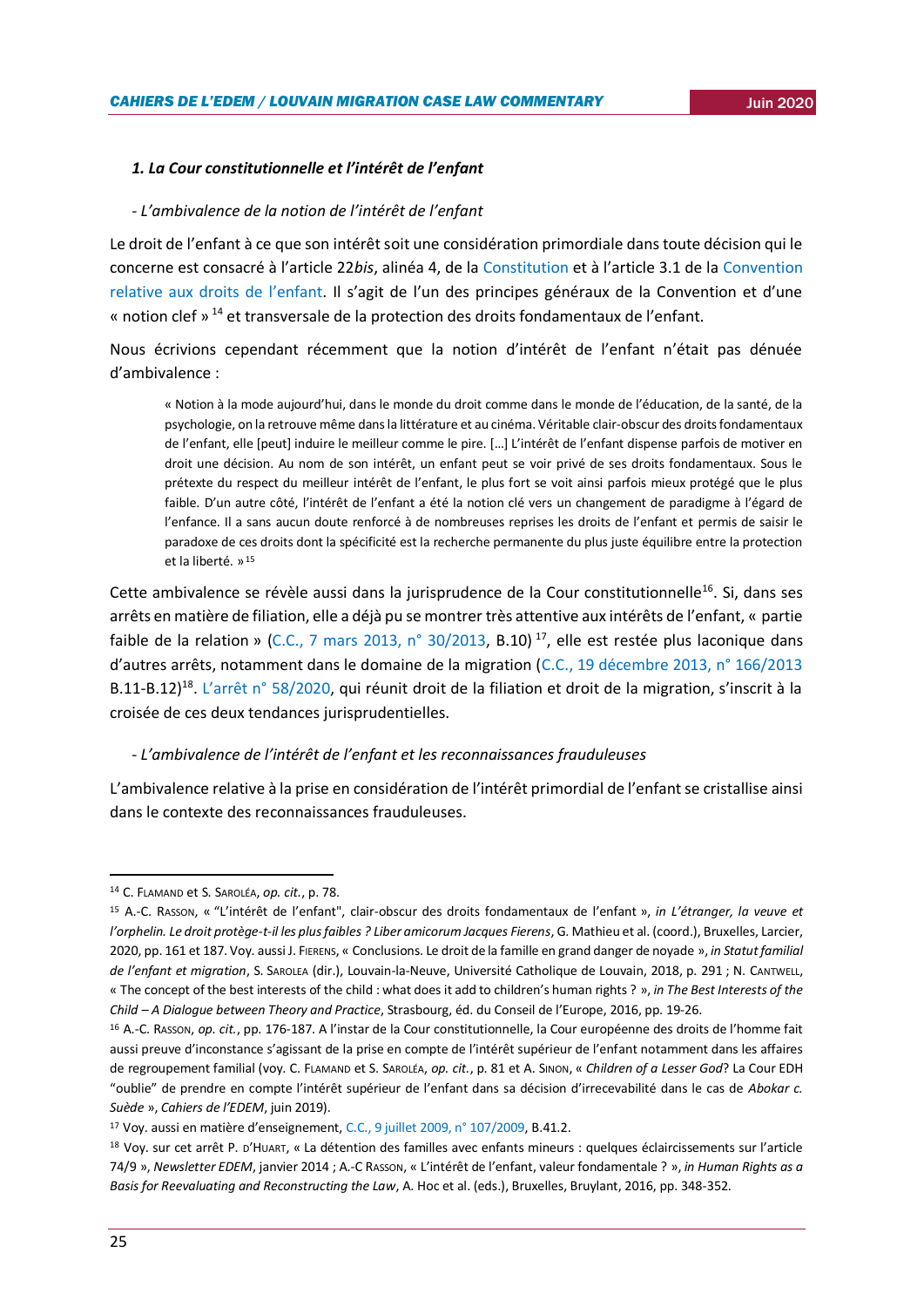1

2015 Si, pour le législateur, le respect de l'intérêt des enfants concernés est la *ratio legis* de la [loi du 19](http://www.ejustice.just.fgov.be/eli/loi/2017/09/19/2017013422/justel)  [septembre 2017](http://www.ejustice.just.fgov.be/eli/loi/2017/09/19/2017013422/justel) (A.8.1 de [l'arrêt commenté\)](https://www.const-court.be/public/f/2020/2020-058f.pdf), l'étude approfondie du dispositif instauré montre qu'il ne s'agit que d'un intérêt de l'enfant théorique, qui ne fera pas l'objet d'un examen concret et individuel par les autorités aux différents stades de la procédure – voire à aucun moment pour certains enfants (article 330/2, alinéa 5, du [Code civil](http://www.ejustice.just.fgov.be/eli/loi/1804/03/21/1804032150/justel) combiné avec l'article 332*quinquies*, §3, du [Code civil\)](http://www.ejustice.just.fgov.be/eli/loi/1804/03/21/1804032150/justel), et ce, malgré le potentiel impact de la décision sur les droits de l'enfant.

Dans [l'arrêt commenté](https://www.const-court.be/public/f/2020/2020-058f.pdf), la Cour constitutionnelle, quant à elle, rappelle sa position de principe sur l'intérêt de l'enfant suivant laquelle « toutes les institutions qui prennent des mesures vis-à-vis des enfants » doivent « prendre en compte, de manière primordiale, l'intérêt de l'enfant dans les procédures le concernant » (B.13.1 - B.13.2). Elle améliore par ailleurs substantiellement le mécanisme instauré par [la loi du 19 septembre 2017](http://www.ejustice.just.fgov.be/eli/loi/2017/09/19/2017013422/justel), au nom du droit d'accès au juge combiné au principe de prise en considération de l'intérêt de l'enfant (B.18-B.28), et va, dans l'attente d'une correction par le législateur, jusqu'à combler la lacune législative ainsi constatée, en organisant un recours spécifique de pleine juridiction contre les décisions de l'officier de l'état civil. Ce recours est confié au président du tribunal de la famille qui doit statuer en mettant en balance les différents intérêts en jeu et prendre en compte l'intérêt de l'enfant de manière primordiale (mais non absolue)  $(B.28.2 \text{ combiné avec } B.23 \text{ et } B.13.1)^{19}.$ 

Toutefois, nonobstant le rappel des principes fondamentaux entourant l'intérêt de l'enfant, la Cour constitutionnelle estime que l'absence de prise en compte de cet intérêt au stade de la phase administrative ne constitue pas une violation des droits fondamentaux de l'enfant, ce qui ne manque pas de surprendre (B.17.4). La Cour fonde son raisonnement sur deux arguments principaux étroitement liés. *Premièrement*, elle considère, que pour vérifier si le droit de l'enfant à ce que son intérêt soit une considération primordiale n'a pas été bafoué, il y a lieu « de tenir compte des dispositions attaquées dans leur ensemble » (B.20.1) et que le juge constitue « l'organe indépendant et impartial, disposant de pouvoirs d'instruction, et, partant, à même de disposer de tous les éléments, en fait et en droit, permettant de tenir compte de l'intérêt de l'enfant face à une situation complexe dans laquelle la reconnaissance poursuivrait un objectif de fraude en matière de séjour » (B.20.3). *Deuxièmement,* la Cour estime que l'officier de l'état civil ne statue pas, dans le cadre des reconnaissances, en opportunité et que le législateur pouvait donc limiter, s'agissant des reconnaissances frauduleuses, son contrôle à l'examen de la fraude (B.17.3-B.17.4).

#### *- Réflexion critique relative à l'interprétation de l'intérêt de l'enfant par la Cour constitutionnelle*

Le raisonnement de la Cour constitutionnelle, qui renforce l'ambivalence autour du principe de l'intérêt de l'enfant, ne nous convainc pas.

<sup>19</sup> En comblant de telle sorte la lacune constatée, la Cour constitutionnelle semble adopter la posture d'un « législateur actif » ou d'un « juge légiférant » pour reprendre l'expression de Paul Martens (P. MARTENS, « Le juge légiférant. Obs. sous C.C., 11 janvier 2012, n° 1/2012 », *J.L.M.B.*, 2012, pp. 557-559. Voy. aussi G. ROSOUX, « Les droits fondamentaux dessinés par le juge constitutionnel belge. L'héritage de l'arrêt *Marckx* dans la jurisprudence constitutionnelle des droits fondamentaux », *in La Cour constitutionnelle. De l'art de modeler le droit pour préserver l'égalité*, S. Boufflette (dir.), Limal, Anthemis, 2016, pp. 85-93).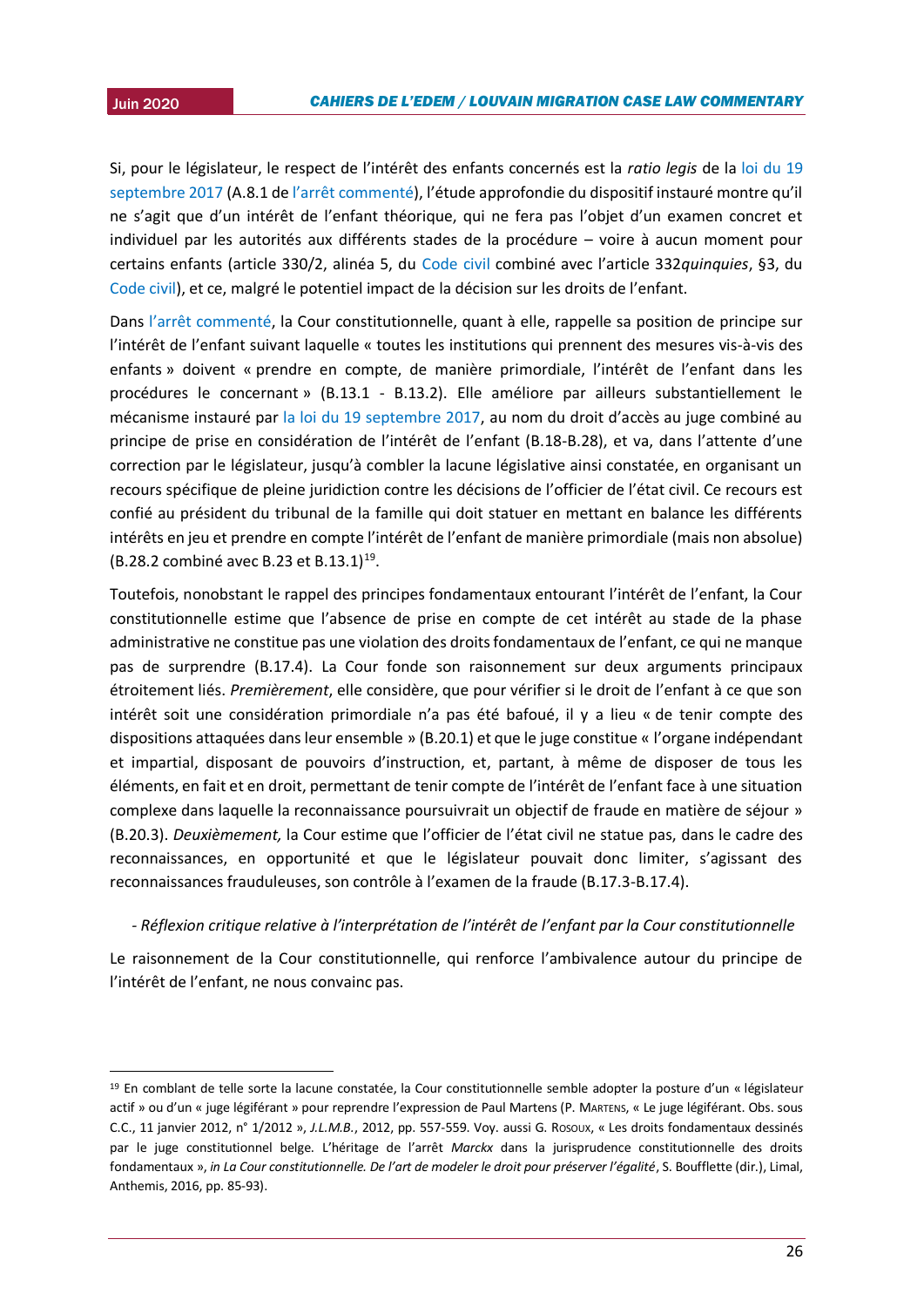Les libellés de l'article 22*bis*, alinéa 4, de l[a Constitution](http://www.ejustice.just.fgov.be/eli/constitution/1994/02/17/1994021048/justel)<sup>20</sup> et de l'article 3.1 de la [Convention relative](https://www.ohchr.org/fr/professionalinterest/pages/crc.aspx)  [aux droits de l'enfant](https://www.ohchr.org/fr/professionalinterest/pages/crc.aspx)<sup>21</sup> visent *toutes* les décisions qui concernent les enfants et ne limitent pas l'obligation d'examiner l'intérêt de l'enfant aux seules autorités judiciaires<sup>22</sup>. Au contraire, dans son [observation générale n° 14](http://docstore.ohchr.org/SelfServices/FilesHandler.ashx?enc=6QkG1d%2fPPRiCAqhKb7yhsqIkirKQZLK2M58RF%2f5F0vEAXPu5AtSWvliDPBvwUDNUcLY%2bjlY9LwV%2bqu%2f76ghnF%2baUQn2TVpxfQJuaZ63OcSIgS3GLsZmifOGAZjGqixsZ) (2013), le Comité des droits de l'enfant des Nations unies<sup>23</sup> précise que l'article 3.1 « impose aux États une obligation juridique stricte et signifie qu'ils n'ont pas le pouvoir discrétionnaire de décider s'il y a lieu ou non d'évaluer l'intérêt supérieur de l'enfant et de lui attribuer le poids requis en tant que considération primordiale » (§36). L'article 3.1 cite d'ailleurs formellement les « institutions publiques de protection sociale » et les « autorités administratives ». Le Comité souligne encore que « le terme "décision" ne s'entend pas uniquement des décisions, mais aussi de tous les actes, conduites, propositions, services, procédures et autres mesures » (§17) et que les institutions publiques ou privées de protection sociale « doivent s'entendre de toutes les institutions dont les activités et les décisions ont des incidences sur les enfants et sur la réalisation de leurs droits », ce qui inclut les décisions relatives aux droits civils (§26) et donc, à notre estime, en matière d'actes à l'état civil et d'enregistrement des naissances. Le champ d'application de la notion d'« autorités administratives » visée à l'article 3.1 doit ainsi être interprété de façon « très vaste » et couvrir « tous les échelons », le Comité relevant aussi que « les décisions concernant des cas individuels prises dans ces domaines par les autorités administratives doivent être guidées par l'intérêt supérieur de l'enfant tel qu'évalué, comme toutes les mesures d'application » (§30)<sup>24</sup>. Dans son [observation générale n° 22](https://documents-dds-ny.un.org/doc/UNDOC/GEN/G17/343/60/PDF/G1734360.pdf?OpenElement) (2017), le Comité insiste en outre sur le fait que l'intérêt supérieur de l'enfant doit être au cœur de toutes les décisions prises dans le contexte migratoire (§§27-33).

Dans les [travaux préparatoires](https://www.dekamer.be/FLWB/PDF/52/0175/52K0175005.pdf) de l'article 22*bis,* alinéa 4, de la [Constitution](http://www.ejustice.just.fgov.be/eli/constitution/1994/02/17/1994021048/justel), il n'est pas mentionné que certaines autorités pourraient être dispensées d'examiner l'intérêt de l'enfant. Au contraire, il est précisément mentionné que l'objectif de l'article 22*bis* est d'intégrer, au titre II de la Constitution, les principes généraux de la Convention relativ[e aux droits de l'enfant](https://www.ohchr.org/fr/professionalinterest/pages/crc.aspx) et notamment son article 3.1 (pp. 3 et 7). Il s'en déduit que la Cour constitutionnelle, en admettant que l'intérêt de l'enfant ne soit pas examiné dans la phase administrative, ne condamne pas une violation des droits de l'enfant<sup>25</sup>.

<sup>20</sup> « Dans *toute* décision qui le concerne, l'intérêt de l'enfant est pris en considération de manière primordiale. » Nous soulignons.

<sup>21</sup> « Dans *toutes* les décisions qui concernent les enfants, qu'elles soient le fait des institutions publiques ou privées de protection sociale, des tribunaux, des autorités administratives ou des organes législatifs, l'intérêt supérieur de l'enfant doit être une considération primordiale ». Nous soulignons.

<sup>22</sup> Dans le même sens O. DE CUYPER, *op. cit*., p. 91.

<sup>&</sup>lt;sup>23</sup> Sur la force contraignante des travaux du Comité des droits de l'enfant, voy. J. FIERENS, « La protection de la jeunesse « communautarisée » et l'Observation générale n° 24 du Comité des droits de l'enfant – Partie I », *Act. dr. fam.*, 2019/9, pp. 303-305 ; S. VAN DROOGHENBROECK, « Justice internationale des mineurs, Justice mineure ? A propos de l'autorité de la "jurisprudence" du Comité des droits de l'enfant, *in L'étranger, la veuve et l'orphelin. Le droit protège-t-il les plus faibles ? op. cit.*, pp. 199-208.

<sup>&</sup>lt;sup>24</sup> Voy. not. sur l'observation générale n° 14, S. SAROLEA, « Focus sur la prise en compte de l'intérêt supérieur de l'enfant », *Newsletter EDEM*, novembre 2016.

<sup>25</sup> Dans le même sens, voy. not. B. VAN KEIRSBILCK, « L'intérêt de l'enfant à la sauce Covid », *J.D.J.*, 2020/3, n° 393, p. 1. Cette inconstitutionnalité de la loi avait déjà été relevée par la [section de législation du Conseil d'Etat](https://www.lachambre.be/FLWB/PDF/54/2529/54K2529001.pdf) (pp. 61-66) de même que dans la doctrine (not. N. GALLUS, « Reconnaissance de filiation frauduleuse », *Act. dr. fam.*, 2018/5, p. 101 ; J. VERHELLEN, S. DEN HAESE, « De wet frauduleuze erkenningen – Nieuw hoofdstuk in de strijd tegen het gebruik van het familierecht voor verblijfsrechtelijke doeleinden », *R.W.,* 2018-2019, n° 43, p. 1694).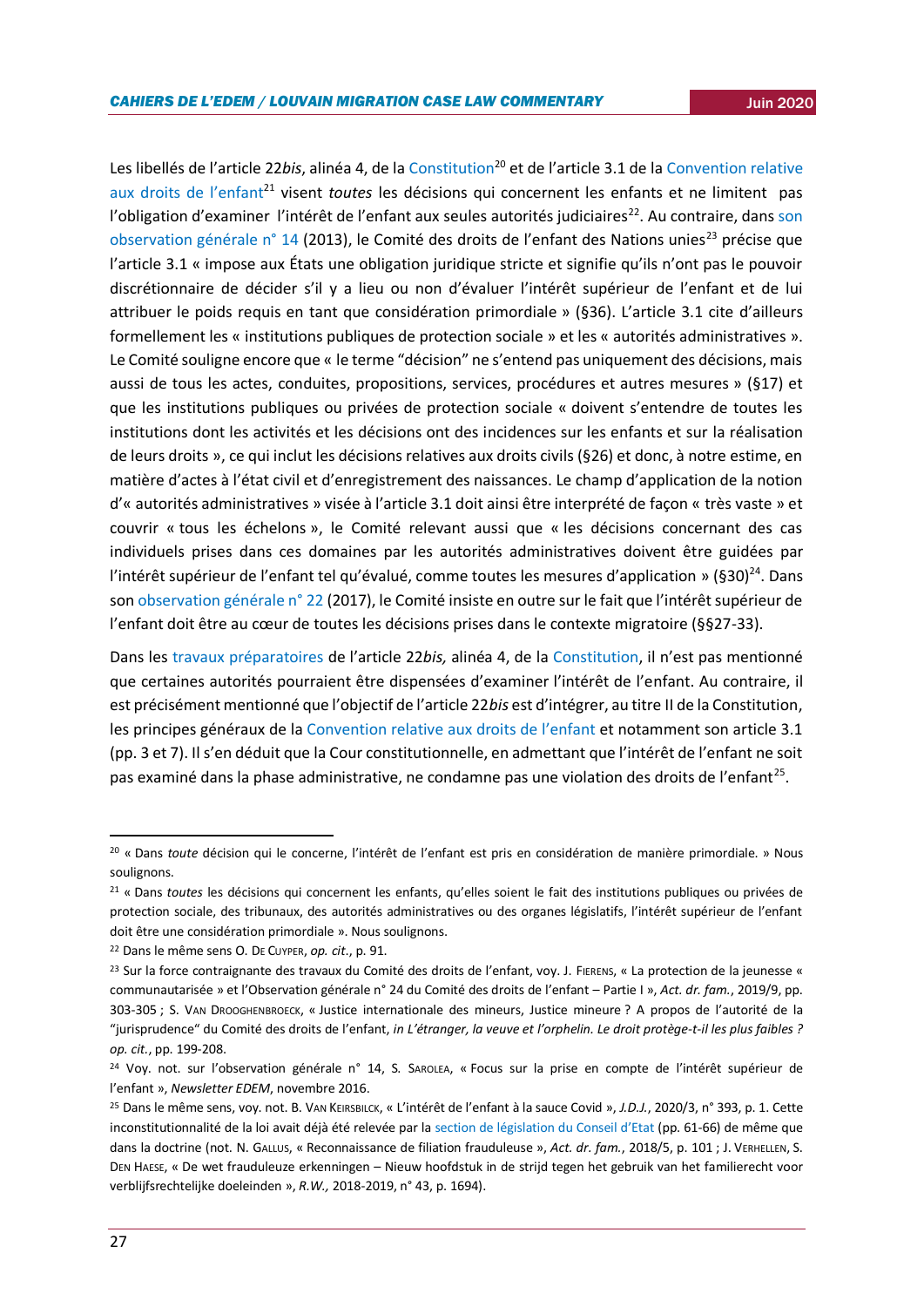La circonstance que c'est le régime juridique dans sa globalité qui doit être considéré et qu'une décision contraire aux intérêts de l'enfant peut être légitimement réparée ultérieurement ne suffit nullement à pallier la violation de droits mise ainsi en évidence. Il est assez piquant de constater que le Conseil des ministres semble d'accord avec notre thèse :

« Même si l'intérêt de l'enfant n'est pas explicitement mentionné dans la loi attaquée, il s'impose directement, en vertu de la Constitution, dans toute décision qui concerne l'enfant. Le législateur a d'ailleurs pris en compte l'intérêt de l'enfant, puisque l'objectif même de la loi est de protéger cet enfant contre une reconnaissance qui ne vise en réalité qu'un avantage en matière de droit de séjour. La loi peut d'ailleurs être interprétée comme n'interdisant pas à l'officier de l'état civil de prendre en considération l'intérêt de l'enfant, dont il tiendra inévitablement compte en refusant une reconnaissance frauduleuse » (arguments développés par le Conseil des ministres dans le cadre de [l'arrêt commenté](https://www.const-court.be/public/f/2020/2020-058f.pdf), A.6.2).

Pour appuyer sa décision, la Cour constitutionnelle relève aussi que, s'agissant des demandes « classiques » de reconnaissance d'un enfant, le rôle de l'officier de l'état civil se limite à vérifier les conditions légales (notamment la remise des documents et les consentements requis), et qu'il n'a donc pas reçu pour mission d'examiner l'opportunité de la reconnaissance envisagée ni de tenir compte, dans ce contexte, de l'intérêt de l'enfant (B.17.3). Pour prolonger le raisonnement, ajoutons aussi que, conformément aux articles 321, [325, 325/5 et 325/10 du Code civil](http://www.ejustice.just.fgov.be/eli/loi/1804/03/21/1804032150/justel), en cas d'inceste entre les parents<sup>26</sup>, la filiation d'un enfant ne peut pas non plus être établie au stade de la reconnaissance et ne pourra l'être, le cas échéant, que par une action en recherche de maternité, de comaternité ou de paternité. De même, la reconnaissance ne peut avoir lieu en cas de condamnation du candidat du chef d'un fait visé à l'article [375 du Code pénal,](http://www.ejustice.just.fgov.be/eli/loi/1867/06/08/1867060850/justel) commis sur la personne de la mère pendant la période légale de conception<sup>27</sup>. L'officier de l'état civil n'a pas non plus été chargé, dans ces hypothèses, de procéder à une évaluation de l'intérêt de l'enfant concerné. Si ce constat pourrait être réinterrogé par ailleurs, l'on ne peut assimiler le contrôle de ces éléments purement objectifs (vérification des documents, des consentements requis ou d'éléments ne requérant aucune appréciation) au contrôle visé dans [loi du 19 septembre 2017.](http://www.ejustice.just.fgov.be/eli/loi/2017/09/19/2017013422/justel)

Par contre, le contrôle de l'intention potentiellement frauduleuse de l'auteur de la reconnaissance d'obtenir manifestement exclusivement un avantage de séjour implique nécessairement une *appréciation* de la part de l'officier de l'état civil. En cas de doute, il a d'ailleurs la possibilité de solliciter un avis au procureur du Roi, qui sera fondé sur une enquête. Il ne s'agit donc pas simplement d'acter ou non une reconnaissance mais de prendre une décision discrétionnaire qui aura pour conséquence l'acceptation ou le refus d'acter la reconnaissance<sup>28</sup>. La Cour l'admet elle aussi, implicitement, lorsqu'elle mentionne que le juge devra statuer sur « une situation complexe dans laquelle la reconnaissance *poursuivrait* un objectif de fraude en matière de séjour » (B.20.3. Nous soulignons). Il nous semble donc que l'argument de la Cour constitutionnelle, sur ce point précis, méconnaît aussi l'article 22*bis*, alinéa 4, de la [Constitution](http://www.ejustice.just.fgov.be/eli/constitution/1994/02/17/1994021048/justel) combiné à l'article 3.1 de la [Convention](https://www.ohchr.org/fr/professionalinterest/pages/crc.aspx)  [relative aux droits de l'enfant](https://www.ohchr.org/fr/professionalinterest/pages/crc.aspx) tels qu'interprétés par la Cour, elle-même (B.13.1, B.13.2, B.14.1 et B.15.1, § 2.).

<sup>26</sup> A ce sujet, voy. P. MARTENS, « Inceste et filiation: égalité et tabou », *J.L.M.B.*, 2012/7, pp. 1287-1289 ; G. MATHIEU et A.-C. RASSON, « L'interdit de l'inceste : une norme symbolique évanescente ? », *J.D.J.*, 319, 2012, pp. 23‑34.

<sup>27</sup> Article 329*bis*[, § 2, alinéa 5, du Code civil.](http://www.ejustice.just.fgov.be/eli/loi/1804/03/21/1804032150/justel)

<sup>28</sup> Dans le même sens, O. DE CUYPER, *op. cit.,* p. 60 ; MYRIA, *Etre étranger en Belgique en 2017*[, MyriaDocs n° 6,](https://www.myria.be/files/171212_Myriadoc_6_%C3%8Atre_%C3%A9tranger_en_Belgique_en_2017_FR.pdf) 2017, p. 9.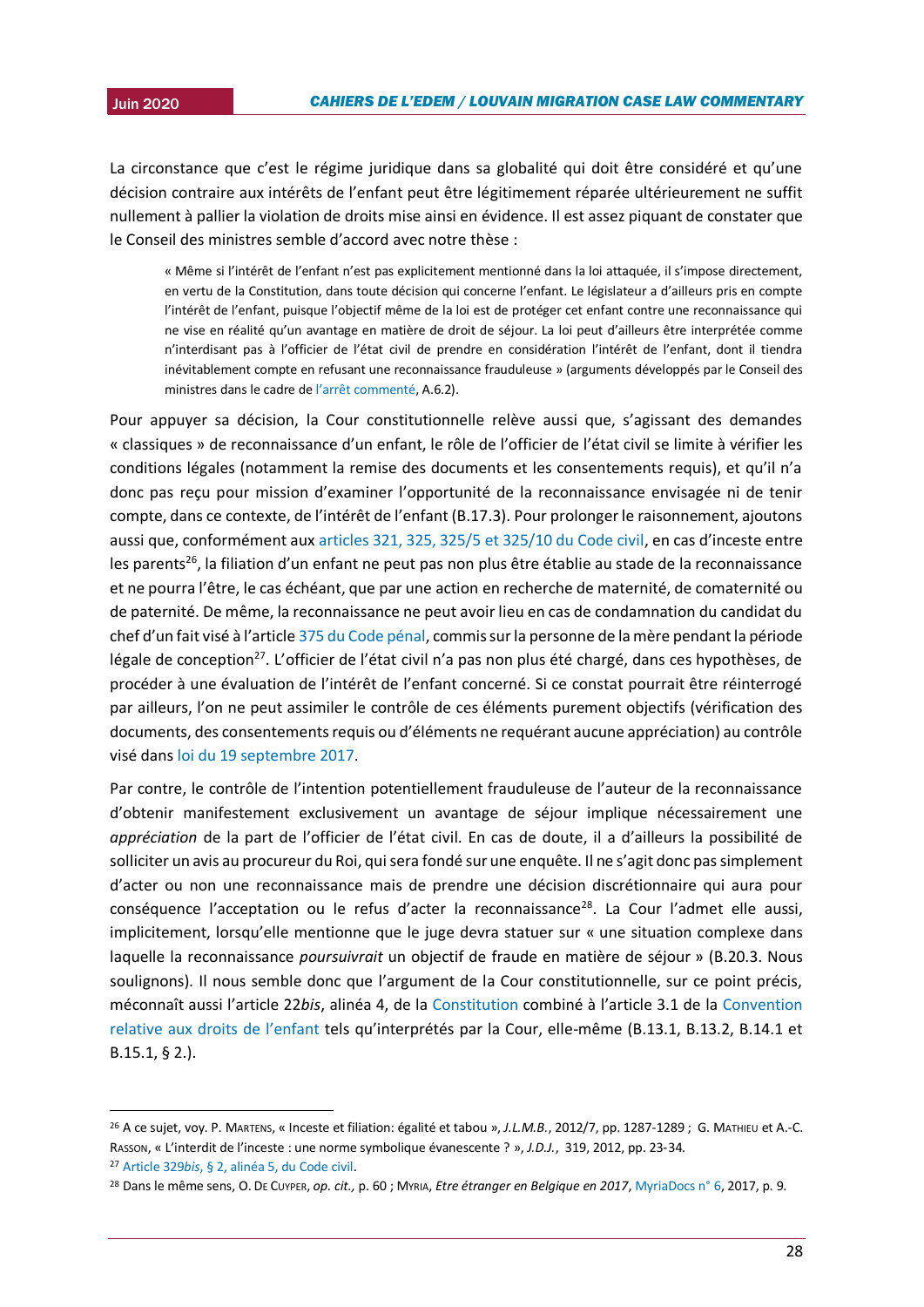L'on ajoutera enfin que le refus d'acter la reconnaissance, considérée comme frauduleuse, prive en conséquence l'enfant de l'établissement de la filiation et des effets de celle-ci en termes de « droit de séjour, nationalité, droit aux allocations familiales et aux soins de santé... –, et […] le place dans une situation particulièrement préjudiciable par exemple dans l'hypothèse du décès du second parent dont la filiation est déjà établie. Cette conséquence est contraire aux droits de l'enfant et notamment à son droit à être intégré de plein droit et dès sa naissance dans sa famille »<sup>29</sup>. Le Comité des droits de l'enfant, dans son [observation générale n° 23](https://documents-dds-ny.un.org/doc/UNDOC/GEN/G17/343/66/PDF/G1734366.pdf?OpenElement) (2017), insiste pourtant tout particulièrement sur le maintien de l'unité familiale (§27). La secti[on de législation du Conseil d'Etat](https://www.lachambre.be/FLWB/PDF/54/2529/54K2529001.pdf) observait aussi une violation du droit de chaque enfant de connaître ses parents et d'être élevé par eux, à tout le moins pour les enfants ayant un lien biologique avec l'auteur ou étant conçu conformément à la [loi du 6 juillet 2007 relative à la procréation médicalement assistée et à la](http://www.ejustice.just.fgov.be/eli/loi/2007/07/06/2007023090/justel)  [destination des embryons surnuméraires et des gamètes](http://www.ejustice.just.fgov.be/eli/loi/2007/07/06/2007023090/justel) (p. 67). La Cour elle-même a déjà jugé, à plusieurs reprises, que « si, en règle générale, on peut estimer qu'il est de l'intérêt de l'enfant de voir établie sa double filiation, on ne peut présumer de manière irréfragable que tel soit toujours le cas » [\(arrêt n° 144/2010,](https://www.const-court.be/public/f/2010/2010-144f.pdf) B.5 ; [arrêt n° 94/2015,](https://www.const-court.be/public/f/2015/2015-094f.pdf) B.23) et que « le législateur, lorsqu'il élabore un régime légal en matière de filiation, doit permettre aux autorités compétentes de procéder *in concreto* à la mise en balance des intérêts des différentes personnes concernées, sous peine de prendre une mesure qui ne serait pas proportionnée aux objectifs légitimes poursuivis » [\(arrêt n° 30/2013,](https://www.const-court.be/public/f/2013/2013-030f.pdf) B.7). La règle est donc qu'il est *a priori* conforme à l'intérêt de l'enfant de bénéficier d'un double lien de filiation et que l'exception, qui doit être concrètement évaluée, est la privation de ce double lien de filiation. Or, dans l'affaire étudiée, ce principe est inversé : le double lien de filiation est considéré, en théorie et *a priori*, comme étant contraire à l'intérêt de l'enfant en cas de fraude, et ce n'est *qu'a posteriori* que sera pris en compte l'intérêt primordial de l'enfant, lors d'un contrôle juridictionnel intervenant en second lieu, malgré le fait que les parents concernés ont tous les deux marqué leur accord sur la reconnaissance. L'on n'ignore pas, au surplus, que le risque peut s'aggraver avec la précarité du statut des personnes concernées dès lors « qu'aucune protection contre l'exécution d'un ordre de quitter le territoire, notifié à l'étranger en séjour illégal ou précaire, candidat à la reconnaissance ou mère [et en ce cas par extension à l'enfant en séjour illégal] n'a été prévue par la circulaire du 21 mars 2018 »<sup>30</sup>.

#### *- Au nom des droits fondamentaux de l'enfant : pistes d'amélioration de la loi*

La lutte contre lutte contre l'instrumentalisation des enfants est bien évidemment légitime<sup>31</sup> mais elle ne peut se réaliser au détriment du respect des droits fondamentaux. Même si [l'arrêt n° 58/2020](https://www.const-court.be/public/f/2020/2020-058f.pdf) vient quelque peu redresser certains manquements de la [loi,](http://www.ejustice.just.fgov.be/eli/loi/2017/09/19/2017013422/justel) celle-ci porte toujours atteinte aux droits de l'enfant et il conviendrait d'y remédier.

Nous comprenons que le législateur et la Cour constitutionnelle aient estimé qu'il était difficile pour l'officier de l'état civil de prendre en compte « tous les éléments en fait et en droit » et de procéder

<sup>29</sup> N. GALLUS, « Reconnaissance… », *op.cit.*, p. 101. Voy. aussi MYRIA, *op. cit.*, pp. 10-12.

<sup>30</sup> Contrairement à la [circulaire du 17 septembre 2013 relative à l'échange d'informations entre les Officiers de l'état civil](http://www.ejustice.just.fgov.be/mopdf/2013/09/23_1.pdf#Page79)  [et l'Office des Etrangers à l'occasion d'une déclaration de mariage ou d'une déclaration de cohabitation légale d'un étranger](http://www.ejustice.just.fgov.be/mopdf/2013/09/23_1.pdf#Page79)  [en séjour illégal ou précaire.](http://www.ejustice.just.fgov.be/mopdf/2013/09/23_1.pdf#Page79) O. DE CUYPER, *op. cit.,* p. 88.

<sup>&</sup>lt;sup>31</sup> Même si nous pensons, comme de nombreux auteurs, qu'une évaluation indépendante et approfondie du phénomène pour y répondre adéquatement et proportionnellement est indispensable.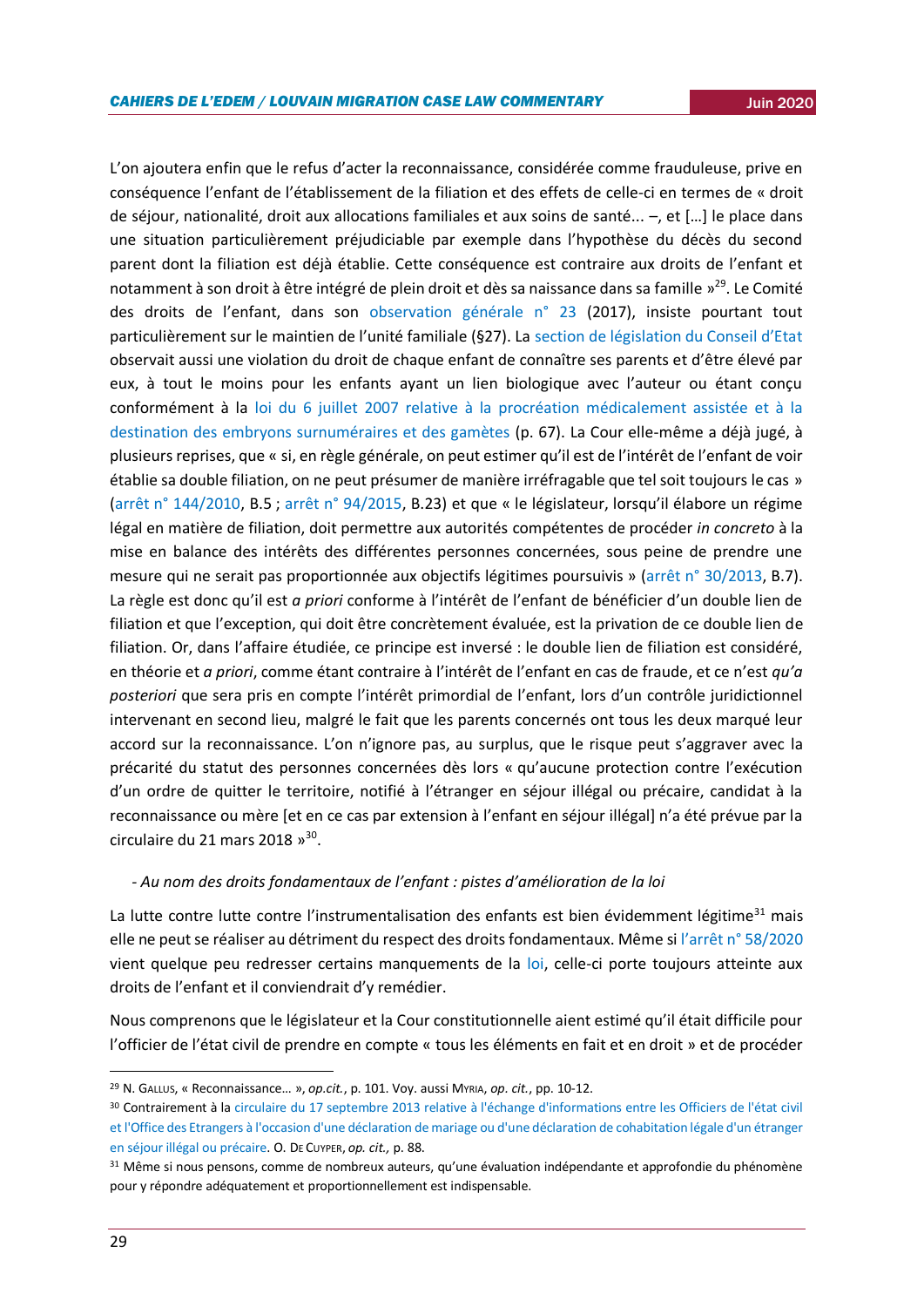-

2015 à une juste balance des droits et intérêts en jeu en allouant un poids prépondérant à l'intérêt de l'enfant au regard de sa vulnérabilité, dans une situation complexe (B.17.3-B.17.5 et B.20.3). Il nous dès lors inéluctable d'abandonner le contrôle préventif des reconnaissances frauduleuses par les officiers de l'état civil et de lutter contre l'instrumentalisation d'enfants avec d'autres mécanismes qui ne portent pas un préjudice disproportionné aux droits des personnes concernées et tout spécialement des enfants<sup>32</sup>. A tout le moins, si le législateur décide de maintenir ce contrôle préventif, il devrait alors, conformément à l'article 22*bis*, alinéa 4, de la [Constitution](http://www.ejustice.just.fgov.be/eli/constitution/1994/02/17/1994021048/justel) et 3.1 de la [Convention relative aux droits de l'enfant](https://www.ohchr.org/fr/professionalinterest/pages/crc.aspx), confier aux officiers de l'état civil le soin de procéder à une balance concrète des droits et intérêts, dans laquelle l'intérêt de l'enfant serait une considération primordiale, et les outiller à cette fin.

Certes, au regard de [l'arrêt](https://www.const-court.be/public/f/2020/2020-058f.pdf) commenté, il peut paraître illusoire d'espérer qu'un changement législatif intervienne prochainement dans le sens proposé. Il demeure que c'est, à notre estime, les seules solutions pour que les droits de l'enfant ne soient plus violés. Le législateur pourrait ainsi profiter de la réforme qu'il va devoir engager s'agissant du recours spécifique contre la décision de l'officier de l'état civil pour revoir plus fondamentalement le mécanisme de contrôle préventif instauré.

## *2. La Cour constitutionnelle et le principe d'égalité et de non-discrimination dans le droit de la filiation*

Sans pouvoir approfondir ici le sujet, nous souhaitions mentionner les enseignements implicites qui nous paraissent pouvoir se déduire, prudemment, des développements relatifs au moyen pris de la violation du principe d'égalité et de la non-discrimination dans [l'arrêt n° 58/2020](https://www.const-court.be/public/f/2020/2020-058f.pdf).

En se limitant à examiner le critère de comparabilité<sup>33</sup> et en estimant qu'il n'était pas rencontré, sans autre argument que l'objectif de la [loi](http://www.ejustice.just.fgov.be/eli/loi/2017/09/19/2017013422/justel) attaquée et sans aucune démonstration, la Cour constitutionnelle laisse entrevoir que c'est *l'enfant migrant et non l'enfant en tant qu'enfant* qui a été au cœur de son arrêt, contrairement aux recommandations du Comité des droits de l'enfant, dans son [observation générale conjointe n° 22](https://documents-dds-ny.un.org/doc/UNDOC/GEN/G17/343/60/PDF/G1734360.pdf?OpenElement) (2017), qui insiste sur le fait que « les États devraient faire en sorte que les enfants, dans le contexte des migrations internationales, soient traités avant tout comme des enfants » (§ 11) et sur le caractère fondamental, dans ce contexte, du principe d'égalité et de non-discrimination (§21)<sup>34</sup>.

<sup>32</sup> A cet égard, voy. les articles 11 et 17 de la [loi du 19 septembre 2017 précitée](http://www.ejustice.just.fgov.be/eli/loi/2017/09/19/2017013422/justel) et les mécanismes préexistants détaillés dans la littérature (not. O. DE CUYPER, *op. cit.,* pp. 58-59 ; P. WAUTELET, «Bébés-papiers, gestation pour autrui et co-maternité: la filiation internationale dans tous ses états», *in Le droit des relations familiales internationales à la croisée des chemins,*  Bruxelles, *Bruylant*, 2016, p. 223).

<sup>33</sup> Sur le critère de comparabilité, voy. not. B. RENAULD et S. VAN DROOGHENBROECK, « Le principe d'égalité et de nondiscrimination », *in Les droits constitutionnels en Belgique. Les enseignements jurisprudentiels de la Cour constitutionnelle, du Conseil d'Etat et de la Cour de cassation*, M. Verdussen et N. Bonbled (dir.), Bruxelles, Bruylant, 2011, pp. 578-580 ; V. FLOHIMONT, « Comparaison et comparabilité dans la jurisprudence de la Cour constitutionnelle : rigueur ou jeu de hasard ? », *R.B.D.C.*, 2008, pp. 217-235.

<sup>34</sup> Voy. aussi C. FLAMAND, « Primauté du statut d'enfant sur le statut de mineur étranger isolé en situation irrégulière : oui, mais… », *Cahiers de l'EDEM*, avril 2019.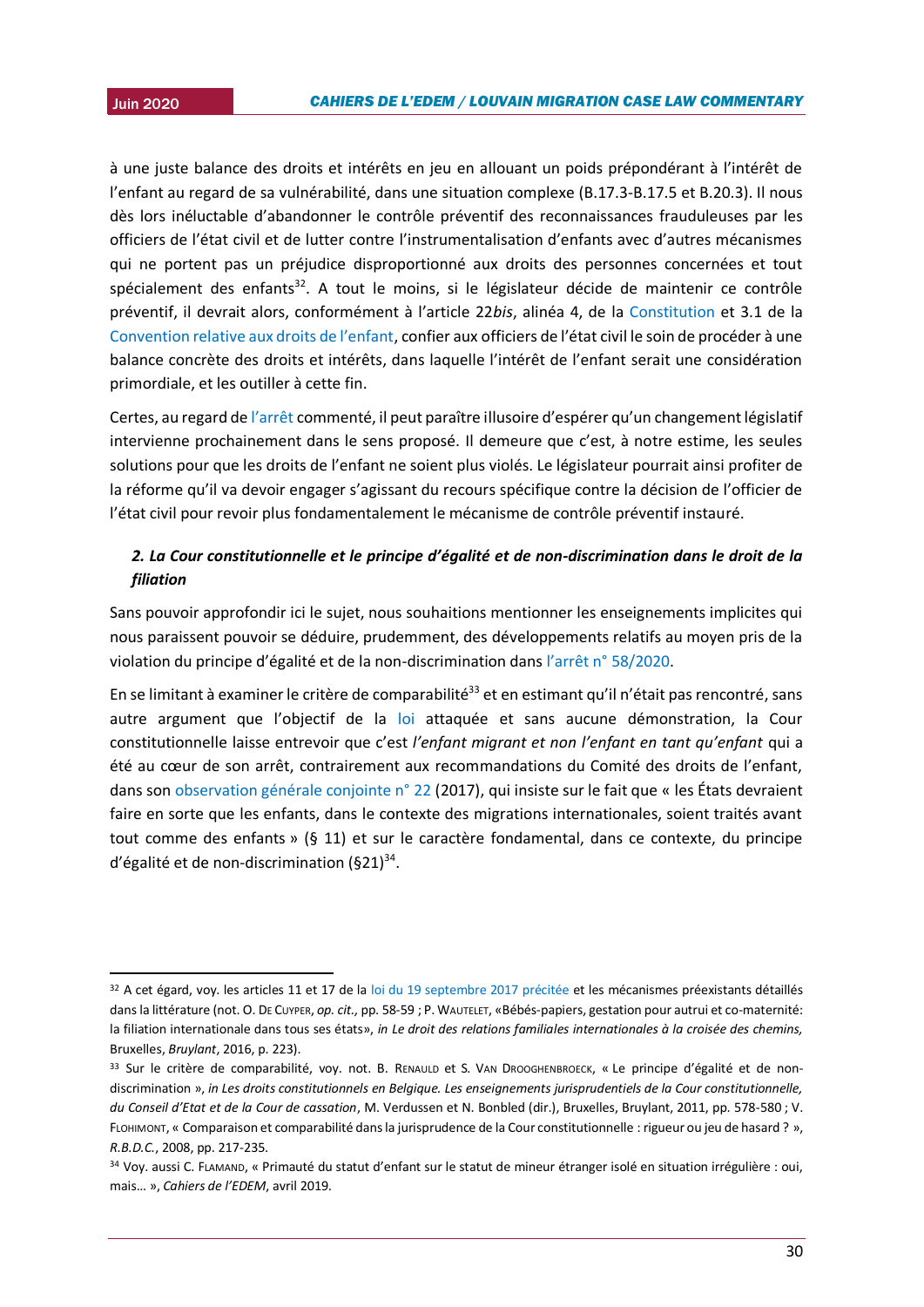La jurisprudence de la Cour relative à l'égalité des naissances<sup>35</sup> ou l'[arrêt n° 103/2012](https://www.const-court.be/public/f/2012/2012-103f.pdf) en matière d'inceste renforcent cette impression. Dans cette dernière affaire, la Cour était invitée à examiner la compatibilité de l'ancien article 325 du Code civil – qui interdisait l'établissement de la double filiation à l'égard des enfants issus d'une relation entre des personnes qui sont visées par un empêchement absolu à mariage – avec les articles 10 et 11 de l[a Constitution](http://www.ejustice.just.fgov.be/eli/constitution/1994/02/17/1994021048/justel) combinés avec d'autres droits fondamentaux. Comparant les enfants visés par l'ancien article 325 du Code civil et tous les autres enfants, qui, quelles que soient les circonstances de leur naissance, peuvent voir établi un double lien de filiation dans leur chef, la Cour a estimé que la différence de traitement instaurée par la disposition en cause était contraire au principe d'égalité et de non-discrimination. Le test de comparabilité n'a même pas été évoqué. Comment interpréter cette jurisprudence divergente ? Le fait que le Conseil des ministres ait soulevé cet argument dans l'affaire « des reconnaissances frauduleuses » (A.10) et non dans l'affaire « inceste » pourrait être une explication, bien évidemment, mais qui reste néanmoins insuffisante au regard de l'incohérence ainsi instaurée dans la jurisprudence de la Cour constitutionnelle en matière de filiation.

L'[arrêt n° 58/2020](https://www.const-court.be/public/f/2020/2020-058f.pdf) illustre, selon nous, de façon particulièrement éclairante l'ambivalence de la Cour constitutionnelle relative à la prise en compte de l'intérêt de l'enfant, de façon primordiale, dans toutes les décisions qui le concerne. Alors qu'elle s'était montrée jusqu'ici très attentive, dans le droit de la filiation, aux intérêts primordiaux de l'enfant, [l'arrêt commenté](https://www.const-court.be/public/f/2020/2020-058f.pdf) semble marquer une première rupture dans la protection constitutionnelle des droits fondamentaux de l'enfants en la matière*.* Il n'est à cet égard pas anodin que cette première rupture s'inscrive dans un contexte migratoire.

\*

Nous espérons cependant que, malgré cette occasion manquée, le législateur reverra le mécanisme des reconnaissances frauduleuses au-delà de ce que lui impose la Cour constitutionnelle et que « les droits fondamentaux […] [continuent à constituer] une limite essentielle à la souveraineté de l'État [et à] […] protéger la vie familiale, en particulier lorsque des personnes vulnérables ou enfants sont impliqués »<sup>36</sup>.

#### C. Pour aller plus loin

## Lire l'arrêt : C. const.[, 7 mai 2020,](https://www.const-court.be/public/f/2020/2020-058f.pdf) n° 58/2020

#### Jurisprudence :

[C.C., 16 décembre 2010, n° 144/2010.](https://www.const-court.be/public/f/2010/2010-144f.pdf)

[C.C., 9 août 2012, n° 103/2012.](https://www.const-court.be/public/f/2012/2012-103f.pdf)

[C.C., 7 mars 2013, n° 30/2013.](https://www.const-court.be/public/f/2013/2013-030f.pdf)

[C.C., 19 décembre 2013, n° 166/2013.](https://www.const-court.be/public/f/2013/2013-166f.pdf)

[C.C., 25 juin 2015, n°](https://www.const-court.be/public/f/2015/2015-094f.pdf) 94/2015.

<sup>35</sup> A. RASSON-ROLAND et A.-C. RASSON, « Les droits constitutionnels des enfants », *in Les droits constitutionnels en Belgique. Les enseignements jurisprudentiels de la Cour constitutionnelle, du Conseil d'Etat et de la Cour de cassation*, *op. cit.,* pp. 1617-1619.

<sup>36</sup> C. FLAMAND et S. SAROLÉA, *op. cit.*, p. 86.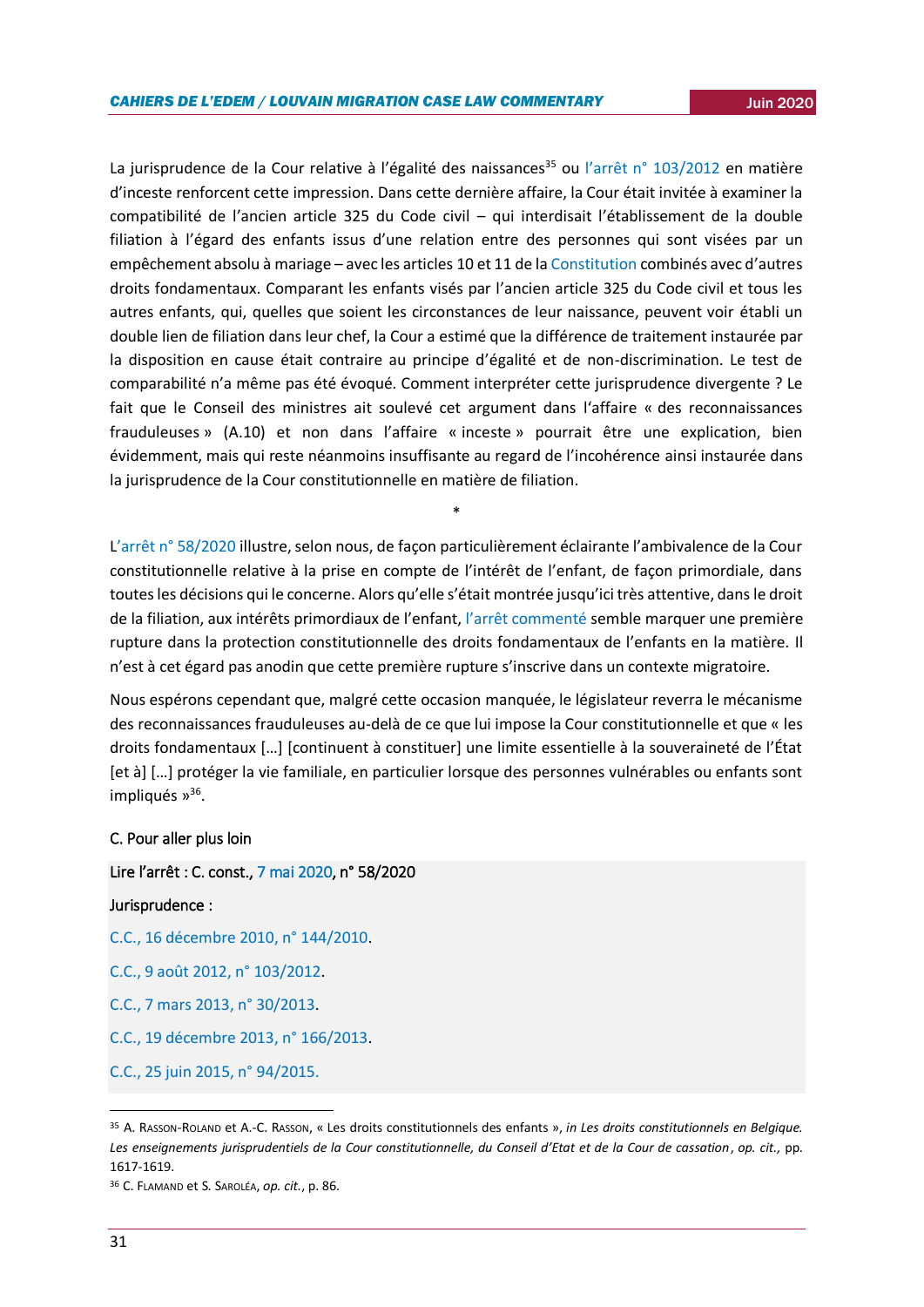## 2015 [C.E., 19 juin 2019, n° 244.846.](http://www.raadvanstate.be/Arrets/244000/800/244846.pdf#xml=http://www.raadvanstate.be/apps/dtsearch/getpdf.asp?DocId=35920&Index=c%3a%5csoftware%5cdtsearch%5cindex%5carrets%5ffr%5c&HitCount=1&hits=1897+&06333820202816)

#### Doctrine :

- F. BOURTON, « Lutte contre les reconnaissances frauduleuses : et l'intérêt de l'enfant dans tout ça ? », *J.D.J.*, n° 369, novembre 2017, pp. 37-43.
- O. DE CUYPER « Loi du 19 septembre 2017 et reconnaissances frauduleuses : lorsque l'Officier de l'état de civil devient seul juge », *in Actualités législatives en droit de la personne et de la famille*, J. Sosson (dir.), Bruxelles, Larcier, 2018, pp. 53-92.
- I. DE VIRON, « La loi sur la reconnaissance frauduleuse en droit belge », *in Statut familial de l'enfant et migration*, S. Sarolea (dir.), Louvain-la-Neuve, Université Catholique de Louvain, 2018, pp. 47-62.
- M. DOUTREPONT, J. SEVRIN, *«* Genre et migration, de la nécessité d'une approche intersectorielle : quelques exemples choisis *», in Codes commentés – Droits des femmes,* D. Bernard, Ch. Harmel (coord.), Bruxelles, Larcier, 2020*,* pp. 293-299.
- J. FIERENS, « Conclusions. Le droit de la famille en grand danger de noyade », *in Statut familial de l'enfant et migration*, S. Sarolea (dir.), Louvain-la-Neuve, Université Catholique de Louvain, 2018, pp. 287-294.
- CH. FLAMAND et S. SAROLÉA, « Trajet migratoire et regroupement familial : obstacles et perspectives », *in Immigration et droits – Questions d'actualité*, S. Saroléa (coord.), Bruxelles, Larcier, 2018, pp. 45-95.
- N. GALLUS « Pot-pourri de réformes récentes », *in Actualités du droit des personnes et des familles. Le point en 2018*, Louvain-la-Neuve, Anthemis, 2018, pp. 7-32.
- N. GALLUS, « Reconnaissance de filiation frauduleuse », *Act. dr. fam.*, 2018/5, pp. 99-102.
- LA CODE, *Loi contre les « bébés-papiers », droits de l'enfant oubliés,* août 2018, [www.lacode.be,](http://www.lacode.be/) consulté le 15 juin 2020.
- B. LANGHENDRIES, « 'Les bébés papiers': Derrière le concept choc, un nouveau risque de discrimination des familles en migration », *Act. dr. fam.*, 2014/3, pp. 80-81.
- A.-S. MATTHYS, J. WERBROUCK, « De bestrijding van de frauduleuze erkenningen. Commentaar bij de wet van 19 september 2017. Deel II. Strafrechtelijke aspecten », *T.Fam.*, 2018/4–5, pp. 126- 133.
- MYRIA, *Etre étranger en Belgique en 2017*, [MyriaDocs n° 6,](https://www.myria.be/files/171212_Myriadoc_6_%C3%8Atre_%C3%A9tranger_en_Belgique_en_2017_FR.pdf) 2017.
- A.-C. RASSON, « 'L'intérêt de l'enfant', clair-obscur des droits fondamentaux de l'enfant », *in L'étranger, la veuve et l'orphelin. Le droit protège-t-il les plus faibles ? Liber amicorum Jacques Fierens*, G. Mathieu et al. (coord.), Bruxelles, Larcier, 2020, pp. 159- 188.
- A-F SAUDOYER, « Le droit de la filiation », *le Pli juridique*, n° 51, mars 2020, pp. 16-20.
- P. SENAEVE, « Papieren kinderen », *T. fam*., 2013, pp. 22-23.
- P. SENAEVE, « De bestrijding van de frauduleuze erkenningen. Commentaar bij de wet van 19 september 2017. Deel I. Civielrechtelijke aspecten », *T.Fam.*, 2018/4–5, pp. 96-125.
- B. VAN KEIRSBILCK, « L'intérêt de l'enfant à la sauce Covid », *J.D.J.*, 2020/3, n° 393, p. 1
- J. VERHELLEN, S. DEN HAESE, « De wet frauduleuze erkenningen Nieuw hoofdstuk in de strijd tegen het gebruik van het familierecht voor verblijfsrechtelijke doeleinden », *R.W.,* 2018-2019, n° 43, pp. 1682-1697.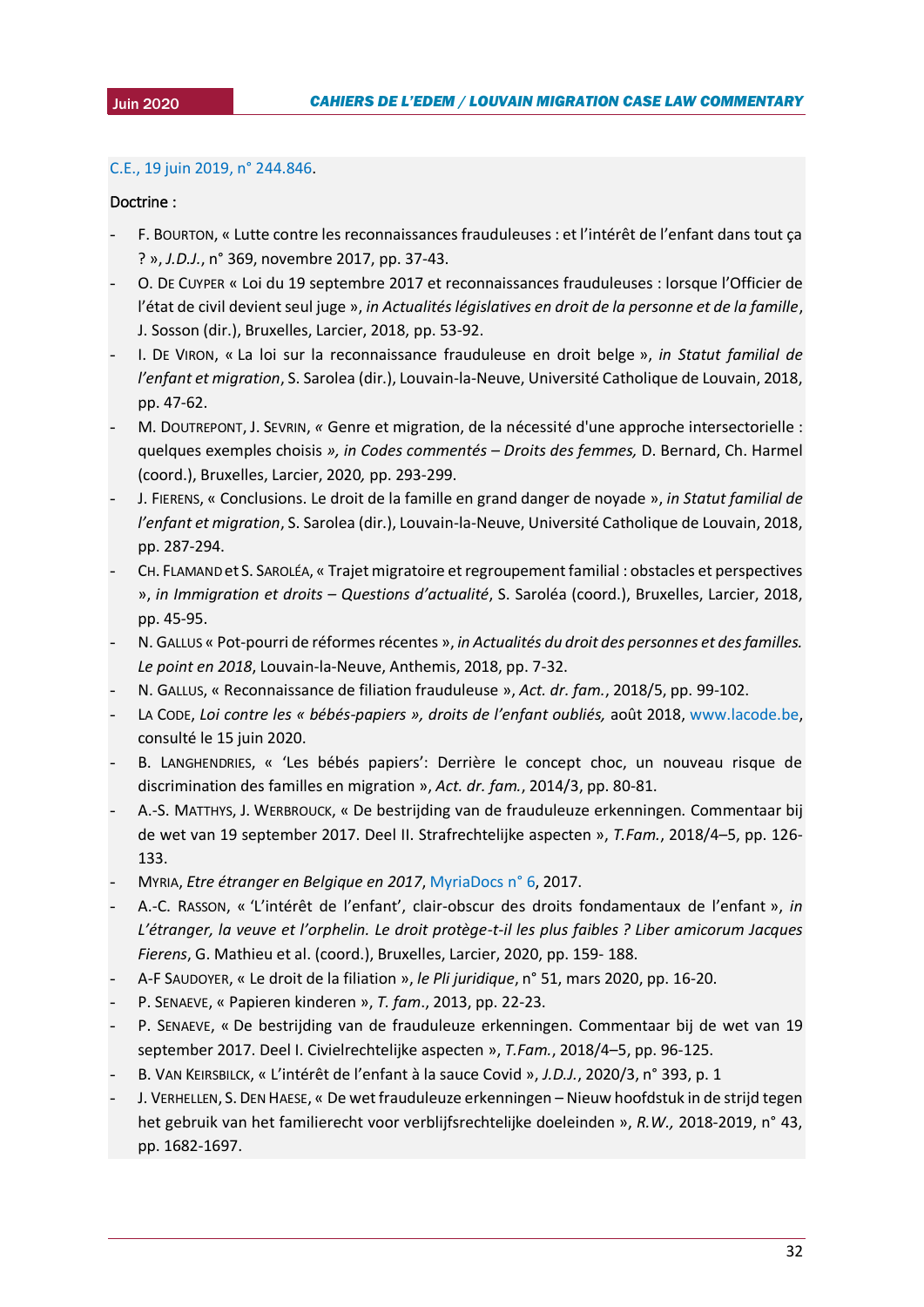P. WAUTELET, « Bébés-papiers, gestation pour autrui et co-maternité: la filiation internationale dans tous ses états », *in Le droit des relations familiales internationales à la croisée des chemins,*  Bruxelles, Bruylant, 2016, pp. 179-233.

**Pour citer cette note** : A.-C. RASSON, « Les reconnaissances frauduleuses et la Cour constitutionnelle : une première rupture dans la protection des droits fondamentaux de l'enfant en matière de filiation ? », *Cahiers de l'EDEM*, juin 2020.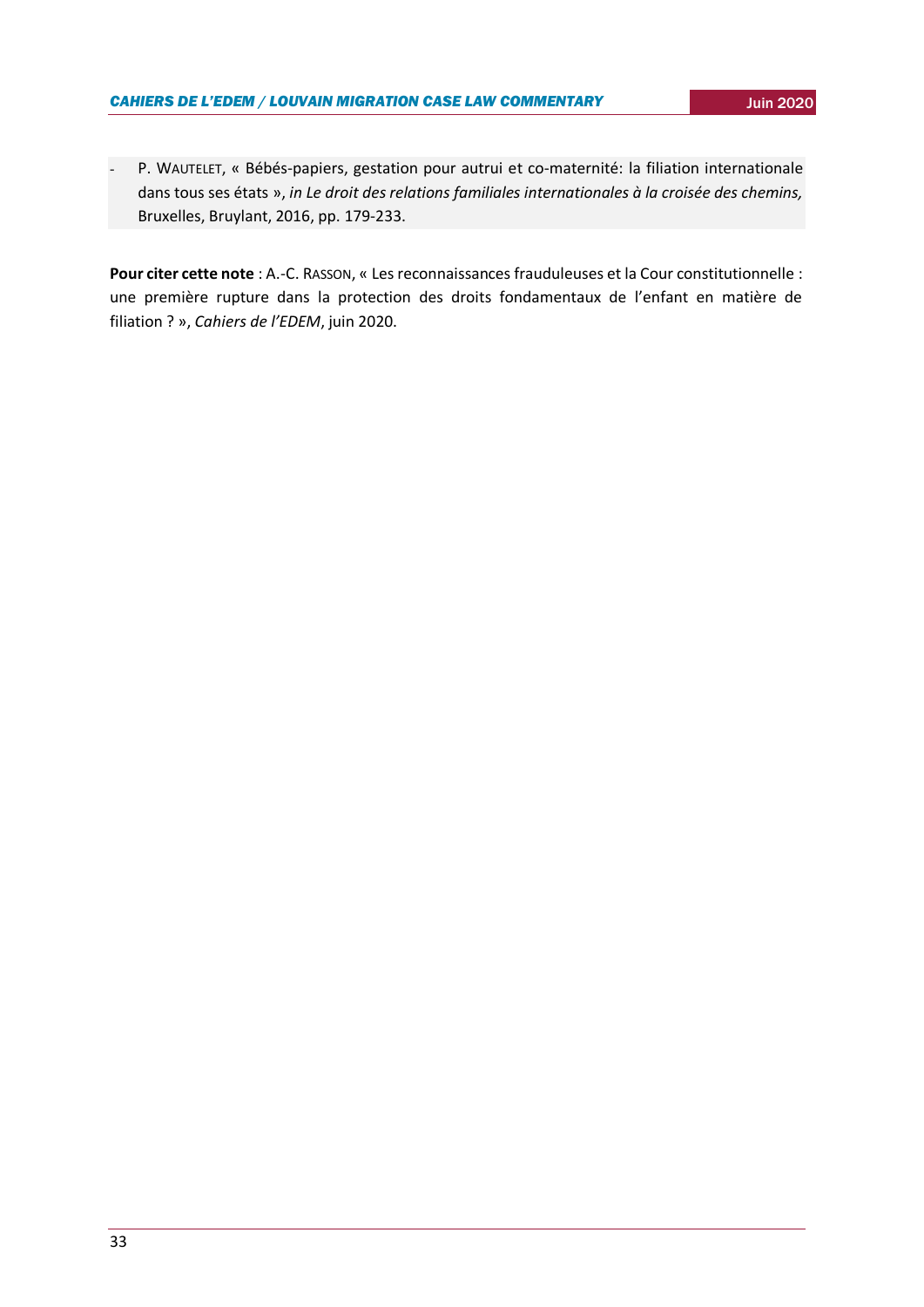## **4. CASS., 29 AVRIL 2020, N° P.20.0378.F**

## <span id="page-33-0"></span>*Une décision de refoulement n'équivaut pas à une décision de détention : la Cour de cassation rappelle la nécessité d'un examen individuel*

*Marie Courtoy*

## **A. Arrêt**

Par [arrêt du 29 avril 2020](http://jure.juridat.just.fgov.be/pdfapp/download_blob?idpdf=F-20200429-2), la Cour de cassation confirme l'arrêt de la Chambre des mises en accusation de la Cour d'appel de Bruxelles du 20 mars 2020 ainsi que l'ordonnance de la Chambre du conseil du tribunal de première instance francophone de Bruxelles du 3 mars 2020 jugeant illégale la mesure de maintien aux frontières prise à l'égard de Madame N.N.C<sup>1</sup>.

La décision de maintien dans un lieu déterminé à la frontière suivait une décision de refoulement, elle-même prise à la suite d'une décision d'annulation du visa de l'intéressée. La décision d'annuler le visa avait été prise sur base des articles 32, 1, a), II, et 34, 1, du Règlement n°810/2009 (dit « [Code](https://eur-lex.europa.eu/legal-content/FR/TXT/PDF/?uri=CELEX:32009R0810&from=EN)  [des visas](https://eur-lex.europa.eu/legal-content/FR/TXT/PDF/?uri=CELEX:32009R0810&from=EN) »), c'est-à-dire au motif que l'étranger ne pouvait fournir « de justification quant à l'objet et aux conditions du séjour envisagé ». Le même motif a justifié la décision de refoulement sur pied de l'article 3, alinéa 1, 3°, de la loi du 15 décembre 1980.

En l'espèce, Madame N.N.C. n'avait pas su répondre aux questions types posées à certains ressortissants de pays tiers venant dans l'espace Schengen avec un visa touristique. Elle disposait d'un planning touristique mais ne savait pas citer d'autres sites que la tour Eiffel parmi ceux qui y étaient inscrits, elle ne connaissait pas 'Notre Dame' et ne savait *a fortiori* pas qu'elle avait brûlé, elle n'était en possession d'aucun ticket acheté à l'avance, et elle ne savait pas quelle distance séparait son hôtel de l'aéroport où elle atterrissait.

Les décisions de refoulement et d'annulation du visa ont été contestées devant le Conseil du contentieux des étrangers, qui a rendu un premier arrêt en extrême urgence<sup>2</sup> dans lequel il rejette le recours. La Belgique était, à son estime, en droit de contrôler une ressortissante de pays tiers entrant pour la première fois sur le territoire Schengen afin de vérifier les raisons de son voyage, malgré qu'elle dispose d'un visa, sans que cela porte atteinte au principe de sécurité juridique. De plus, les deux décisions étaient à son sens correctement motivées.

La décision de détention a quant à elle été successivement portée à l'attention des trois juridictions susmentionnées qui se sont toutes rangées du côté de Madame N.N.C., estimant que le maintien aux frontières n'était pas suffisamment motivé.

La Cour de cassation rappelle ainsi dans son arrêt un principe essentiel, à savoir que la détention d'un étranger en vue de son refoulement n'est **pas** – *ne doit pas être* – **automatique**. Il s'agit uniquement d'une possibilité, ce qui suppose un pouvoir d'appréciation qui doit être compensé par une motivation adéquate. Si l'administration décide de placer l'étranger en détention, elle doit dès lors

**.** 

<sup>1</sup> Merci à Mathilde Hardt, avocate partie à la cause, d'avoir attiré notre attention sur l'arrêt et précisé les circonstances de l'affaire.

<sup>2</sup> Arrêt n°233 722 du 9 mars 2020.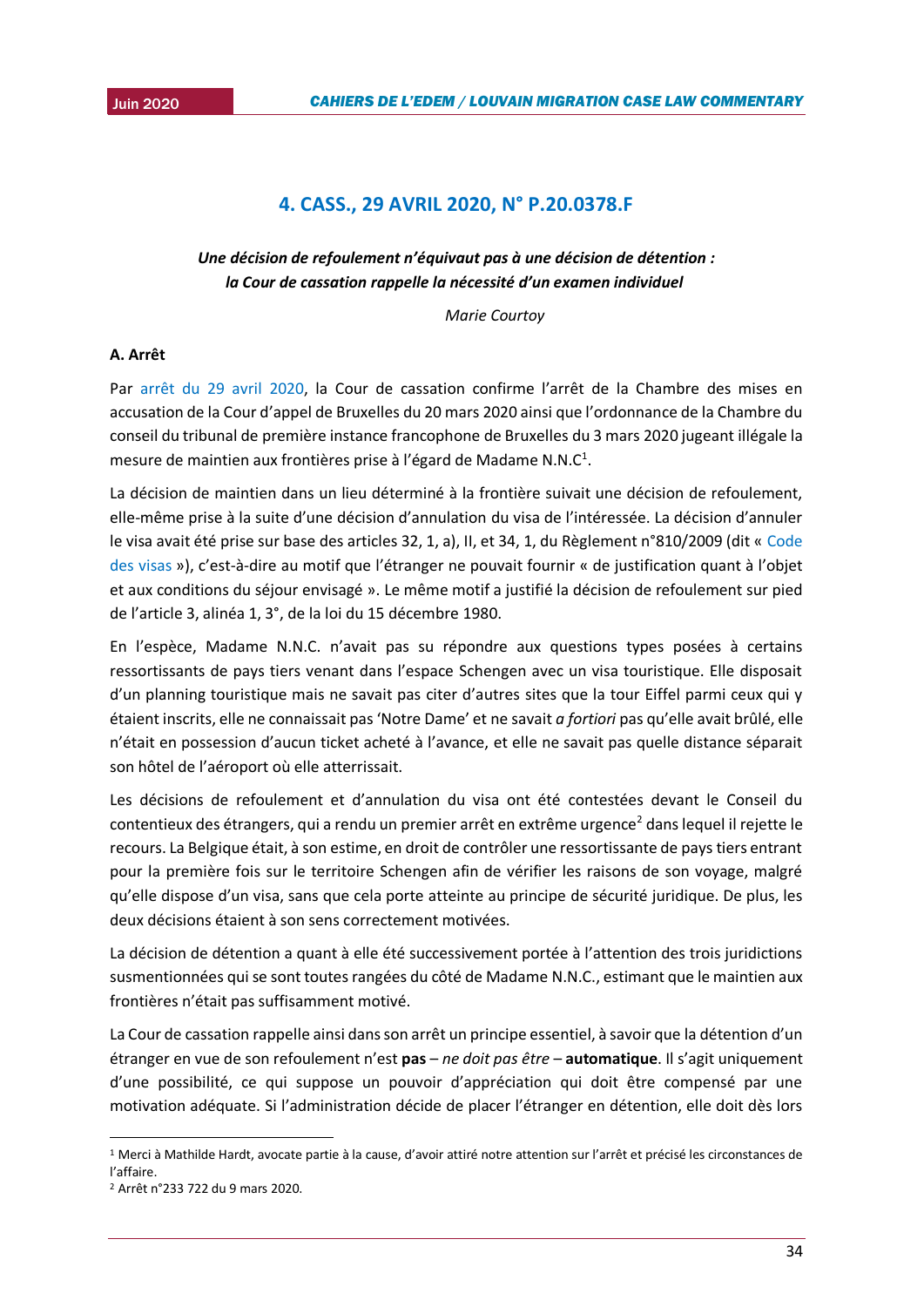motiver cette décision « indépendamment des motifs que contiendraient d'autres actes, au rang desquels la décision de refoulement ».

En effet, rappelle-t-elle, « le maintien dans un lieu déterminé est non seulement soumis aux conditions prévues à l'article 74/5, §1er, 1°, […] mais doit aussi avoir donné lieu à un **examen individualisé** de la personne, examen dont la motivation de l'acte rend ensuite compte ». La motivation ne peut dès lors se contenter d'une formule stéréotypée applicable à tout étranger susceptible d'être refoulé, mais « doit énoncer les raisons de droit et de fait qui justifient le maintien, au regard des circonstances concrètes du cas d'espèce ».

#### **B. Éclairage**

La Cour de Cassation rappelle que la détention d'étrangers qui font l'objet d'une mesure de refoulement ne peut être prononcée de manière automatique (1). L'arrêt nous permet ainsi de s'interroger sur les éléments dont doit tenir compte une motivation adéquate (2) et nous donne l'occasion de revenir sur l'étendue du contrôle que peuvent exercer les juridictions d'instruction sur la décision prise par l'administration (3).

#### *1. Illégalité du séjour et détention*

La détention d'un étranger en situation irrégulière peut s'envisager dans plusieurs hypothèses, que ce soit au moment de l'accès au territoire, pendant le séjour ou à la fin du séjour<sup>3</sup>. Dans le cas qui nous occupe, il s'agit de la première hypothèse : Madame N.N.C. s'est vue délivrer une décision de refoulement à la suite de l'annulation de son visa et n'a donc jamais pu entrer sur le territoire belge. Cette hypothèse est régulée en droit belge par l'article 74/5, §1<sup>er</sup>, 1°, de la loi du 15 décembre 1980 qui se lit comme suit : « *Peut* être maintenu dans un lieu déterminé, situé aux frontières […] l'étranger qui, en application des dispositions de la présente loi, peut être refoulé par les autorités chargées du contrôle aux frontières » (nous soulignons).

La formulation indique qu'il s'agit d'une faculté, tout comme dans les autres hypothèses où la détention d'étrangers en séjour irrégulier est autorisée par la loi. Pourtant, en Belgique, on constate depuis longtemps un recours systématique à ce moyen radical<sup>4</sup>. Et ce n'est pas la première fois que la Cour de cassation rappelle qu'illégalité de séjour n'équivaut pas à détention. Dans un arrêt du 18 [décembre 1996](http://jure.juridat.just.fgov.be/JuridatSearchCombined/printDecision.jsp)<sup>5</sup> qui concernait un candidat réfugié débouté de sa demande de protection internationale et ayant reçu un ordre de quitter le territoire alors qu'il était en procédure d'annulation devant le Conseil d'État, la Cour avait estimé que « si la décision ministérielle est légalement motivée quant à l'ordre de quitter le territoire, elle ne l'est pas quant à la décision de faire ramener sans délai le demandeur à la frontière et de le détenir à cette fin » – en bref, que « l'obligation de motivation de la détention ne se confond pas avec celle de la délivrance de l'ordre de quitter le territoire »<sup>6</sup>.

<sup>3</sup> J.-Y. Carlier, S. Sarolea, *Droit des étrangers*, Bruxelles, Larcier, 2016, pp. 218 et s.

<sup>4</sup> C. Morjane, « Le contrôle de la détention administrative des étrangers par les juridictions d'instruction. Un guide à l'attention des praticiens », *R.D.E*., 2013, n° 173, p. 240.

<sup>5</sup> Pour un commentaire, voy. S. Sarolea, « La motivation du placement en détention d'étrangers en situation irrégulière : de la dichotomie légalité-opportunité au contrôle de la proportionnalité », *J.T*., 1997/10, n° 5834, pp. 165-172.

<sup>6</sup> *Ibid*., p. 160.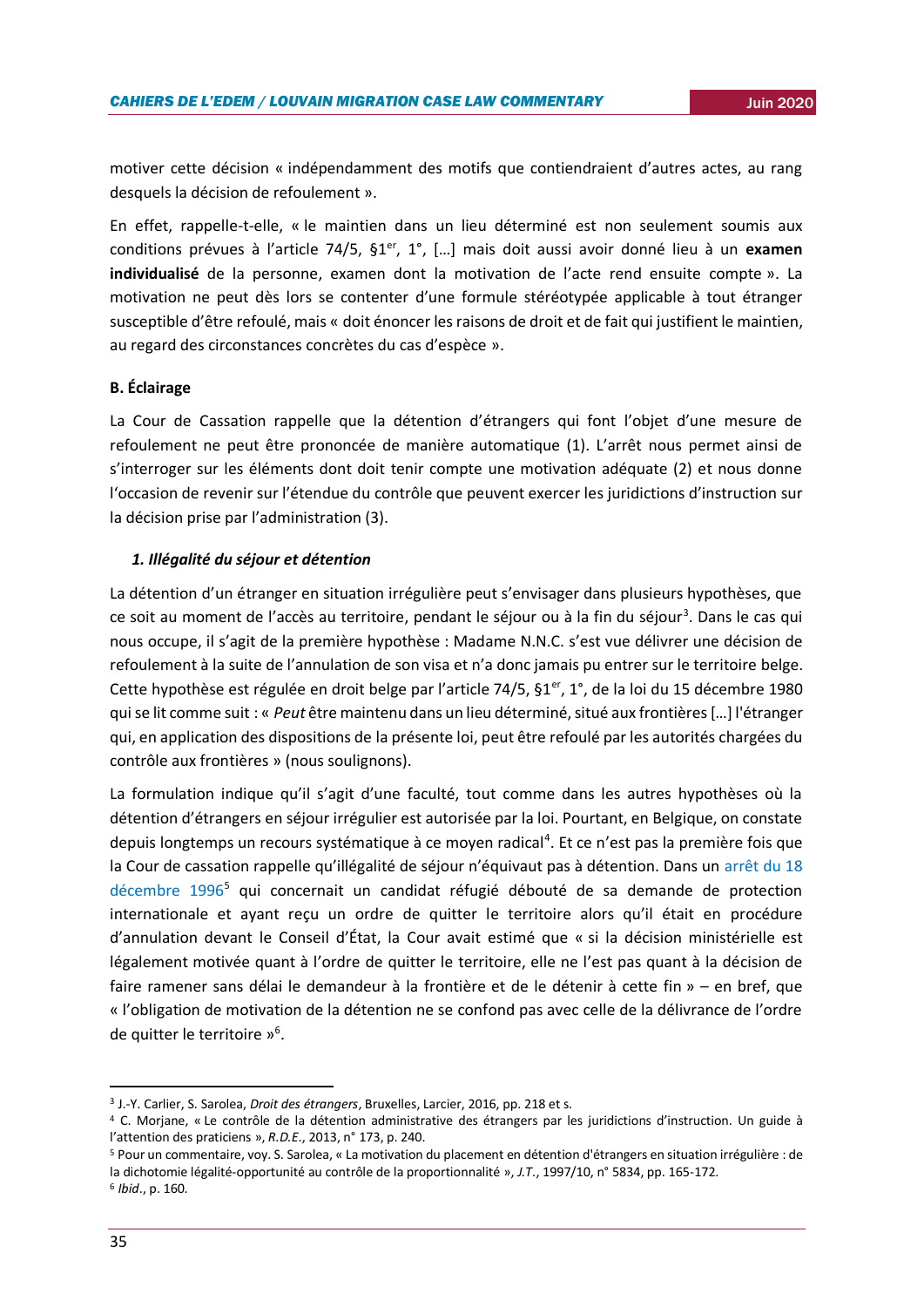#### 2015*2. Motivation adéquate*

C'est parce que les autorités administratives disposent d'un pouvoir d'appréciation dans la prise d'une décision de maintien aux frontières qu'elles sont tenues de justifier leur choix d'y recourir. C'est l'obligation de motivation adéquate consacrée à l'article 62, §2, de la loi du 15 décembre 1980. La motivation ne répond pas à cette exigence si elle « ne révèle pas les raisons du choix de la mesure opéré par l'autorité compétente »<sup>7</sup>. D'application générale, la loi du 29 juillet 1991 est également pertinente en ce qu'elle requiert que les actes administratifs<sup>8</sup> soient assortis d'une motivation formelle (article 2), qu'elle définit comme « l'indication, dans l'acte, des considérations de droit et de fait servant de fondement à la décision » (article 3).

Cela suppose de vérifier la nécessité de recourir à la détention au regard de l'objectif poursuivi, à savoir le refoulement. La mesure de détention se justifie pour autant et aussi longtemps qu'elle assure le refoulement. Cela signifie tout d'abord que le refoulement doit être effectivement possible et que des démarches soient entreprises en vue de sa mise en œuvre. L'objectif invoqué de la détention ne doit pas être que théorique, il faut qu'il y ait une **intention réelle** de refouler l'individu et une chance réelle que cela se produise<sup>9</sup>.

Ce contrôle renvoie aux mécanismes de protection des droits fondamentaux, qui appellent un examen de **proportionnalité** de la mesure. Comme le rappelle la Convention européenne des droits de l'homme en son article 18, « [l]es restrictions qui, aux termes de la présente Convention, sont apportées auxdits droits et libertés ne peuvent être appliquées que dans le but pour lequel elles ont été prévues ». Ainsi, bien que l'article 5, §1, f, de la Convention autorise la privation de liberté d'une personne dans le but de « l'empêcher de pénétrer irrégulièrement dans le territoire, ou contre laquelle une procédure d'expulsion ou d'extradition est en cours », la liberté reste le principe et la détention l'exception. Elle doit dès lors faire l'objet d'une interprétation restrictive de manière à protéger l'individu contre l'arbitraire.

Notons toutefois que la Cour européenne des droits de l'homme a considéré dans son arrêt *[Saadi c.](https://hudoc.echr.coe.int/eng#{%22itemid%22:[%22001-84708%22]})  [Royaume-Uni](https://hudoc.echr.coe.int/eng#{%22itemid%22:[%22001-84708%22]})* de 2008 que la détention d'étrangers sur base de l'article 5, §1, f, « n'exigeait pas de motifs raisonnables de croire à la nécessité de la détention » (pt 72). Cette approche est différente de celle défendue par le Comité des droits de l'homme des Nations-Unies. Amené à se prononcer sur

**.** 

<sup>7</sup> Mons, ch. mis. acc., 3 mai 1996, *R.D.E*., 1996, p. 220.

<sup>8</sup> L'article 1 précise qu'un acte administratif est un « acte juridique unilatéral de portée individuelle émanant d'une autorité administrative et qui a pour but de produire des effets juridiques à l'égard d'un ou plusieurs administrés ou d'une autre autorité administrative ».

<sup>9</sup> Voy. le commentaire de M. Gillardin, conseiller près la cour d'appel de Mons, lors des débats parlementaires préalables au vote de la loi du 15 juillet 1996, à propos des contours du contrôle de la légalité par rapport au contrôle de l'opportunité : « si on enferme, détient ou on sollicite la détention d'une personne parce qu'on compte la renvoyer, il faut qu'effectivement cette intention de renvoyer soit présente. Cela se traduit très concrètement par un billet d'avion, par une démarche en cours, par la vérification de tous les éléments qui permettent d'apprécier qu'effectivement on a pris une mesure de détention ou on la sollicite dans le but de mettre en œuvre quelque chose de réel » (Doc. parl., Ch. repr., rapport fait au nom de la Commission de l'intérieur, des affaires générales et de la fonction publique par MM. Pieter de Crem et Decroly, no 364/8, audition de M. Gillardin, conseiller près la cour d'appel de Mons, au nom de l'Association syndicale des magistrats, sess. 1995-1996, p. 184, cité dans S. Sarolea, « La motivation du placement en détention d'étrangers en situation irrégulière : de la dichotomie légalité-opportunité au contrôle de la proportionnalité », *op. cit*., p. 170). Voy. également l'arrêt de la Cour européenne des droits de l'homme : « it should have been sufficiently evident for the national authorities already in February and March 2015 that the applicant's removal was not practicable and would remain unlikely in view of the worsening conflict in Syria […]. In these circumstances, it was incumbent on the domestic authorities to consider alternative measures » (S.K. v. Russia, 14 février 2017, application n° 52722/15, pt 115).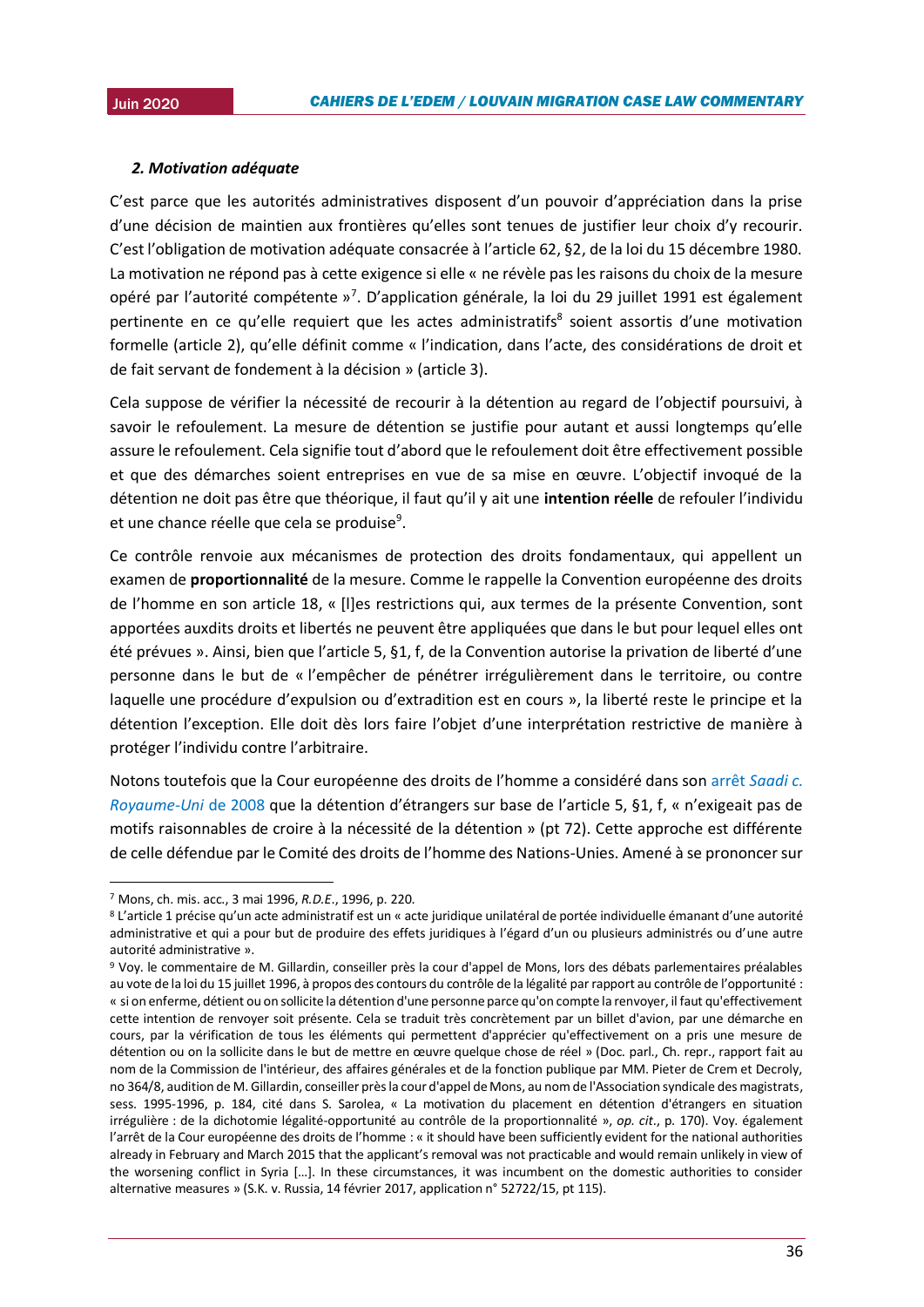la question dans la décision *[A. c. Australie](file:///C:/Users/marie/Downloads/G9716491.pdf)* de 1997, il a jugé « qu'il ne faut pas donner au mot « arbitraire » le sens de « contraire à la loi », mais qu'il faut l'interpréter plus largement pour viser notamment ce qui est inapproprié et injuste. De plus, la détention provisoire pourrait être considérée comme arbitraire si elle n'est pas nécessaire à tous égards, par exemple pour éviter que l'intéressé ne prenne la fuite ou soustraie des preuves : l'élément de proportionnalité doit intervenir ici. » (pt 9.2).

En principe, le contrôle de proportionnalité entraine l'application d'un principe de **subsidiarité**. Usage ne devrait être fait de la privation de liberté qu'en dernier ressort, c'est-à-dire lorsqu'elle est nécessaire parce qu'aucune autre mesure moins coercitive ne peut atteindre le même but de manière satisfaisante. C'est aussi ce que prévoit la Directive 2008/115/CE de l'Union européenne (ciaprès, [Directive retour\)](https://eur-lex.europa.eu/legal-content/FR/TXT/PDF/?uri=CELEX:32008L0115&from=FR). Elle précise en son article 15 que les autorités étatiques peuvent avoir recours à la détention en vue d'un éloignement « [à] moins que d'autres mesures suffisantes, mais moins coercitives, puissent être appliquées efficacement dans un cas particulier ». La Cour de justice a eu l'occasion de réaffirmer cela dans l'arrêt *El Dridi* [de 2011](http://curia.europa.eu/juris/document/document.jsf?docid=82038&doclang=fr) dans lequel elle explique que ce principe se traduit concrètement par une « gradation allant de la mesure qui laisse le plus de liberté à l'intéressé, à savoir l'octroi d'un délai pour son départ volontaire, à des mesures qui restreignent le plus celle-ci, à savoir la rétention dans un centre spécialisé » (pt 41).

Si l'application de la Directive retour ne fait aucun doute pour les étrangers déjà présents sur le territoire<sup>10</sup>, cela est néanmoins plus compliqué quand il s'agit d'étrangers auxquels l'État refuse l'entrée sur le territoire. La Belgique a en effet opté pour la faculté d'exclusion qu'offre la Directive<sup>11</sup> en ce qui les concerne, au travers de l'article 74/10 de la loi du 15 décembre 1980. L'article en question vise néanmoins uniquement la non-application de la Directive aux « dispositions du présent Titre », au rang desquelles ne figurent pas les dispositions relatives à la détention pour les étrangers en vue de leur refoulement<sup>12</sup>. Au vu de l'objectif du législateur européen de garantir un champ d'application le plus étendu possible à la Directive, les exceptions doivent être interprétées de manière restrictive et il peut dès lors être soutenu que la Directive s'applique aux mesures de détention prises à l'égard d'étrangers s'étant vu refuser l'entrée<sup>13</sup>.

Cela correspond de plus à une lecture respectueuse des droits fondamentaux prônée par la Cour de justice de l'Union européenne elle-même, dont elle (re)trace les contours à l'occasion de l'arrêt *[J. N.](http://curia.europa.eu/juris/document/document.jsf?docid=174342&doclang=FR)  c. [Staatssecretaris van Veiligheid en Justitie de 2016](http://curia.europa.eu/juris/document/document.jsf?docid=174342&doclang=FR)*<sup>14</sup>. Après avoir insisté sur le principe – similaire à celui de son homologue strasbourgeoise – selon lequel les limitations aux droits et libertés doivent être interprétées restrictivement<sup>15</sup>, elle rappelle en effet que « lorsque les dispositions d'une

<sup>10</sup> P. d'Huart, « Cass., 27 juin 2012, n° P.12.1028.F/3 : [Exécution d'une mesure d'éloignement, la détention doit être justifiée](https://uclouvain.be/fr/instituts-recherche/juri/cedie/actualites/cour-cass-belg-a-n-27-juin-2012-n-p-12-1028-f-3.html)  [et décidée en dernier ressort](https://uclouvain.be/fr/instituts-recherche/juri/cedie/actualites/cour-cass-belg-a-n-27-juin-2012-n-p-12-1028-f-3.html) », *Cahiers de l'EDEM*.

<sup>11</sup> Cette applicabilité partielle est permise par l'article 2, §2, a), de la Directive retour : « Les États membres peuvent décider de ne pas appliquer la présente directive aux ressortissants de pays tiers: a) faisant l'objet d'une décision de refus d'entrée conformément à l'article 13 du code frontières Schengen, ou arrêtés ou interceptés par les autorités compétentes à l'occasion du franchissement irrégulier par voie terrestre, maritime ou aérienne de la frontière extérieure d'un État membre et qui n'ont pas obtenu par la suite l'autorisation ou le droit de séjourner dans ledit État membre ».

<sup>&</sup>lt;sup>12</sup> À l'exception d'une référence indirecte à l'article 74/15.

<sup>13</sup> Pour un développement (et l'origine) de cet argument, voy. J.-Y. Carlier, S. Sarolea, *op. cit.*, p. 182.

<sup>14</sup> L'arrêt portait non pas sur la Directive retour, mais sur la Directive accueil qui soumet à son article 8 la détention des demandeurs d'asile aux mêmes principes généraux.

<sup>15</sup> Voy. le paragraphe 50, qui indique que : « conformément à l'article 52, paragraphe 1, de la Charte, toute limitation de l'exercice des droits et des libertés reconnus par celle-ci doit être prévue par la loi et respecter leur contenu essentiel. Dans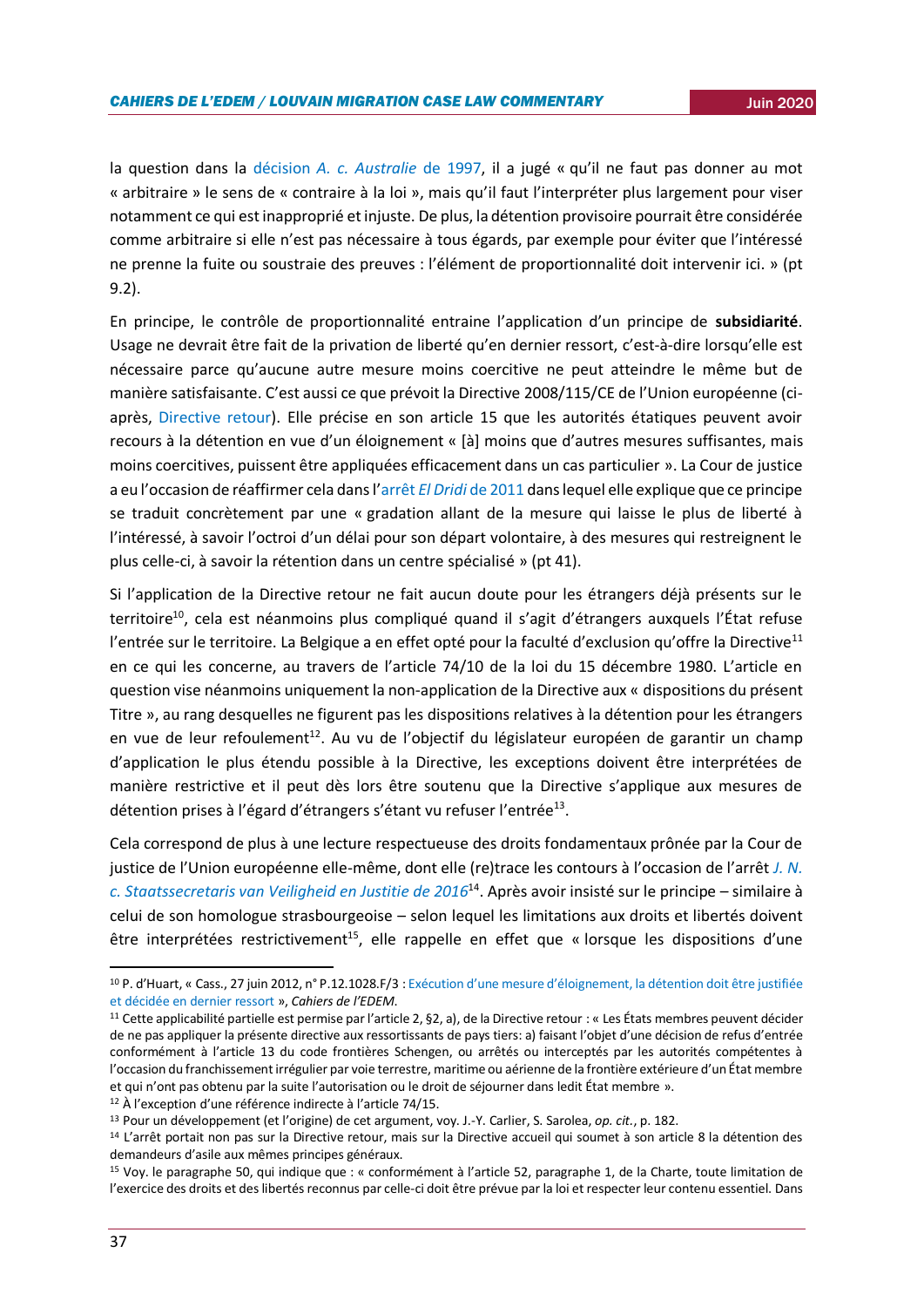2015 directive laissent aux États membres une marge d'appréciation pour définir des mesures de transposition qui soient adaptées aux différentes situations envisageables, il leur incombe, lors de la mise en œuvre de ces mesures, non seulement d'interpréter leur droit national d'une manière conforme à la directive dont il s'agit, mais également de veiller à ne pas se fonder sur une interprétation de celle-ci qui entrerait en conflit avec les droits fondamentaux ou avec les autres principes généraux du droit de l'Union » (pt 60).

## *3. Contrôle*

1

Le contrôle qu'exerce la Chambre du conseil sur les décisions prises par l'administration en matière de détention des étrangers en vue de leur refoulement est régulé par l'article 72 de la loi du 15 décembre 1980. Selon cet article, la Chambre du conseil « vérifie si les mesures privatives de liberté et d'éloignement du territoire sont conformes à la loi sans pouvoir se prononcer sur leur opportunité ». La Cour de cassation rappelle dans l'arrêt qui nous occupe que « [l]e contrôle de légalité institué par l'article 72 de la loi du 15 décembre 1980 porte sur la validité formelle de cet acte, notamment quant à l'existence de sa motivation, quant à sa conformité tant aux règles de droit international ayant des effets directs dans l'ordre interne qu'à la loi du 15 décembre 1980, ainsi qu'au point de vue de la réalité et de l'exactitude des faits invoqués par l'autorité administrative ».

Ce contrôle de légalité, à l'exclusion de l'opportunité, a suscité de nombreux débats quant à sa portée exacte. Sans revenir sur l'ensemble des débats<sup>16</sup>, nous nous limiterons à deux remarques. Premièrement, les dispositions relatives aux droits fondamentaux – et en particulier la Convention européenne des droits de l'homme et la Charte des droits fondamentaux de l'Union européenne – font partie des « règles de droit international ayant des effets directs dans l'ordre interne ». La Chambre du Conseil est dès lors compétente pour examiner la conformité des décisions de privation de liberté aux prescrits de ces instruments<sup>17</sup>, au cœur desquels se trouve le principe de proportionnalité. Deuxièmement, la Directive retour met en place un système de gradation qui a vocation à s'appliquer de manière uniforme sur le territoire de l'Union. Même si son applicabilité en droit belge fait l'objet de controverses, ce système devrait *a minima* servir d'exemple quant aux principes auxquels doit être soumis le contrôle d'une mesure privative de liberté.

Au fil des évolutions législatives, l'opposition entre légalité et opportunité est ainsi devenue de plus en plus désuète. Comme l'explique Sylvie Sarolea :

« Reste alors à savoir ce que pourrait recouvrir l'opportunité… Ce terme s'avère inadapté et prête à confusion s'agissant du contrôle de la détention dès lors que l'on adopte une lecture intègre de la légalité. Cette difficulté plaide en faveur de sa suppression. Le danger, en le conservant, est que les juges cèdent à la tentation de lui donner un contenu, risquant ainsi d'empiéter à leur tour sur la légalité. La hiérarchie entre le principe qu'est la liberté et

le respect du principe de proportionnalité, des limitations ne peuvent être apportées à l'exercice de ces droits et de ces libertés que si elles sont nécessaires et répondent effectivement à des objectifs d'intérêt général reconnus par l'Union ou au besoin de protection ».

<sup>16</sup> Pour une analyse récente, voy. C. Macq, « Cass., 6 mai 2020, P.20.0445.F : Les règles régissant le contrôle judiciaire d'une [mesure privative de liberté à l'épreuve du contexte de pandémie](https://uclouvain.be/fr/instituts-recherche/juri/cedie/actualites/cass-2e-ch-6-mai-2020-p-20-0445-f.html) », *Cahiers de l'EDEM*, mai 2020.

<sup>17</sup> Ce qui peut l'amener à juger de la décision d'éloignement au-delà de la décision de privation de liberté, voy. P. d'Huart, « Cass., 21 mars 2012, n° P.12.0291.F : [Le contrôle de légalité de la détention couvre la conformité de l'éloignement à la](https://uclouvain.be/fr/instituts-recherche/juri/cedie/actualites/cass-2e-ch-arret-no-p-12-0291-f-21-mars-2012.html)  [C.E.D.H.](https://uclouvain.be/fr/instituts-recherche/juri/cedie/actualites/cass-2e-ch-arret-no-p-12-0291-f-21-mars-2012.html) », *Cahiers de l'EDEM*.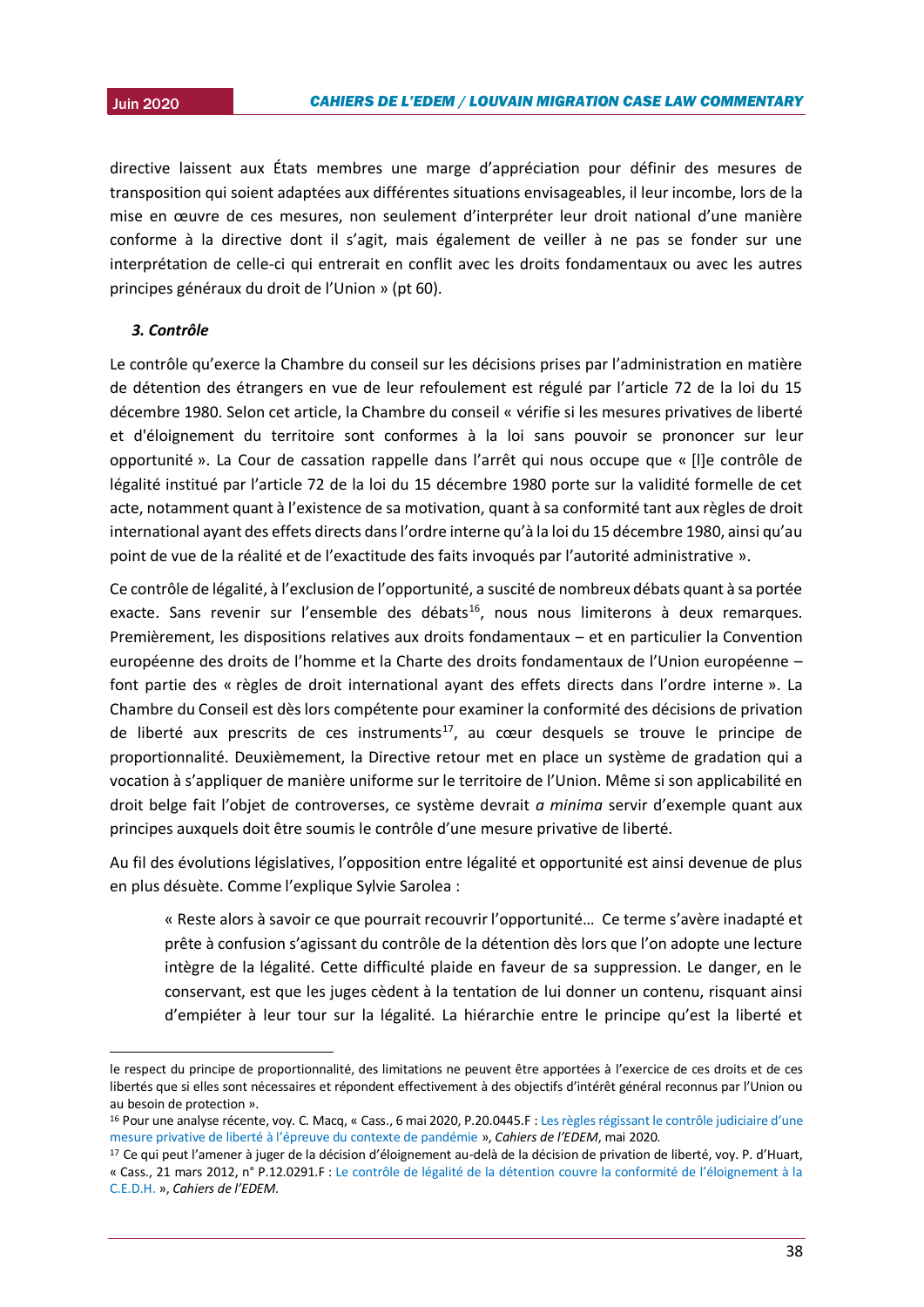l'exception qu'est la détention exclut évidemment que pour donner du sens à l'opportunité, l'on ampute la légalité du contrôle de la proportionnalité. »<sup>18</sup>

La Cour de cassation gagnerait à se montrer plus cohérente dans sa jurisprudence<sup>19</sup>. Le manque de clarté sur la répartition des compétences semble parfois rendre les juges hésitants à intervenir et les détourner de l'enjeu primordial de protection des droits fondamentaux de l'individu<sup>20</sup>.

Au final, ces débats pourraient s'accorder dans une position intermédiaire : le contrôle de la motivation circonstanciée de la décision qui, sans substituer l'appréciation du juge à celle de l'administration, permet de vérifier qu'une mise en balance des intérêts a été opérée<sup>21</sup>. L'arrêt rendu par la Cour de cassation ce 29 avril 2020 ne nous permet pas d'affirmer qu'elle irait aussi loin, mais s'inscrit en tout cas dans cette direction. L'étranger qui doit être refoulé est un homme dont les droits fondamentaux doivent être respectés ; il ne peut être placé en détention que si cela est nécessaire pour des raisons qu'il a le droit de connaitre.

#### **C. Pour aller plus loin**

**Lire l'arrêt :** Cass., « N.N.C. », [29 avril 2020,](http://jure.juridat.just.fgov.be/pdfapp/download_blob?idpdf=F-20200429-2) n°P.20.0378.F.

#### **Jurisprudence :**

Comité des droits de l'homme des Nations-Unies, 30 avril 1997, *[A. c. Australie](https://juris.ohchr.org/Search/Details/469)*, CCPR/C/59/D/560/1993.

Cour européenne des droits de l'homme, 29 janvier 2008, *[Saadi c. Royaume-Uni](https://hudoc.echr.coe.int/eng#{%22itemid%22:[%22001-84708%22]})*, n° 13229/03.

CJUE, 15 février 2016, *[J. N. contre Staatssecretaris van Veiligheid en Justitie](http://curia.europa.eu/juris/document/document.jsf?docid=174342&doclang=FR)*, C-601/15 PPU.

Cour de justice de l'Union européenne, 28 avril 2011, *[Hassen El Dridi, alias Soufi Karim](http://curia.europa.eu/juris/document/document.jsf?docid=82038&doclang=fr)*, C‑61/11 PPU.

Mons, ch. mis. acc., 3 mai 1996, *R.D.E*., 1996, p. 220.

#### **Doctrine :**

J.-Y. CARLIER, S. SAROLEA, *Droit des étrangers*, Bruxelles, Larcier, 2016.

P. d'HUART, « Cass., 27 juin 2012, n° P.12.1028.F/3 : [Exécution d'une mesure d'éloignement, la](https://uclouvain.be/fr/instituts-recherche/juri/cedie/actualites/cour-cass-belg-a-n-27-juin-2012-n-p-12-1028-f-3.html)  [détention doit être justifiée et décidée en dernier ressort](https://uclouvain.be/fr/instituts-recherche/juri/cedie/actualites/cour-cass-belg-a-n-27-juin-2012-n-p-12-1028-f-3.html) », *Cahiers de l'EDEM*.

P. d'HUART, « Cass., 21 mars 2012, n° P.12.0291.F : [Le contrôle de légalité de la détention couvre la](https://uclouvain.be/fr/instituts-recherche/juri/cedie/actualites/cass-2e-ch-arret-no-p-12-0291-f-21-mars-2012.html)  [conformité de l'éloign](https://uclouvain.be/fr/instituts-recherche/juri/cedie/actualites/cass-2e-ch-arret-no-p-12-0291-f-21-mars-2012.html)ement à la C.E.D.H. », *Cahiers de l'EDEM*.

C. MACQ, « Cass., 6 mai 2020, P.20.0445.F : [Les règles régissant le contrôle judiciaire d'une](https://uclouvain.be/fr/instituts-recherche/juri/cedie/actualites/cass-2e-ch-6-mai-2020-p-20-0445-f.html) mesure [privative de liberté à l'épreuve du contexte de pandémie](https://uclouvain.be/fr/instituts-recherche/juri/cedie/actualites/cass-2e-ch-6-mai-2020-p-20-0445-f.html) », *Cahiers de l'EDEM*, mai 2020.

<sup>18</sup> S. Sarolea, « Cass., 10 juin 2015, n° P.15.0716.F [: Cour de cassation et contrôle de la détention](https://uclouvain.be/fr/instituts-recherche/juri/cedie/actualites/cass-2eme-ch-10-juin-2015-n-p-15-0716-f-2.html) : en finir avec l'opposition [indue entre légalité et opportunité](https://uclouvain.be/fr/instituts-recherche/juri/cedie/actualites/cass-2eme-ch-10-juin-2015-n-p-15-0716-f-2.html) », *Cahiers de l'EDEM*, juin 2015.

<sup>19</sup> Pour une analyse de la jurisprudence de la Cour de cassation à ce propos, voy. J.-Y. Carlier, S. Sarolea, *op. cit.*, p. 255. <sup>20</sup> N. Segers, « Juridiction civiles : Garantes de l'effectivité du contrôle de légalité de la détention », *R.D.E*., 2013, n° 173, pp. 729-730.

<sup>21</sup> J.-Y. Carlier, S. Sarolea, *op. cit.*, p. 255.